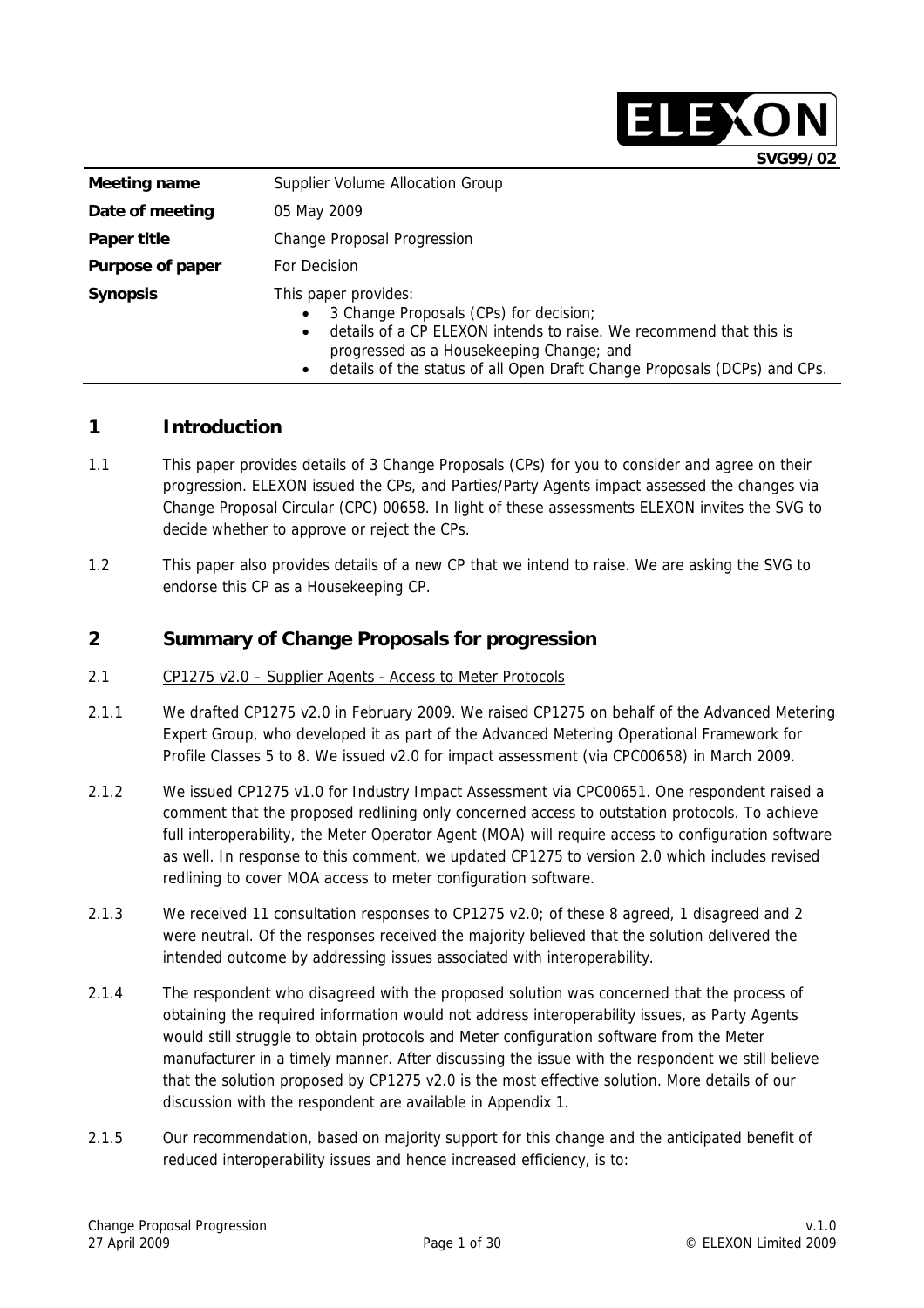- **APPROVE** CP1275 v2.0 for implementation in the November 2009 Release.
- 2.2 CP1281 Revenue Protection: requiring the NHHDC to send EAC/AA data to the Supplier via the DTC
- 2.2.1 Npower raised CP1281 on 27 February 2009. We issued CP1281 for impact assessment (via CPC00658) at the end of February 2009.
- 2.2.2 Currently, in the event of an adjustment from the Revenue Protection Business, BSCP504 requires the NHHDC to send updated information to the NHHDA (with no format for this information specified). In addition, the NHHDC is not required to send this information to the Supplier.
- 2.2.3 CP1281 aims to mandate the use of the D0019 'Metering System EAC/AA Data' flow to send AA and EAC data, as a result of adjustment from the Revenue Protection Business, to the NHHDA. It also creates a responsibility for NHHDCs to send this to the Supplier.
- 2.2.4 We received 9 impact assessment responses; of these 5 agreed, 1 disagreed and 3 were neutral. Those who agreed and commented felt the CP brought BSCP504 in line with current practice. The one who disagreed, agreed with the CP in principle, but was uncertain as to how Suppliers would recognise where a D0019 has been generated due to a Revenue Protection Business visit. The Proposer confirmed that they do this by looking at the other flows received at the same time. We highlighted this to the respondent. ELEXON has also explained that CP1281 doesn't require Supplier to take any action as a result of the D0019 (it is just for their information), and that how they choose to process the information will be dependent on whether and how they wish to use it. Following our discussion the respondent who disagreed has confirmed that they are comfortable with the CP1281.
- 2.2.5 We recommend, based on the additional certainty provided by consistent use of the D0019, that most Suppliers find the information useful (several already request a D0019 from their NHHDCs in this circumstance) and that the majority of the industry support this change, that you:
	- **APPROVE** CP1281 for implementation in the November 2009 Release.
- 2.3 CP1282 Maintenance of Outstation Types as part of Compliance and Protocol Approval
- 2.3.1 ELEXON raised CP1282 in February 2009. We issued CP1282 for impact assessment (via CPC00658) in late February 2009.
- 2.3.2 CP1282 aims to allow Outstation information to be kept more up to date, to make it easier for participants to make use of new equipment. The solution proposes to remove the valid set of Outstation Types from the DTC (Data Transfer Catalogue), and instead establish them as part of the Compliance and Protocol Approval process documented in BSCP601.
- 2.3.3 We received 12 responses to the consultation; of these 6 agreed, 3 disagreed and 3 were neutral.
- 2.3.4 One respondent does not agree with this CP because they are concerned that by removing the Valid Set of the 'Outstation Type' from the DTC would mean there is no validation against Outstation Types. This means that 'invalid' three-character identifiers might be included within the D0268. ELEXON noted that CP1282 would only remove the DTC validation, but not the participants' validation. Therefore the DC and MOA can still retain validation on their systems to prevent them sending/receiving invalid codes.
- 2.3.5 Another respondent disagrees with the CP because there would be no direct notification of any changes to industry. ELEXON noted the participant's suggestion to use the Change Proposal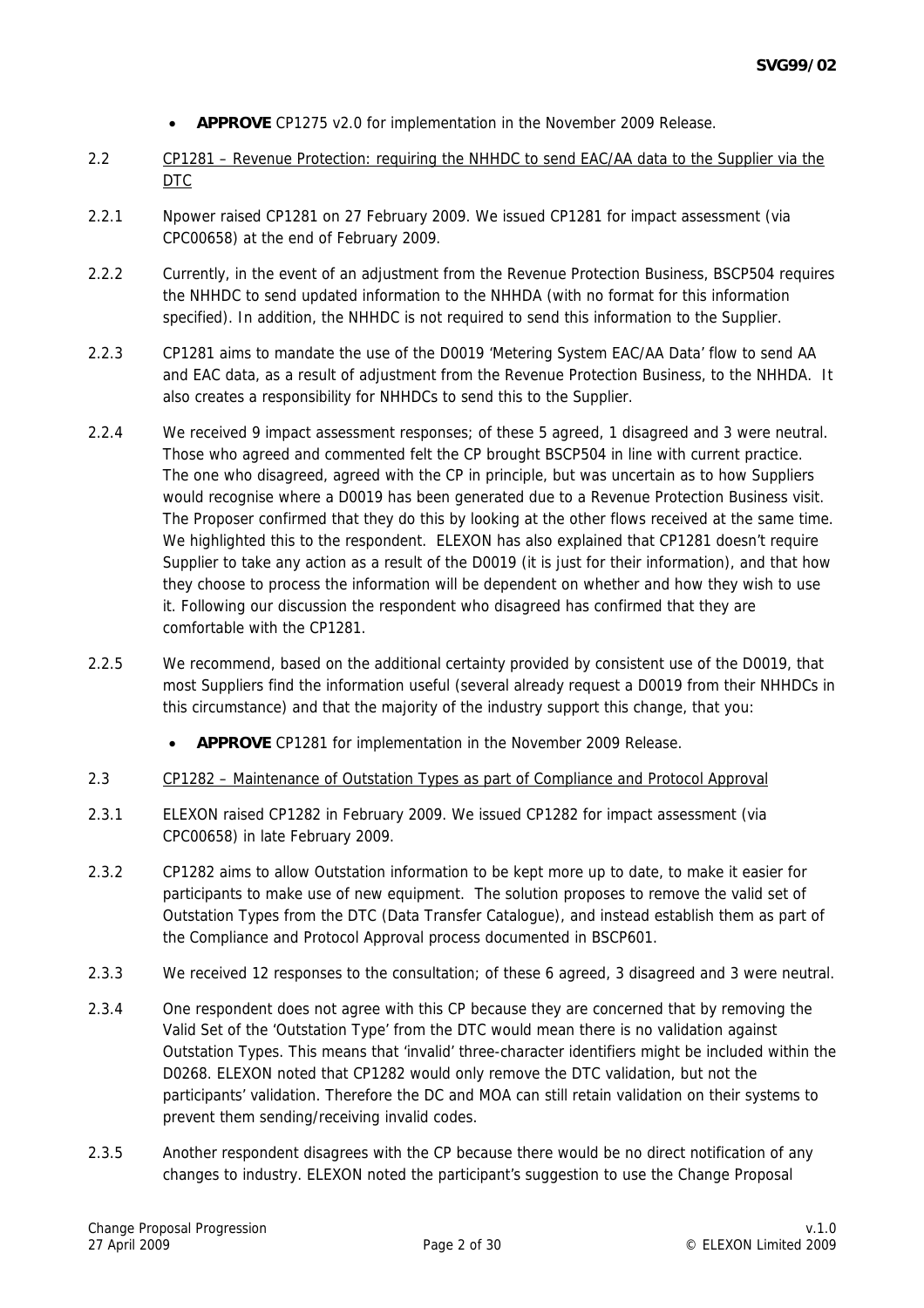Circular (CPC) process to notify the industry of new identifiers. ELEXON agreed to highlight this option but has reservations that it may cause confusion to recipients, as the CPC emails invite participants to comment on changes, not traditionally as a simple notification tool. Additionally, the CPC batch is sent at regular times monthly, whereas approvals can be made at any time. We therefore recommend that ELEXON Circulars are the most efficient way to notify participants of changes.

- 2.3.6 The proposed change will allow Outstation information to be kept more up to date; and make it easier for participant to make use of new equipment.
- 2.3.7 Based on these benefits and with majority industry support, we recommend that you:
	- **APPROVE** CP1282 for implementation in the November 2009 Release.

|             | <b>BSC Agent</b><br>(Demand Led) | <b>ELEXON Operational</b> | <b>Total</b> |      | <b>Impacts</b>   |                |
|-------------|----------------------------------|---------------------------|--------------|------|------------------|----------------|
|             | Cost                             | <b>Man Days</b>           | Cost         | Cost | <b>Tolerance</b> |                |
| CP1275 v2.0 | £0                               | 2.5                       | £550         | £550 | 10%              | CoP10, BSCP601 |
| CP1281      | £0                               |                           | £220         | £220 | 10%              | <b>BSCP504</b> |
| CP1282      | £0                               |                           | £220         | £220 | 10%              | <b>BSCP601</b> |

#### 2.4 Implementation Costs

# **3 Request to classify a change to BSCP537 Appendix 1 as Housekeeping**

### 3.1 Background

- 3.1.1 CP1272 'Use of Appointment and Termination Flows in Unmetered Supplies (UMS)' removed the requirement in BSCP520<sup>[1](#page-2-0)</sup> for Suppliers to send the D0155<sup>[2](#page-2-1)</sup>, D0148<sup>[3](#page-2-2)</sup> and D0151<sup>[4](#page-2-3)</sup> data flows to Unmetered Supplies Operators (UMSOs). In addition CP1272 introduced a requirement within BSCP[5](#page-2-4)01<sup>5</sup> for Licensed Distribution Systems Operators (LDSOs) to inform UMSOs of any changes.
- 3.1.2 The Supplier Volume Allocation Group (SVG) approved CP1272 in March 2009 (SVG97/01) for inclusion in the June 2009 Release. Following the approval of CP1272, we have identified that the approved changes to BSCP520 and BSCP501 need to be reflected within BSCP537 Appendix 1: Self Assessment Document (SAD) to ensure consistency between the documents. This impact was missed during the impact assessment of CP1272.

### 3.2 BSCP537 changes and next steps

3.2.1 The changes to BSCP537 Appendix 1 are minor consistency changes, required to reflect the revisions to BSCP501 and BSCP520. On this basis, we are recommending the SVG agree that the BSCP537 changes are made via a Housekeeping Change. The CP form and proposed redlined changes to BSCP537 Appendix 1 are available in Attachments F and G to this paper.

<span id="page-2-0"></span> 1 BSCP520 - Unmetered Suppliers Registered in SMRS

<span id="page-2-1"></span> $2$  D0155 – Notification of Meter Operator or Data Collector Appointment and Terms

<span id="page-2-2"></span><sup>&</sup>lt;sup>3</sup> D0148 - Notification of Change to Other Parties

<span id="page-2-3"></span><sup>4</sup> D0151 – Termination of Appointment or Contract by Supplier

<span id="page-2-4"></span><sup>&</sup>lt;sup>5</sup> BSCP501 - Supplier Meter Registration Service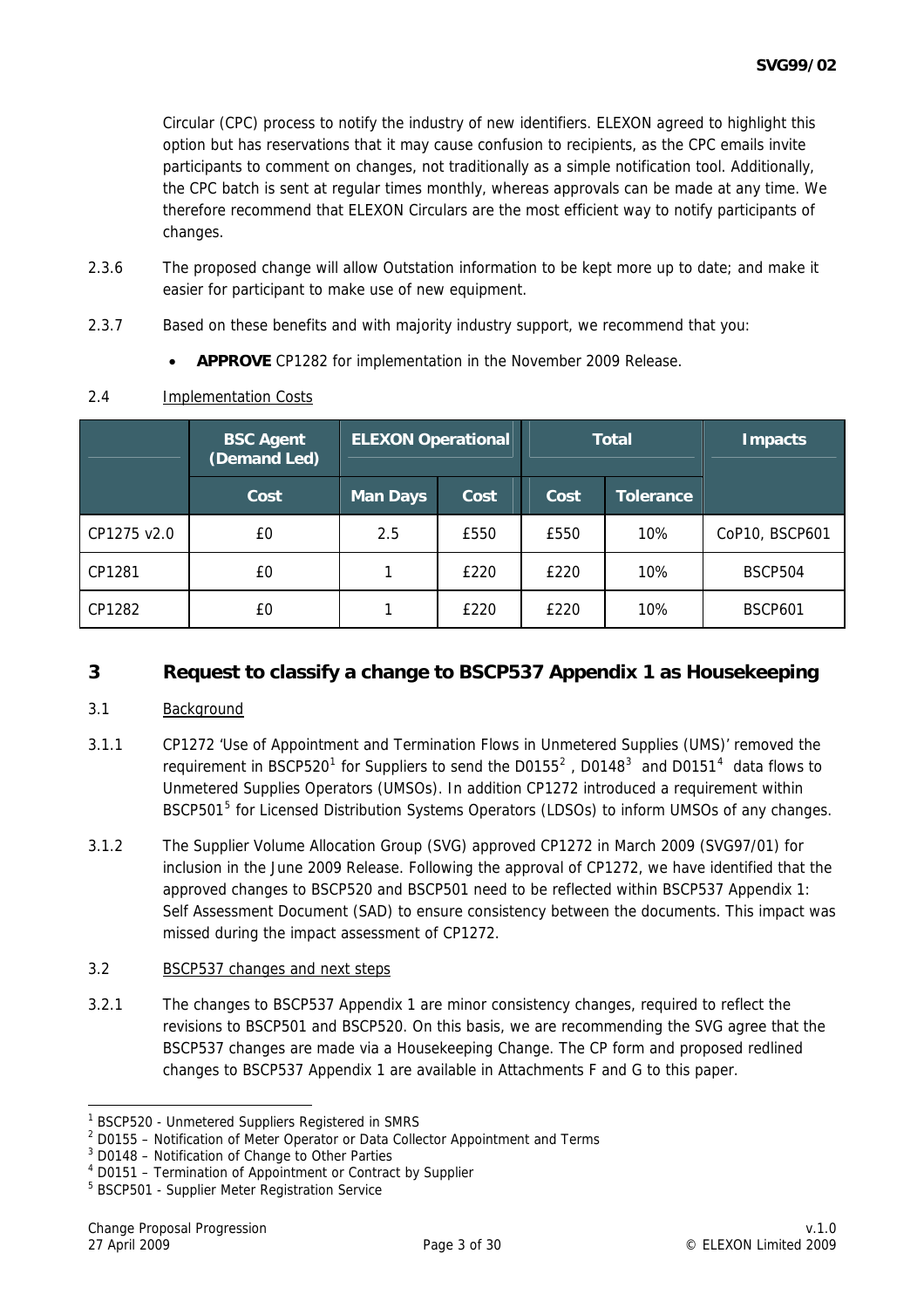- 3.2.2 Agreeing that this change is a housekeeping CP, would mean that we can progress this change for inclusion in the November 2009 Release, and Parties and Party Agents will not need to impact assess the change.
- 3.2.3 If you do agree that this is a Housekeeping Change, then we will highlight that this CP has been raised as a housekeeping CP to all participants that receive Impact Assessment requests via Change Proposal Circulars (CPCs). We would then bring the CP back to you next month for decision. We would also highlight any comments that we received from participants at the same time.
- 3.2.4 ELEXON will also present this housekeeping CP request to the Performance Assurance Board (PAB) and SVG, who share the responsibility for agreeing that it is housekeeping and approving changes to BSCP537 Appendix 1 with the ISG.
- 3.2.5 Therefore we invite the SVG to:
	- **NOTE** ELEXON's intention to raise the attached CP:
	- **AGREE** to classify the attached CP as a Housekeeping Change targeted at the November 2009 Release;
	- **NOTE** the same request will also be provided to the PAB and ISG; and
	- **NOTE** that, if you agree that this is a Housekeeping Change, we will present it to you for decision at the SVG meeting on 02 June 2009.

## **4 Summary of Open Change Proposals**

4.1 There are currently **27** open CPs, SVG own **16** CP, 8 CPs are co-owned by the SVG and Imbalance Settlement Group (ISG), and ISG own the remaining 3 CPs. 5 new CPs have been raised since the last SVG meeting. Details of the new CPs are provided in Appendix 4 on page 26.



Please note:

The numbers in the boxes indicate current number of CPs in a given phase.

The numbers in arrows show the variance in the past month.

4.2 There are currently **no** open DCPs.

## **5 Recommendations**

- 5.1 The SVG is invited to:
	- a) **APPROVE** CP1275 v2.0, CP1281 and CP1282 for inclusion in the November 2009 Release;
	- b) **AGREE** to classify the attached CP as housekeeping; and
	- c) **NOTE** the status of all open Draft Change Proposals and Change Proposals.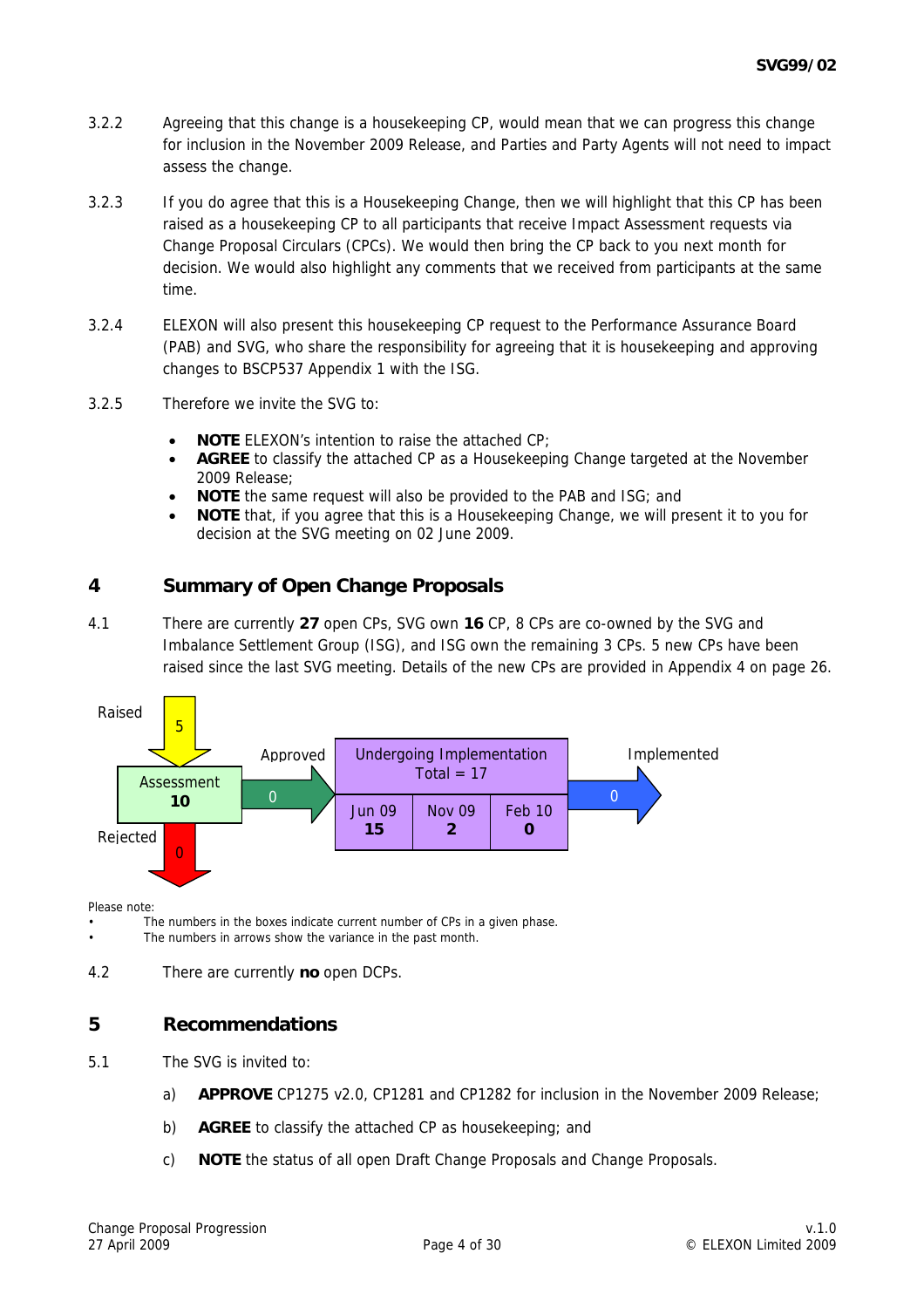#### **David Barber**

#### **ELEXON Change Delivery**

#### **T: 020 7380 4327**

#### **List of appendices:**

Appendix 1 – Detailed Analysis of CP1275 v2.0 Appendix 2 – Detailed Analysis of CP1281 Appendix 3 – Detailed Analysis of CP1282 Appendix 4 – New Draft Change Proposals and Change Proposals Appendix 5 – Release Information

#### **List of attachments:**

Attachment A – CP1275 v2.0 – CoP10 redlined

Attachment B – CP1275 v2.0 – BSCP601 redlined

Attachment C – CP1281 – BSCP504 redlined

Attachment D – CP1282 – BSCP601 redlined

Attachment E – CP1282 – CoP Compliance and Protocol Approvals v13.0

Attachment F – Housekeeping CP – Housekeeping changes to BSCP537 Appendix 1 – Self Assessment Document

Attachment G – Housekeeping CP - BSCP537 Appendix 1 redlined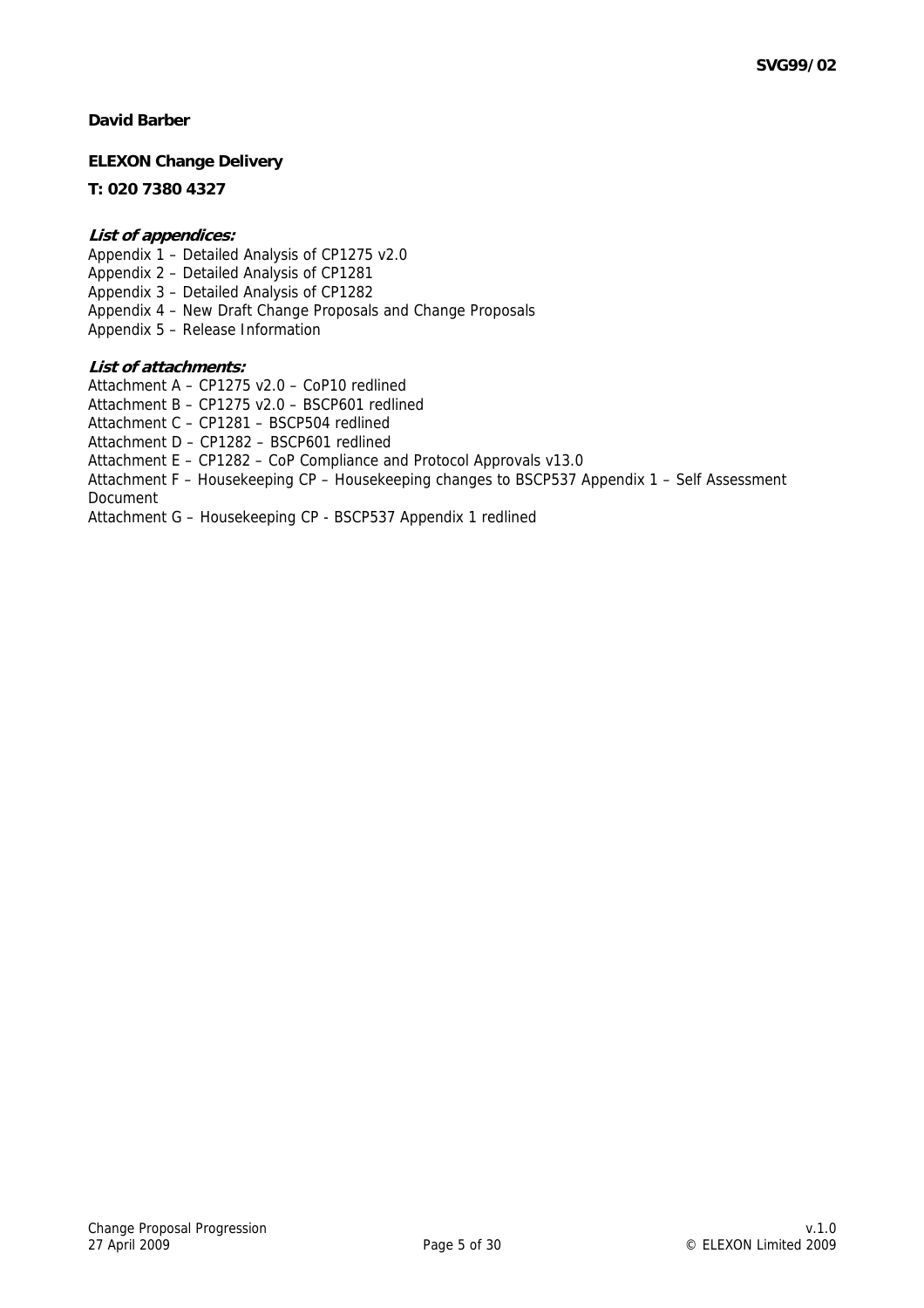# **Appendix 1 – Detailed Analysis of CP1275 v2.0 – Supplier Agents - Access to Meter Protocols**

### **1 Why Change?**

#### 1.1 **Background**

1.2 We raised CP1275 v2.0 on 12 February 2009. We redrafted CP1275 v1.0 as v2.0 to incorporate suggestions received during the assessment of CP1275 v1.0 [\(Background to CP1275\)](http://www.elexon.co.uk/changeimplementation/ChangeProcess/proposals/proposal_details.aspx?proposalId=798). The majority of responses to CP1275 v1.0 were in favour of the change as originally drafted; however, it was felt that by incorporating the suggested improvements we would further minimise interoperability issues and provide a more robust solution.

#### 1.3 **The Problem**

- 1.4 With advanced metering, Suppliers' Party Agents will require access to Settlement Outstation protocols and Meter configuration software to read Settlement Outstations remotely (as in the current Half Hourly market). Currently, Settlement Outstation protocols are provided to Party Agents on a commercial basis.
- 1.5 The proposed modification to the Standard Conditions of the Electricity Supply Licence condition (which is currently being progressed by Ofgem) requires that all Non Domestic sites within Profile Classes 5 to 8 (PC5-8) sites are metered using advanced metering by 2014. We anticipate that there will be a variety of Outstation types being used, each with different protocols.
- 1.6 Suppliers will only be able to employ the services of their preferred Party Agents if the Party Agents are in possession of the relevant Outstation protocols and Meter configuration software.

## **2 Solution**

2.1 **CP1275 v1.0** included a provision for Meter manufacturers to make their protocols available to BSC Parties via their Party Agents (subject to non-disclosure agreements). A respondent to the industry impact assessment ([CP1275 v1.0 impact assessment responses\)](http://www.elexon.co.uk/documents/Change_and_Implementation/Change_Proposals_-_responses/CPC00651_responses.pdf) highlighted that Meter configuration software as well as the Meter protocols would need to be made available to the Meter Operator Agents (MOA). The respondent believed that in order to support true interoperability, the MOA will require access to configuration software. If the MOA does not have the opportunity to purchase/rent/licence the software, they will be unable to access the Meter either for retrieval or configuration. Therefore without mandating the obligation to provide software, interoperability will be compromised.

> ELEXON agreed with these comments and we drafted **CP1275 v2.0** to include a section that will promote interoperability within the market by establishing a process that will allow the MOA to have access to the Meter configuration software in addition to the Meter protocols.

This change will impact **BSCP601** and **CoP10**. The proposed changes are available in Attachments A and B.

### **3 Intended Benefits**

3.1 This change has been developed as part of the Advanced Metering Operational Framework: PC5- 8. The purpose of the above framework is to facilitate effective market operation and interoperability for PC5-8.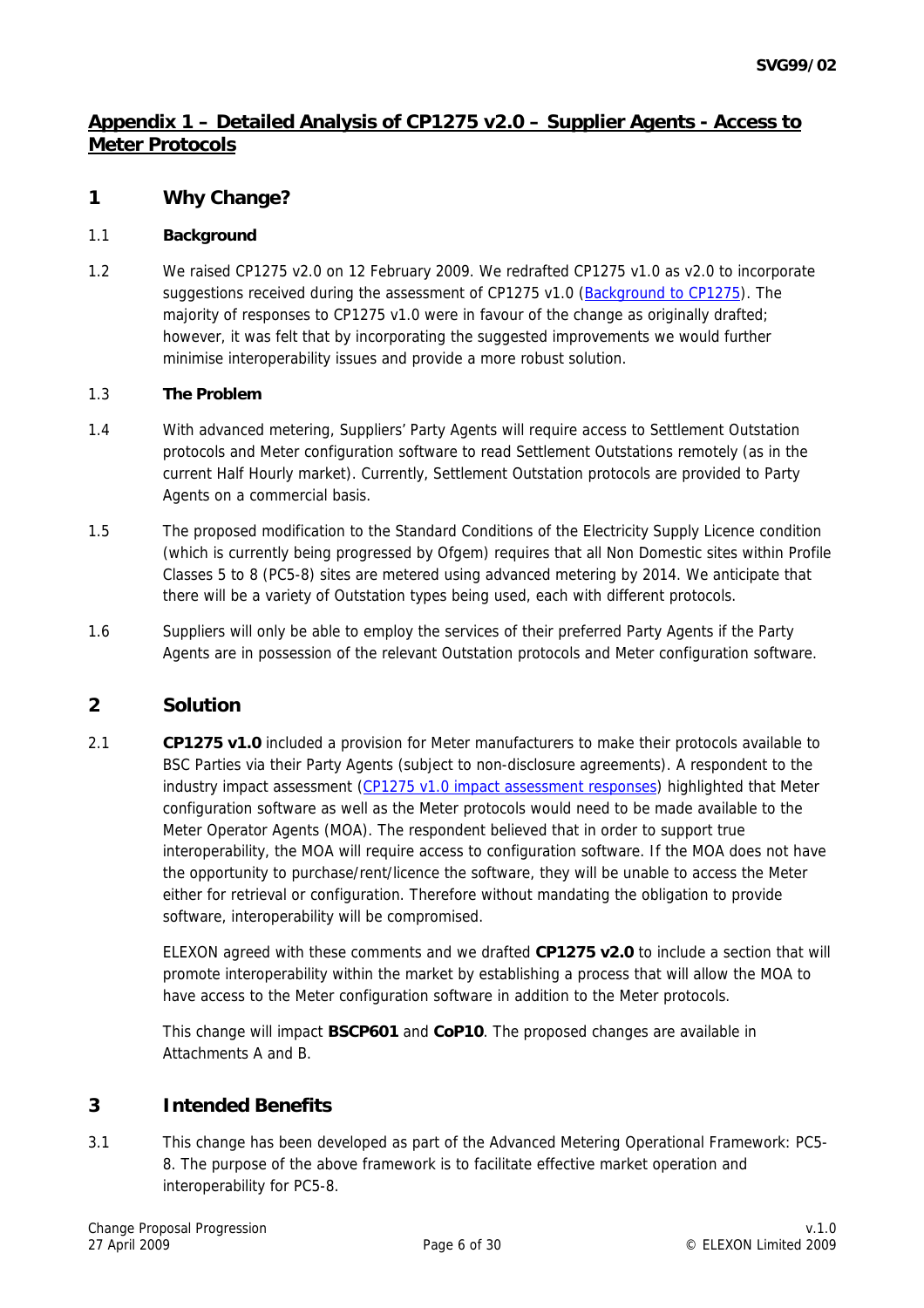3.2 This change will facilitate interoperability on a Change of Supplier where the new Supplier is in a position to employ the services of their preferred Party Agents as the Party Agents will be able to obtain access to the relevant Outstation protocols.

### **4 Industry Views**

- 4.1 We issued CP1275 v2.0 for impact assessment in February 2009 (via CPC00658). We received 11 responses; of these 8 agreed, 1 disagreed and 2 were neutral. We didn't receive any comments on the redline text.
- 4.2 The majority of responses were in favour of the recommended changes. Respondents highlighted the following key benefits:
	- this change will **facilitate interoperability** within the industry by ensuring that Party Agents have access to the relevant Meter protocols & software; and
	- this change will ensure the **smooth operation of the Change of Supplier process**, particularly relating to Advanced Meters.
- 4.3 One respondent did not agree with the suggested changes. Their view was that Party Agents should be able to obtain Meter protocols and configuration software data directly from ELEXON. The respondent believed that the data should be provided to ELEXON as part of the compliance process and that ELEXON should maintain and/or store the data. The respondent believed that if Party Agents were able to by-pass the manufacturer when obtaining the Meter protocols and software, there would be fewer barriers to interoperability. The respondent believed that obtaining the relevant protocols and software from manufactures can take time and would lead to an inefficient process if the information was not provided in a timely manner.
- 4.4 We contacted the respondent in order to discuss their comments. We explained that this approach had been looked at previously; however, it was not deemed a viable option for the following reason:
	- Under BSCP601, applicants (usually Meter manufacturers) currently enter into commercial arrangements with the compliance testing agent and submit a test report to ELEXON. ELEXON confirms that the Meter has passed all relevant tests and issues a certificate of compliance. MOAs and Half Hourly Data Collectors (HHDCs) then enter into specific commercial arrangements (with Meter manufacturers) to obtain the Meter's programming software and protocol respectively, on behalf of the Supplier/Registrant. ELEXON does not currently hold or request any protocol or programming software as part of this process. If this requirement was adopted, ELEXON's role would need to be amended in order to enforce these changes; this has not been viewed as a practical solution because the Meter's programming software and protocol form part of the manufacturer's intellectual property and as such are carefully guarded (in order to maintain a degree of competitive advantage). By providing their protocols and software to ELEXON, manufacturers will be forgoing this competitive advantage (as they would not be able to negotiate separate agreements with MOAs and HHDCs). This may lead to a reduction in competition.
- 4.5 Following our discussion the respondent continued to disagree with the proposed solution. We agreed to highlight their view within this report.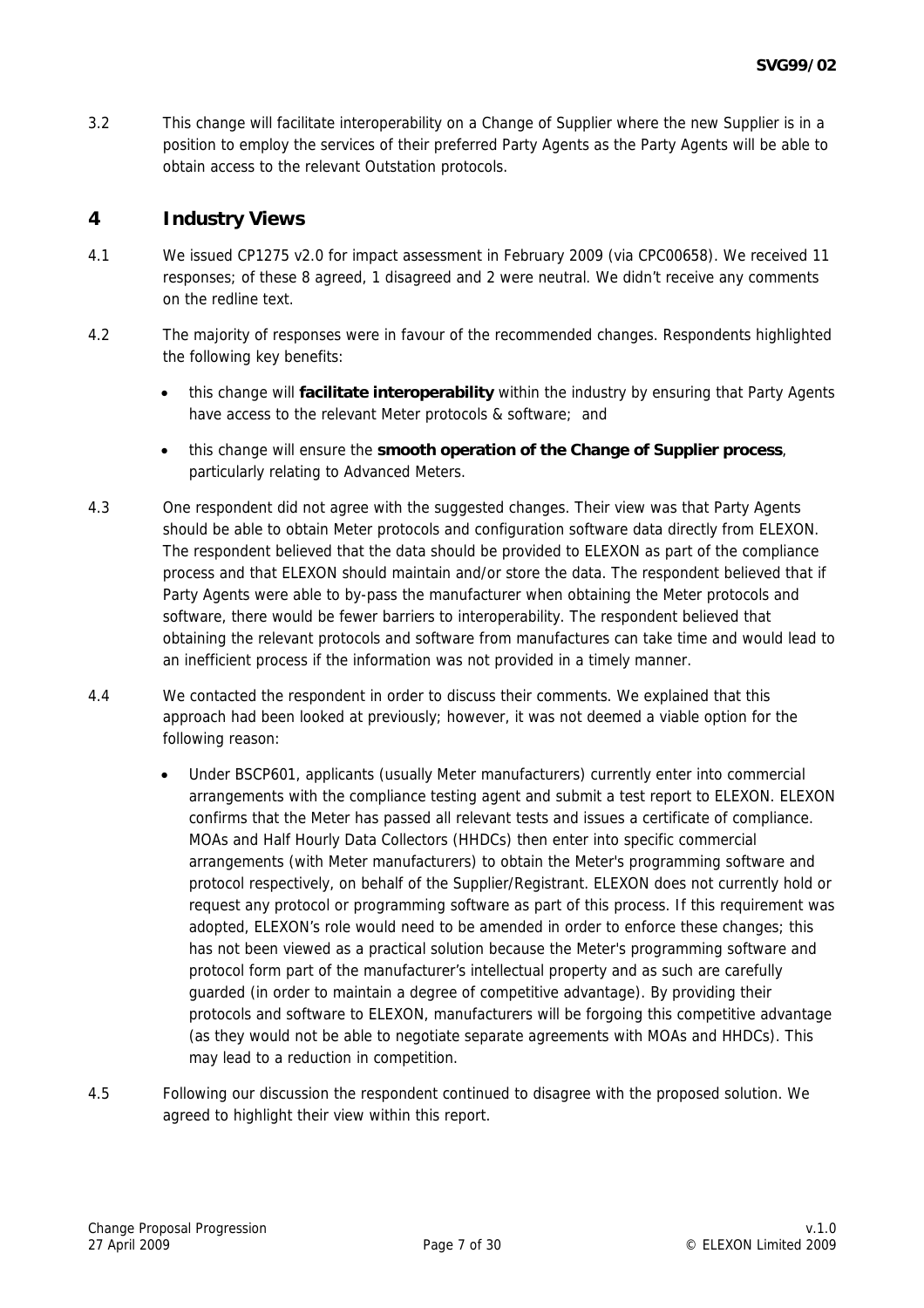# **5 Impacts and Costs**

| <b>Market</b><br>Participant | Cost/Impact                                                                        | <b>Implementation time</b><br>needed           |
|------------------------------|------------------------------------------------------------------------------------|------------------------------------------------|
| <b>ELEXON</b>                | 2.5 man days equating to £550                                                      | November 09 Release suitable                   |
| Party Agents                 | Several MOAs and DCs highlighted that<br>internal process changes would be needed. | 30 to 180WDs (November 09<br>Release suitable) |

## **6 Implementation Approach**

6.1 We recommend that CP1275 v2.0 should be approved for the November 2009 Systems Release.

## **7 Conclusion**

7.1 The majority of responses were in favour of the proposed changes. The respondent who disagreed with the proposed solution was not prepared to change their view. We have therefore included their comments within this report. After considering the comments received we still believe that the solution proposed in CP1275 v.2.0 is the most effective solution.

## **8 Recommendation**

- 8.1 Our recommendation, based on majority support for this change and the anticipated benefit of reduced interoperability issues and hence increased efficiency, is to:
	- APPROVE CP1275 v2.0 for implementation in the November 2009 Release.

### **CP1275 Lead Analyst: Stuart Holmes (0207 380 4135)**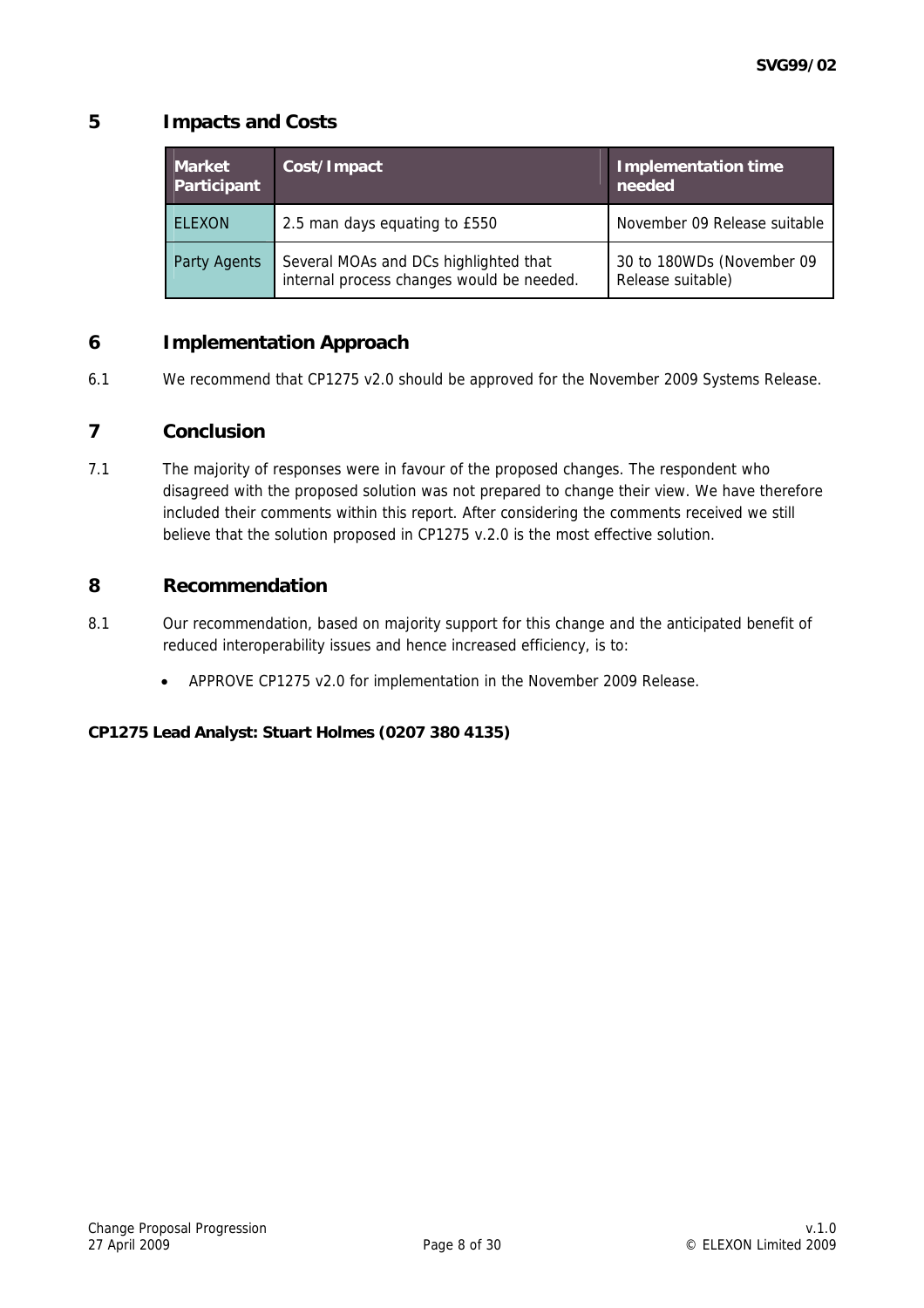### **Table 1: Industry Impact Assessment Summary for CP1275 v2.0 - Party Agents - Access to Meter Protocols**

| <b>IA History CPC number</b>           | CPC00658 | Impacts                                                 | <b>BSCP601 &amp; CoP10</b> |            |          |                             |     |     |    |
|----------------------------------------|----------|---------------------------------------------------------|----------------------------|------------|----------|-----------------------------|-----|-----|----|
| Organisation                           |          | Capacity in which Organisation operates in              |                            |            | Agree?   | Days to<br><b>Implement</b> |     |     |    |
| <b>United Utilities</b>                |          | NNH MOA/HH MOA                                          |                            |            | Yes      | $- -$                       |     |     |    |
| British Energy - NELC                  |          | Supplier                                                |                            | Yes        | $- -$    |                             |     |     |    |
| NPower Limited                         |          | Supplier, Supplier Agents                               |                            |            |          | <b>Yes</b>                  | 180 |     |    |
| ScottishPower                          |          | Supplier, LDSO, HHDA, NHHDA, HHDC, NHHDC, HHMOA, NHHMOA |                            | Yes        | 60       |                             |     |     |    |
| <b>IMServ Europe</b>                   |          | <b>HHDC</b>                                             |                            | Yes        |          |                             |     |     |    |
| TMA data Management Ltd                |          | HHDC, HHDA, NHHDC, NHHDA                                |                            |            | Yes      | 30                          |     |     |    |
| <b>E.ON UK Energy Services Limited</b> |          | NHH DC/ DA MOA                                          |                            | Yes        | $- -$    |                             |     |     |    |
| Scottish and Southern Energy           |          | Supplier/Generator/ Trader / Party Agent / Distributor  |                            | <b>Yes</b> | $\Omega$ |                             |     |     |    |
| <b>EDF Energy</b>                      |          | Supplier, NHH Agent and HH MOP                          |                            |            |          |                             |     | No. | 30 |
| <b>Independent Power Networks</b>      |          | LDSO, UMSO, SMRA                                        |                            | Neutral    | $- -$    |                             |     |     |    |
| <b>Siemens Metering Services</b>       |          | Party Agent (NHHDA, NHHDC, NHHMO, HHDC, HHDA, HHMO).    |                            | Neutral    | $- -$    |                             |     |     |    |

#### **Table 2: Impact Assessment Responses[6](#page-8-0)**

| Organisation          | Agree? | <b>Comments</b>                                          | Impacted? | <b>ELEXON Response</b>                                    |
|-----------------------|--------|----------------------------------------------------------|-----------|-----------------------------------------------------------|
| <b>British Energy</b> | Yes    | Agree with proposal as it facilitates inter-operability. |           | N/A                                                       |
| – NELC                |        |                                                          |           |                                                           |
| <b>NPower</b>         | Yes    | Capacity in which Organisation is impacted -             | Yes       | N/A                                                       |
| Limited               |        | Meter Operators and Data Collectors                      |           |                                                           |
|                       |        | <b>Impact on Organisation</b> - Process and System       |           |                                                           |
|                       |        | Impacts                                                  |           |                                                           |
|                       |        | Would implementation in the proposed                     |           |                                                           |
|                       |        | Release have an adverse impact - No                      |           |                                                           |
| <b>ScottishPower</b>  | Yes    | <b>Comment - As stated in our original response</b>      | Yes       | We agree with the respondent and, as mentioned in section |
|                       |        | Scottish Power believes such a change is essential       |           | 2, we have included their recommendation into CP1275      |
|                       |        | for the smooth operation of the Change of Supplier       |           | V2.0.                                                     |

<span id="page-8-0"></span><sup>6</sup> Please note that we have only included responses in this table where the respondent provided additional information.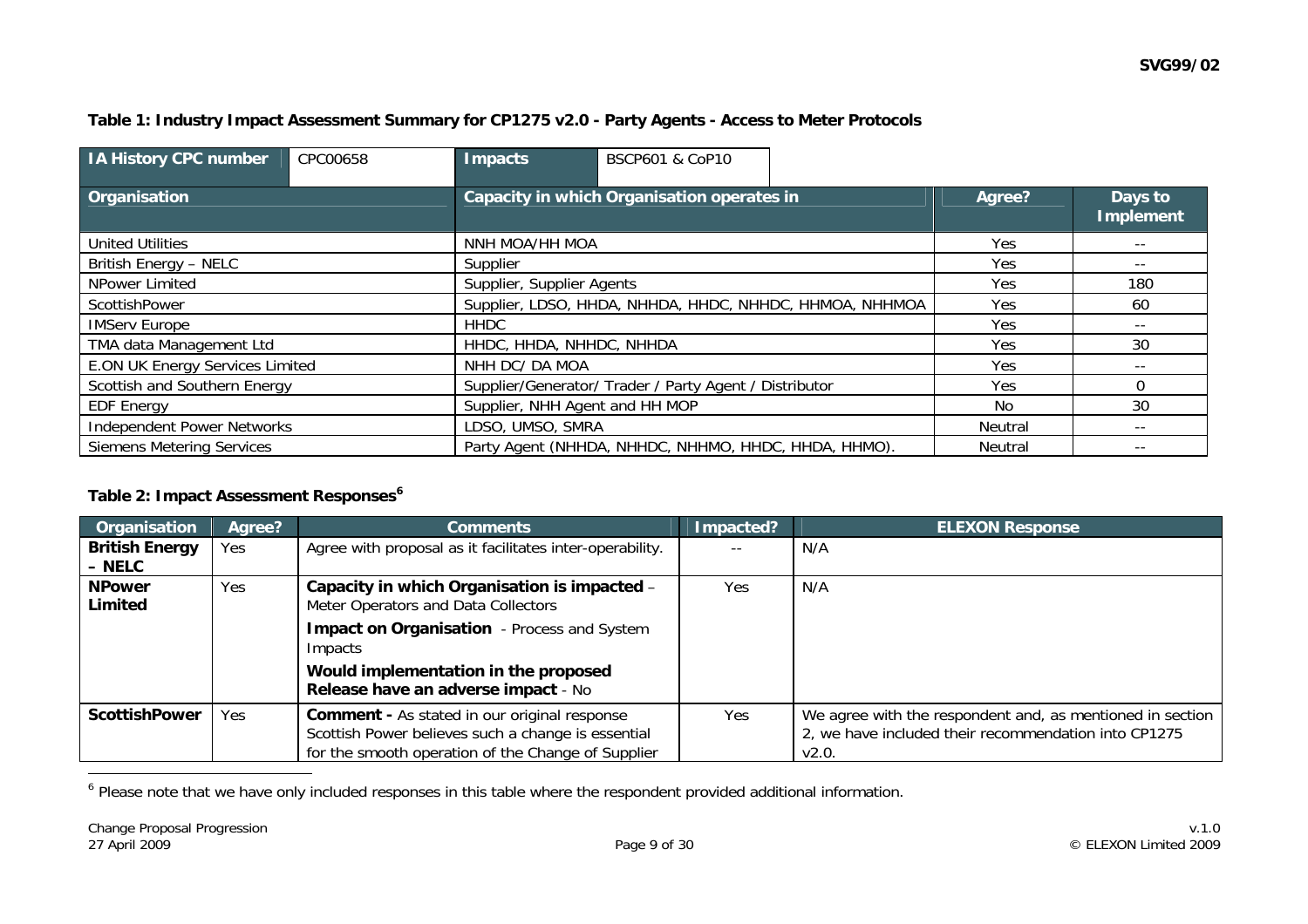|                                                        |     | process where advanced metering is used. However<br>it is also essential that the Outstation protocol<br>information and proprietary metering configuration<br>software is provided by the meter manufacturers.<br>Capacity in which Organisation is impacted -<br>Supplier, MOA, NHHDC, HHDC<br><b>Impact on Organisation</b> - Internal processes<br>would need to be adapted                                                                                                          |           |                                                                                                                                                                                                                                                                                        |
|--------------------------------------------------------|-----|------------------------------------------------------------------------------------------------------------------------------------------------------------------------------------------------------------------------------------------------------------------------------------------------------------------------------------------------------------------------------------------------------------------------------------------------------------------------------------------|-----------|----------------------------------------------------------------------------------------------------------------------------------------------------------------------------------------------------------------------------------------------------------------------------------------|
| <b>IMServ Europe</b>                                   | Yes | Capacity in which Organisation is impacted -<br><b>HHDC</b>                                                                                                                                                                                                                                                                                                                                                                                                                              | <b>No</b> | N/A                                                                                                                                                                                                                                                                                    |
| <b>TMA data</b><br>Management<br>Ltd                   | Yes | Capacity in which Organisation is impacted -<br><b>HHDC</b><br>Impact on Organisation - Process change<br>Adverse Impact - No, Nov 09 implementation<br>date is fine<br>Any other comments - Will ELEXON maintain a<br>contact list of the person(s) to contact in the Meter<br>Manufacturer organisation to ensure that Party<br>Agents can request access to Meter Protocol? It is<br>particularly important in the case of new market<br>entrants that do not have existing contacts. | Yes       | We contacted the respondent in order to address their<br>comments. We confirmed that if they needed to contact a<br>Meter manufacturer we could assist them by either<br>contacting the manufacturer on their behalf or we could<br>attempt to put them in contact with them directly. |
| <b>E.ON UK</b><br>Energy<br><b>Services</b><br>Limited | Yes | Capacity in which Organisation is impacted:<br>NHH DC MOA<br>Impact on Organisation These changes are<br>sufficient to allow E.ON UK Energy Services to<br>operate within the mandated market both as a MOA<br>& DC.                                                                                                                                                                                                                                                                     | Yes       | N/A                                                                                                                                                                                                                                                                                    |
| <b>Scottish and</b><br><b>Southern</b><br>Energy       | Yes | Minimal changes to processes                                                                                                                                                                                                                                                                                                                                                                                                                                                             | Yes       | N/A                                                                                                                                                                                                                                                                                    |
| <b>EDF Energy</b>                                      | No  | <b>Comment:</b> We do not see that it is acceptable to<br>place the onus on all parties to agree these details<br>given that this data can be provided to ELEXON as                                                                                                                                                                                                                                                                                                                      | Yes       | We contacted the respondent, as mentioned in section 3, in<br>order to address their comments. We explained that this<br>approach had been looked at previously; however, it was                                                                                                       |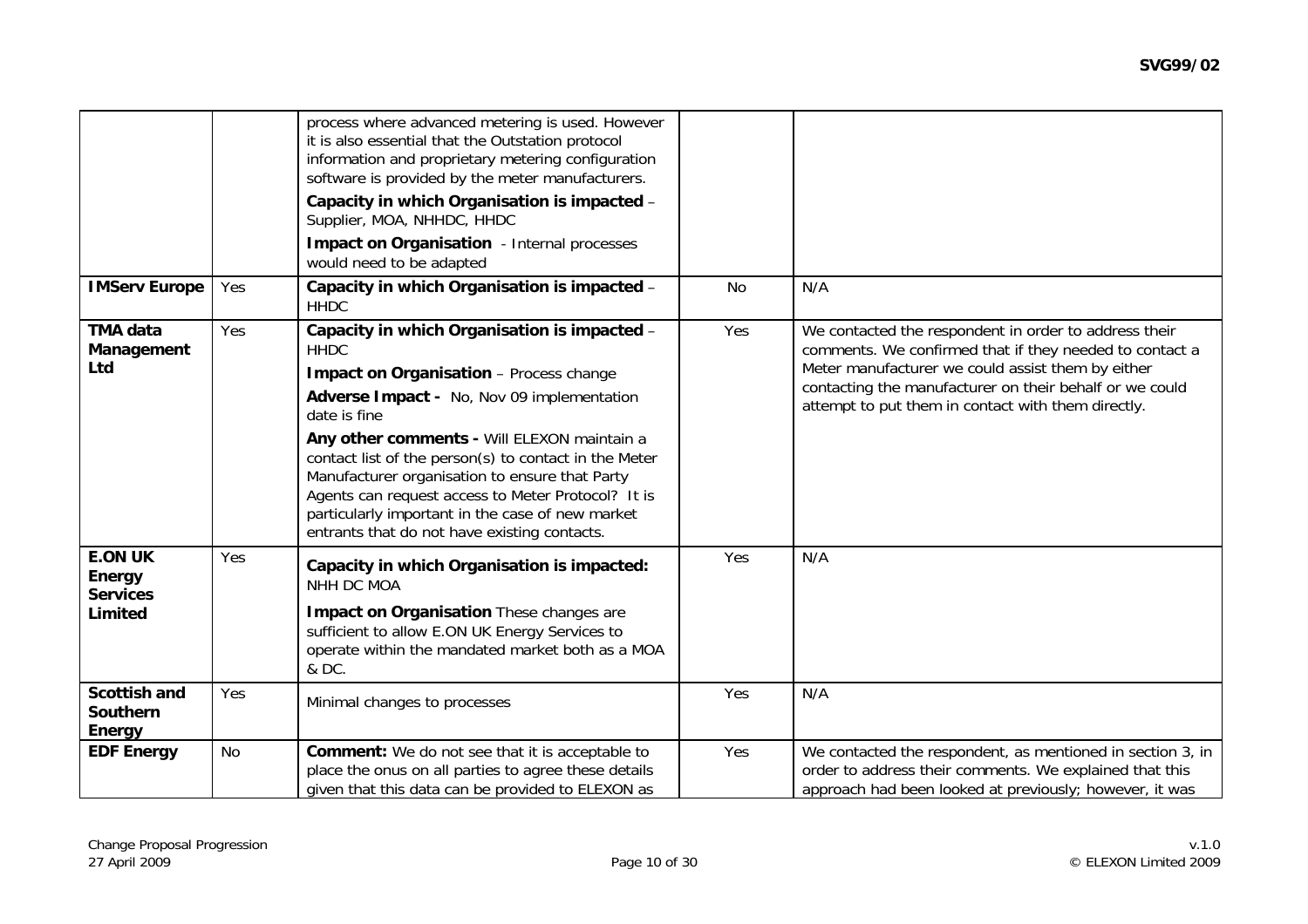| part of compliance process. A process is required<br>where meter protocols are sent out as part of<br>compliance and does not require all parties to agree<br>separately with a manufacturer which is likely to<br>lead to more work and costs for each party. A<br>proactive approach is the only thing that we think<br>should be considered and not one that could lead to<br>problems if a compliance notification is missed by a<br>party who then are appointed to a meter they are<br>unaware of and cannot operate.<br>Form F601/03 should be amended so that<br>information is passed to ELEXON as part of<br>compliance work and that a new process is<br>introduced into BSCP 601 for ELEXON to notify<br>relevant parties of those protocols. A process for<br>dealing with any issues surrounding confidentiality<br>can then be dealt with by the whole industry and not<br>on a party by party basis which is inefficient.<br>Capacity in which Organisation is impacted -<br>Agents<br><b>Impact on Organisation</b> - Process | not deemed a viable option because:<br>• Under BSCP601, applicants (usually Meter<br>manufacturers) currently enter into commercial<br>arrangements with the compliance testing agent and<br>submit a test report to ELEXON. ELEXON confirms that<br>the Meter has passed all relevant tests and issues a<br>certificate of compliance. MOA's and Half Hourly Data<br>Collectors (HHDC's) then enter into specific commercial<br>arrangements (with Meter manufacturers) to obtain<br>the Meter's programming software and protocol<br>respectively, on behalf of the Supplier/Registrant.<br>ELEXON does not currently hold or request any<br>protocol or programming software as part of this<br>process. If this requirement was adopted, ELEXON's<br>role would need to be amended in order to enforce<br>these changes; this has not been viewed as a practical<br>solution because the Meter's programming software<br>and protocol form part of the manufacturer's<br>intellectual property and as such are carefully guarded<br>(in order to maintain a degree of competitive<br>advantage). By providing their protocols and software<br>to ELEXON, manufacturers will be forgoing on this<br>competitive advantage (as they would not be able to |
|------------------------------------------------------------------------------------------------------------------------------------------------------------------------------------------------------------------------------------------------------------------------------------------------------------------------------------------------------------------------------------------------------------------------------------------------------------------------------------------------------------------------------------------------------------------------------------------------------------------------------------------------------------------------------------------------------------------------------------------------------------------------------------------------------------------------------------------------------------------------------------------------------------------------------------------------------------------------------------------------------------------------------------------------|------------------------------------------------------------------------------------------------------------------------------------------------------------------------------------------------------------------------------------------------------------------------------------------------------------------------------------------------------------------------------------------------------------------------------------------------------------------------------------------------------------------------------------------------------------------------------------------------------------------------------------------------------------------------------------------------------------------------------------------------------------------------------------------------------------------------------------------------------------------------------------------------------------------------------------------------------------------------------------------------------------------------------------------------------------------------------------------------------------------------------------------------------------------------------------------------------------------------------------------------------------|
|                                                                                                                                                                                                                                                                                                                                                                                                                                                                                                                                                                                                                                                                                                                                                                                                                                                                                                                                                                                                                                                | negotiate separate agreements with MOA's and<br>HHDC's). This could lead to a reduction in competition.                                                                                                                                                                                                                                                                                                                                                                                                                                                                                                                                                                                                                                                                                                                                                                                                                                                                                                                                                                                                                                                                                                                                                    |

#### **Table 3: Comments on the redline text**

We did not receive any comments on the redline text.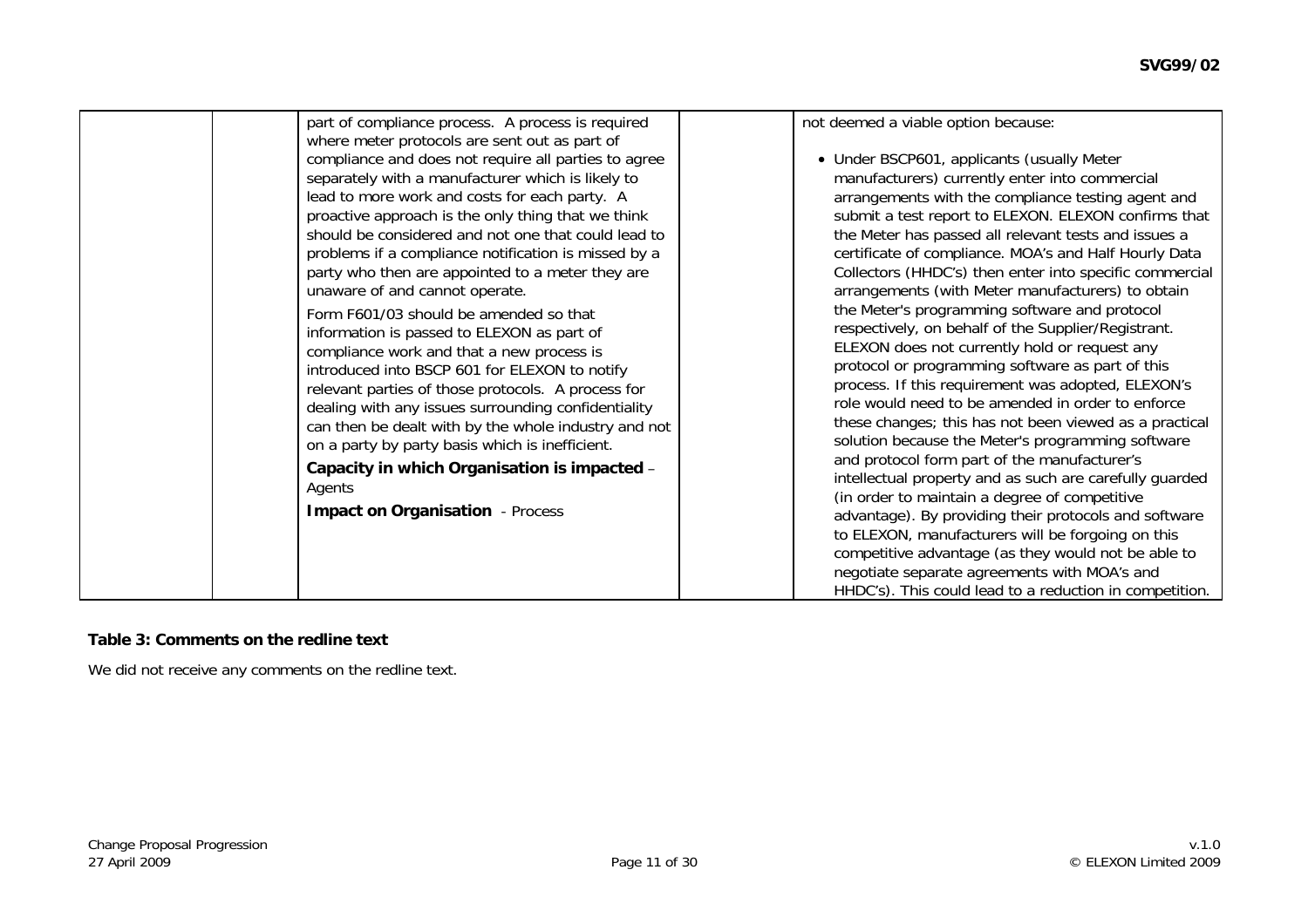# <span id="page-11-0"></span>**Appendix 2 – Detailed Analysis of CP1281 - Revenue Protection: requiring the NHHDC to send EAC/AA data to the Supplier via the DTC**

## **1 Why Change?**

### **Background**

- 1.1 Npower raised CP1281 on 27 February 2009. We issued CP1281 for impact assessment (via CPC00658) at the end of February 2009.
- 1.2 There is a BSC obligation (Section S 2.3.2 (g)) for NHHDCs to provide current Annualised Advance (AA) and Estimated Annual Consumption (EAC) data to NHHDAs.

### **Problem**

- 1.3 Currently, in the event of an adjustment from the Revenue Protection Business, BSCP504 requires the NHHDC to send updated information to the NHHDA (with no format for this information specified). In addition, the NHHDC is not required to send this information to the Supplier.
- 1.4 CP1281 aims to mandate the use of the D0019 'Metering System EAC/AA Data' flow to send AA and EAC data, as a result of adjustment from the Revenue Protection Business, to the NHHDA. It also creates a responsibility on NHHDCs to send this to the Supplier.

# **2 Solution**

2.1 CP1281 requires that BSCP504 Section 3.6.2 is updated - adding 'Supplier' in the 'TO' column and 'D0019 'Metering System EAC/AA Data' in the 'INFORMATION REQUIRED' column.

# **3 Intended Benefits**

3.1 Using a recognised data flow (DTC) would add more control and assurance, when compared to not having an agreed method of communication for the end-part of the process. The introduction of sending the D0019 to the Supplier does also add additional comfort that the Supplier knows that the request has been handled that what the new calculated AA and EAC is.

## **4 Industry Views**

- 4.1 We received 9 impact assessment responses; of these 5 agreed, 1 disagreed and 3 were neutral. Those who agreed and commented felt CP1281 brought BSCP504 in line with current practice.
- 4.2 We didn't received any comments on the redline text.
- 4.3 The respondent who disagreed raised the issue of how they would recognise situations of where a D0019 was sent due to a visit from the Revenue Protection Business, and how would they match this up with a relevant D0010 'Meter Readings' flow. The Proposer highlighted that there is no clear indication; however, Suppliers should receive a D0239<sup>[7](#page-11-0)</sup> flow in relation to the relevant D001[9](#page-11-0) flow, along with a D0150 $^8$  $^8$  flow and a D0010 $^9$  flow, if the instruction was for meter replacement. The combination of flows therefore does make it possible for the Supplier to recognise Revenue Protection D0019s if they wish too.

<sup>-</sup><sup>7</sup> D0239 - 'Revenue Protection Report on Action Taken'

<sup>&</sup>lt;sup>8</sup> D0150 - 'Non Half-Hourly Meter Technical Details'

<sup>9</sup> D0010 - 'Meter Readings'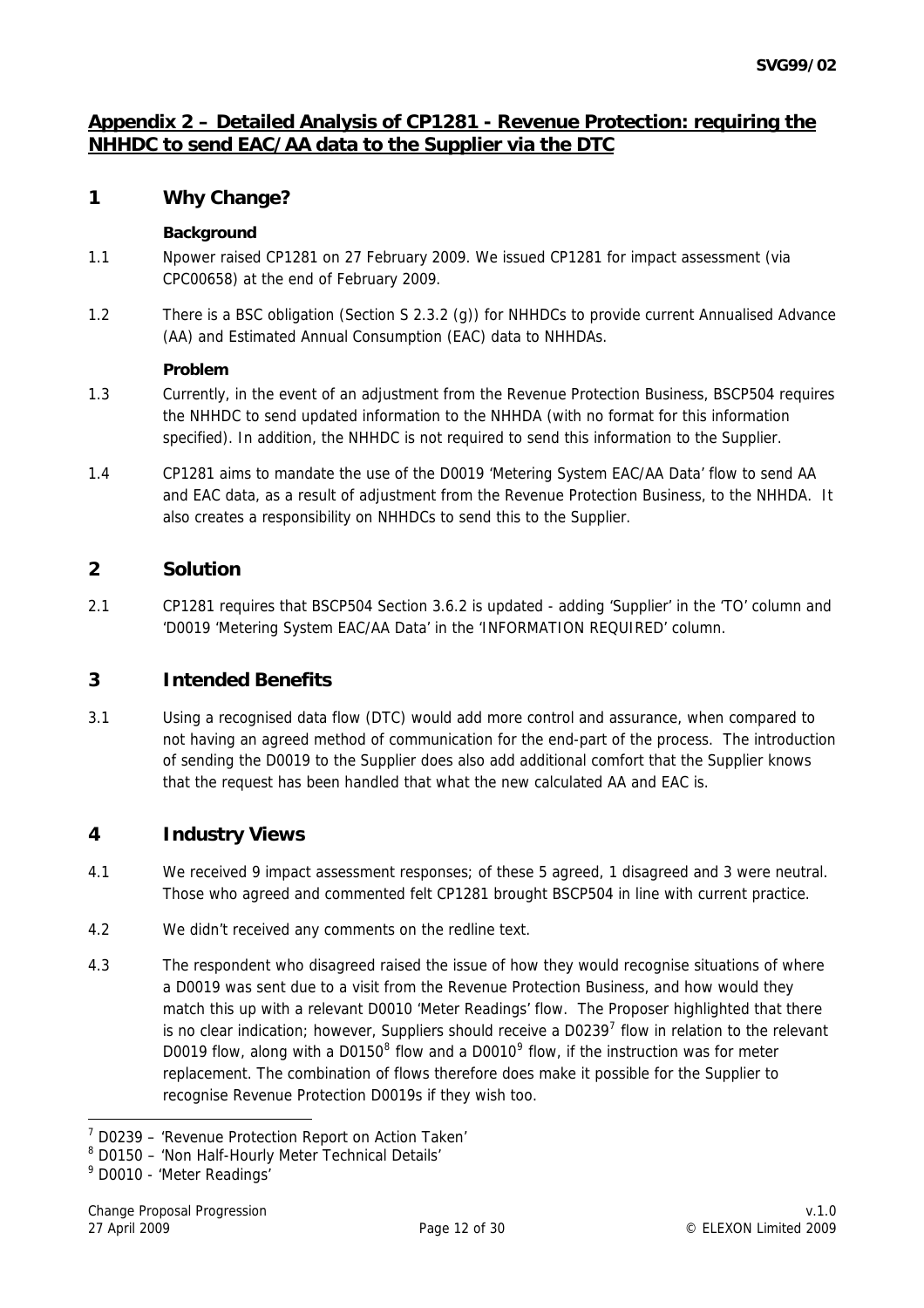- 4.4 ELEXON also noted that CP1281 would require the NHHDC to send a D0019 (EAC/AA data) to the Supplier for information and doesn't require the Supplier to act on the D0019. However, the Supplier who proposed CP1281 believes that this information will prove useful to Suppliers in monitoring these sites. Following our discussion the respondent who disagreed has confirmed that they are comfortable with the CP1281.
- 4.5 A Party Agent raised a couple of questions about the wider Revenue Protection processes:
	- how losses should be apportioned when a Change of Supplier/Meter has taken place; and
	- how to manage data for periods which have crystallised.
- 4.6 ELEXON agreed with the respondent these issues are not directly to the approval or rejection of this CP; however, they have been discussed within the industry.
- 4.7 ELEXON agrees the Revenue Protection process could be improved and these are valid concerns. This has been noted as a risk in the Performance Assurance Framework (PAF) (implemented via P207) with Technical Assurance (TA) checks mandated to help counter the risk to Settlement.
- 4.8 Also, an Energy Retail Association (ERA) / Electricity Networks Association (ENA) Working Group has developed a few proposals, known as Theft Incentive Schemes, which are currently with The Authority who are due to consult the industry on them.
- 4.9 There are approximately 750 D0239 flows sent from the Revenue Protection Business across the DTN per month, in case the SVG wanted to consider the size of the issue.

| <b>Market Participant</b>         | Cost/Impact                                                                                                                                 | <b>Implementation time needed</b>             |
|-----------------------------------|---------------------------------------------------------------------------------------------------------------------------------------------|-----------------------------------------------|
| <b>ELEXON</b><br>(Implementation) | Implementation cost of 1 man day<br>(£220)                                                                                                  | November 2009 suitable                        |
| <b>MRA</b>                        | No impact                                                                                                                                   | n/a                                           |
| <b>NHHDC</b>                      | One NHHDC indicated that they<br>would need to make changes to<br>their processes. Other NHHDCs<br>indicated that they are not<br>impacted. | 0-90 Working Days (November<br>2009 suitable) |

## **5 Impacts and Costs**

## **6 Implementation Approach**

6.1 ELEXON recommends implementation as part of a standard BSC Systems Release. The next available release is November 2009 and all respondents indicated that this is suitable.

### **7 Recommendation**

- 7.1 We recommend, based on the additional certainty provided by consistent use of the D0019, that most Suppliers find the information useful (several already request a D0019 from their NHHDCs in this circumstance) and that the majority of the industry support this change, that you:
	- **APPROVE** CP1281 for implementation in the November 2009 Release.

### **CP1281 Lead Analyst: Graeme Windley (0207 380 4346)**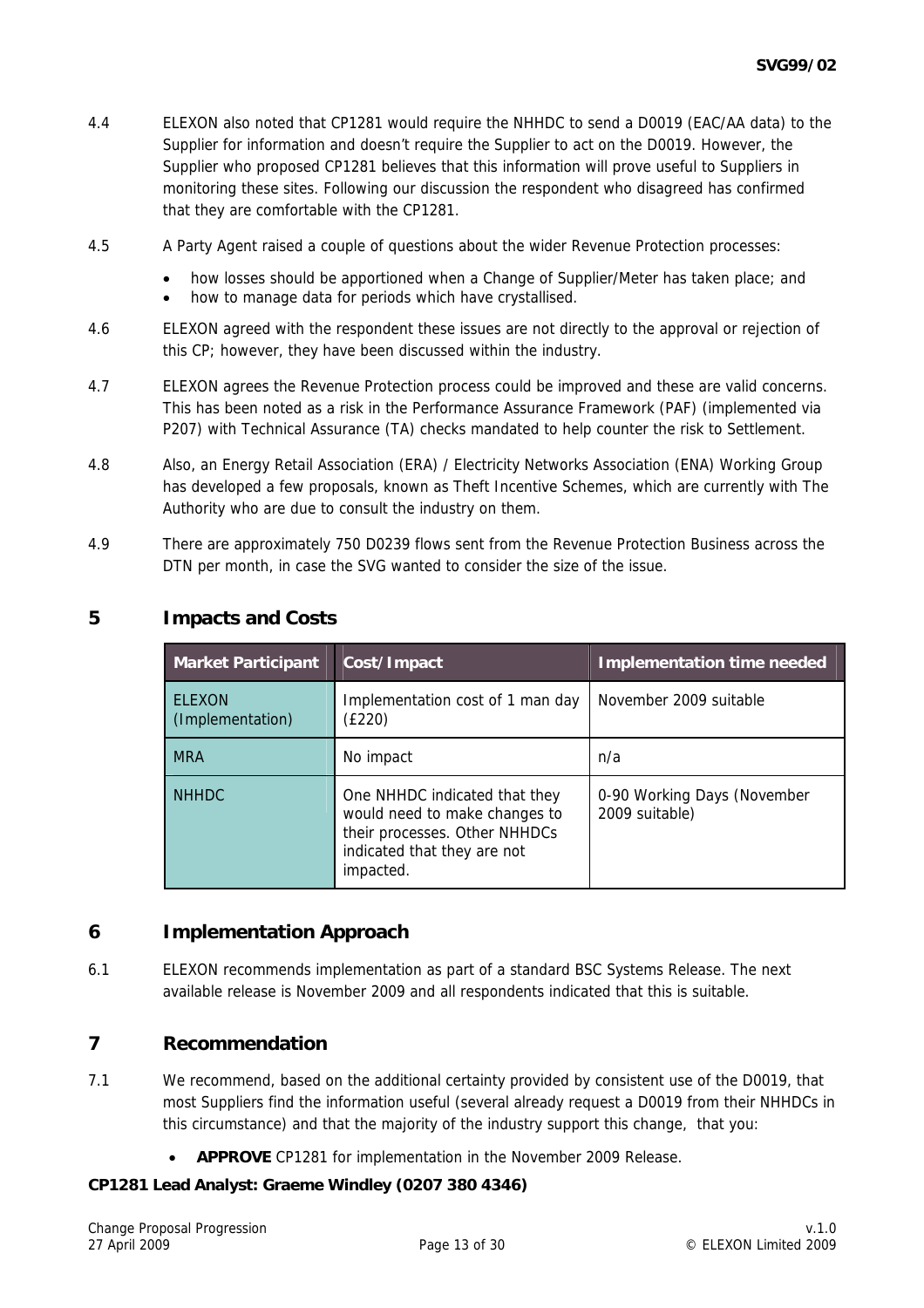**Table 1: Industry Impact Assessment Summary for CP1281 – 'Revenue Protection: requiring the NHHDC to send EAC/AA data to the Supplier via the DTC'** 

| <b>IA History CPC number</b>           | CPC00658 | Impacts                                                        | <b>BSCP504</b>                                       |            |          |                             |
|----------------------------------------|----------|----------------------------------------------------------------|------------------------------------------------------|------------|----------|-----------------------------|
| Organisation                           |          |                                                                | Capacity in which Organisation operates in           |            | Agree?   | Days to<br><b>Implement</b> |
| <b>EDF Energy</b>                      |          | Supplier, NHH Agent and HH MOP                                 |                                                      | <b>Yes</b> | $\Omega$ |                             |
| <b>NPower Limited</b>                  |          | Supplier, Supplier Agents<br>Yes                               |                                                      | $- -$      |          |                             |
| <b>ScottishPower</b>                   |          | Supplier, LDSO, HHDA, NHHDA, HHDC, NHHDC, HHMOA, NHHMOA<br>Yes |                                                      |            |          |                             |
| <b>TMA data Management Ltd</b>         |          | HHDC, HHDA, NHHDC, NHHDA                                       |                                                      | Yes        |          |                             |
| <b>Scottish and Southern Energy</b>    |          | Supplier/Generator/ Trader / Party Agent / Distributor         |                                                      | <b>Yes</b> |          |                             |
| <b>British Energy - NELC</b>           |          | Supplier                                                       |                                                      |            | No.      | $- -$                       |
| <b>Independent Power Networks</b>      |          | LDSO, UMSO, SMRA                                               |                                                      |            | Neutral  | $- -$                       |
| <b>Siemens Metering Services</b>       |          |                                                                | Party Agent (NHHDA, NHHDC, NHHMO, HHDC, HHDA, HHMO). |            | Neutral  | 90                          |
| <b>E.ON UK Energy Services Limited</b> |          | NHH DC/ DA MOA                                                 |                                                      |            | Neutral  | $- -$                       |

#### **Table 2: Impact Assessment Responses[10](#page-13-0)**

| Organisation                      | Aaree? | <b>Comments</b>                                                                                                                                                                                                                                                                                                     | Impacted? | <b>ELEXON Response</b>                      |
|-----------------------------------|--------|---------------------------------------------------------------------------------------------------------------------------------------------------------------------------------------------------------------------------------------------------------------------------------------------------------------------|-----------|---------------------------------------------|
| <b>EDF Energy</b>                 | Yes.   | This change brings documents in line with current<br>practice and as such requires no system and process<br>changes.                                                                                                                                                                                                | No.       |                                             |
| TMA data<br><b>Management Ltd</b> | Yes    | Any other comments - As an NHHDC UDMS<br>already sends D0019 to NHHDA and Suppliers<br>following any adjustments to the consumption<br>following a report from Revenue Protection.<br>Clarification and standardisation of processes are<br>always welcome to ensure that all agents work to<br>the same standards. | No.       |                                             |
| <b>British Energy -</b>           | No.    | Principally we agree with this Change Proposal                                                                                                                                                                                                                                                                      |           | We discussed this comment with the Proposer |

<span id="page-13-0"></span><sup>10</sup> Please note that we have only included responses in this table where the respondent provided additional information.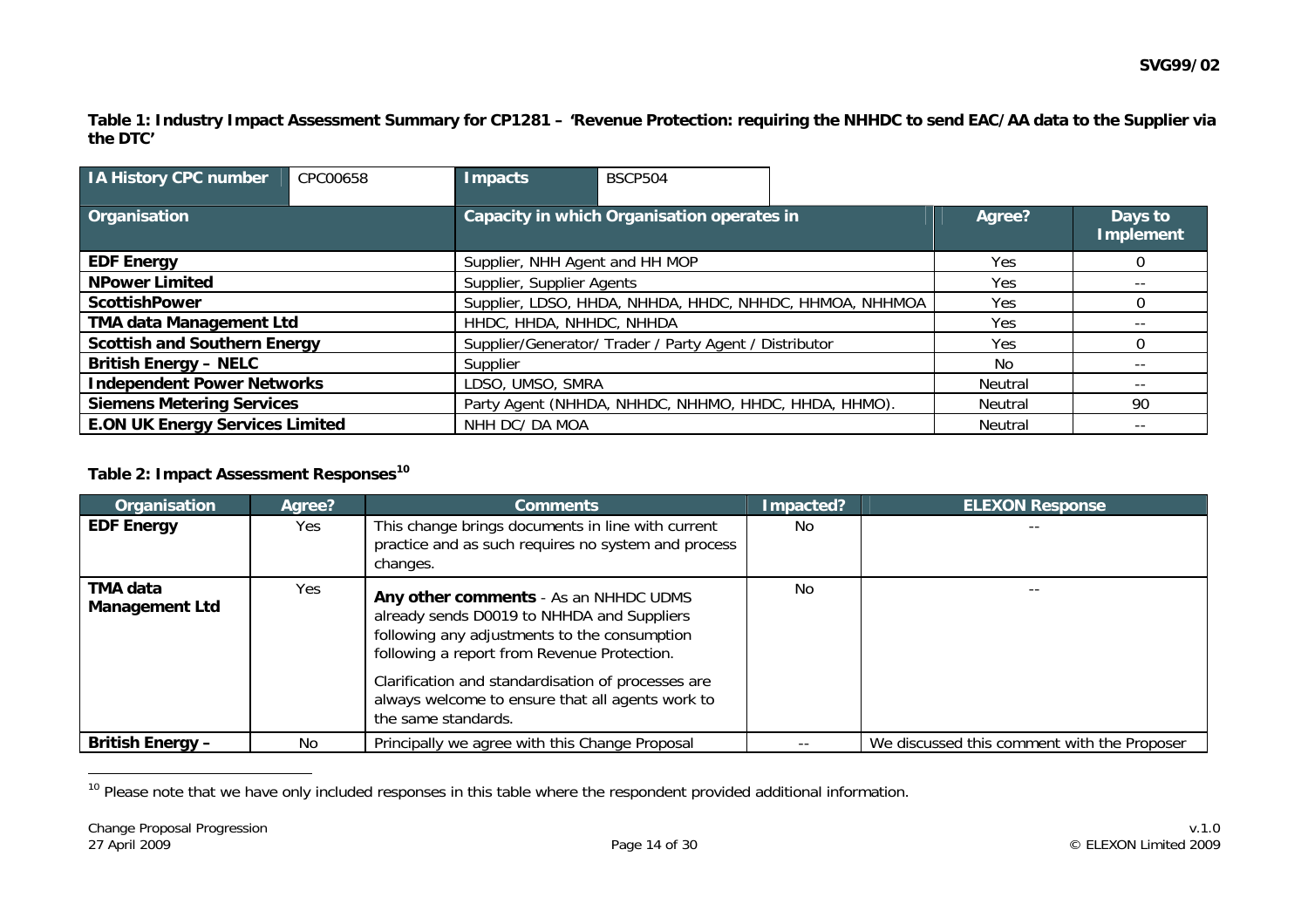| <b>NELC</b>                                |                | because if any amendments are made to the data<br>entering Settlement then the supplier should have<br>visibility of these changes.<br>However, further clarification is required on how the<br>supplier will identify a D0019 that has been<br>generated as a result of a Revenue Protection visit?<br>And how the new D0019 will correlate with the held<br>D0010 history? |     | of CP1281. They highlighted that: there is not<br>indicator on the D0019 that would identify that<br>the flow has been received from the Revenue<br>Protection department. However, the Supplier<br>would also receive a D0239 from the revenue<br>protection confirming details of the old and new<br>meter and also a D0150/D0010.<br>We contacted British Energy, highlighting the<br>Proposers view and expressed to the client we<br>feel correlating the D0019 with the D0010 is an<br>action British Energy would need to take within<br>its own systems. How British Energy chooses to<br>process the information will be dependent on<br>whether and how they wish to use it.<br>Following our conversation, British Energy<br>confirmed that they are comfortable with<br>CP1281. |
|--------------------------------------------|----------------|------------------------------------------------------------------------------------------------------------------------------------------------------------------------------------------------------------------------------------------------------------------------------------------------------------------------------------------------------------------------------|-----|---------------------------------------------------------------------------------------------------------------------------------------------------------------------------------------------------------------------------------------------------------------------------------------------------------------------------------------------------------------------------------------------------------------------------------------------------------------------------------------------------------------------------------------------------------------------------------------------------------------------------------------------------------------------------------------------------------------------------------------------------------------------------------------------|
| <b>Siemens Metering</b><br><b>Services</b> | <b>Neutral</b> | Capacity in which Organisation is impacted:<br><b>NHHDC</b><br>Impact on Organisation: process changes would                                                                                                                                                                                                                                                                 | Yes | ELEXON discussed the comments with the<br>respondent, and noted that they are neutral to<br>CP1281.                                                                                                                                                                                                                                                                                                                                                                                                                                                                                                                                                                                                                                                                                         |
|                                            |                | be required<br>Implementation: 90                                                                                                                                                                                                                                                                                                                                            |     | ELEXON agrees the Revenue Protection process<br>could be improved and the participant has                                                                                                                                                                                                                                                                                                                                                                                                                                                                                                                                                                                                                                                                                                   |
|                                            |                | Would implementation in the proposed                                                                                                                                                                                                                                                                                                                                         |     | raised valid concerns. This has been noted as<br>a risk in the Performance Assurance Framework                                                                                                                                                                                                                                                                                                                                                                                                                                                                                                                                                                                                                                                                                              |
|                                            |                | Release have an adverse impact? No adverse<br>impact                                                                                                                                                                                                                                                                                                                         |     | (PAF) implemented as part of P207 with<br>Technical Assurance (TA) checks mandated to<br>help counter the risk to settlement.                                                                                                                                                                                                                                                                                                                                                                                                                                                                                                                                                                                                                                                               |
|                                            |                | Other Comments: We have not received any<br>corrections from Revenue Protection Services for<br>some time, but would like to raise the following<br>points based on data that has been provided to us in<br>the past:                                                                                                                                                        |     | Also, an Energy Retail Association (ERA) /<br>Electricity Networks Association (ENA) working<br>group has developed a few proposals, known<br>as Theft Incentive Schemes, which are<br>currently with the Authority who are due to                                                                                                                                                                                                                                                                                                                                                                                                                                                                                                                                                          |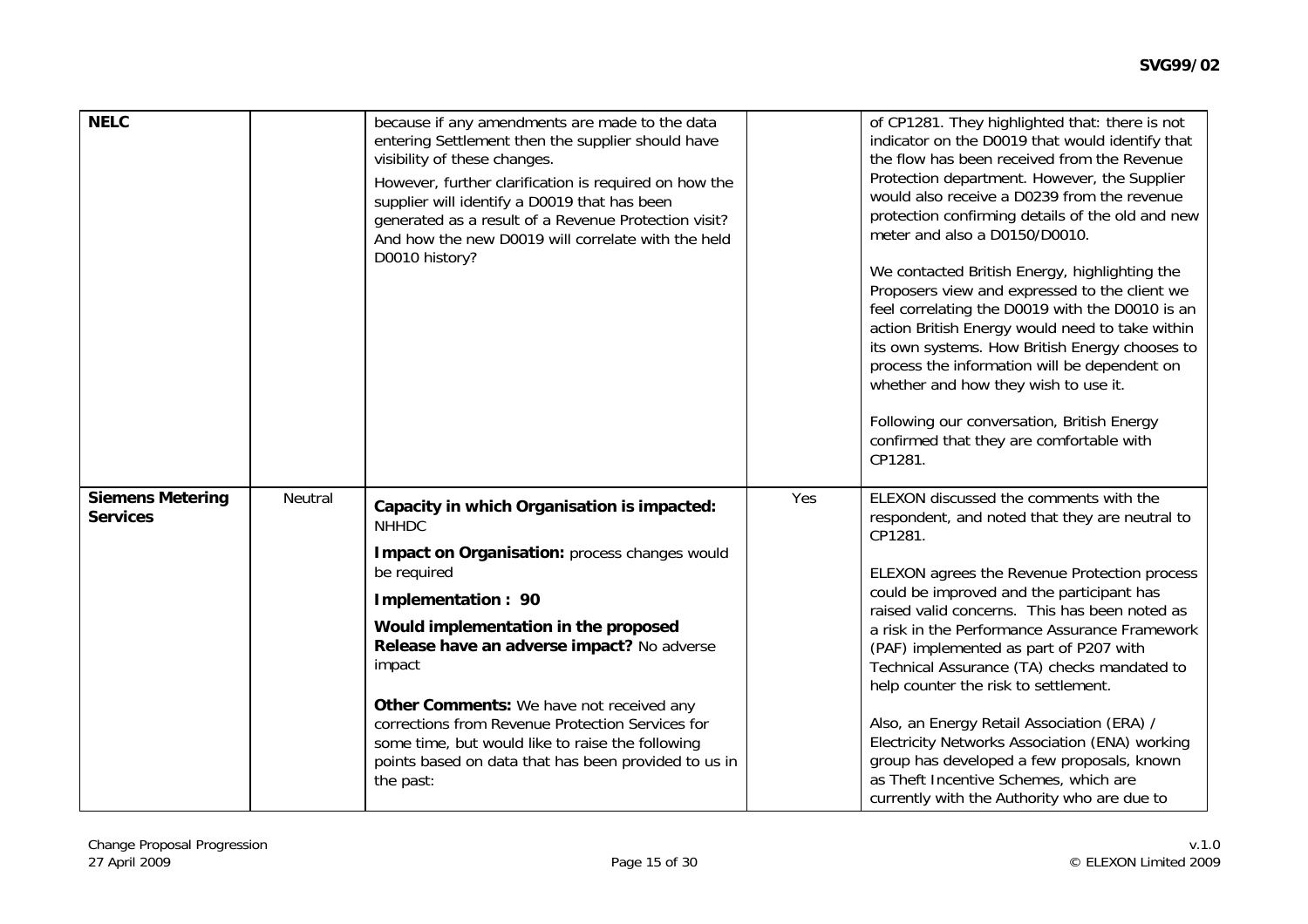|                                                  |         | The corrections RP identify usually go back<br>several years and it is not clear how /<br>whether we (as a NHHDC) are supposed to<br>enter data which was stolen in a period that<br>has now crystallized.<br>2. The corrections took no account of Change<br>of Supplier or change of meter, and it is not<br>clear how to apportion the energy across<br>these periods.<br>Whilst we realize these issues do not relate directly<br>to this CP, it may be worth considering them if this<br>process is being reviewed. |    | consult the industry on them.<br>We agreed that they would discuss within<br>Siemens their appropriate course of action. |
|--------------------------------------------------|---------|--------------------------------------------------------------------------------------------------------------------------------------------------------------------------------------------------------------------------------------------------------------------------------------------------------------------------------------------------------------------------------------------------------------------------------------------------------------------------------------------------------------------------|----|--------------------------------------------------------------------------------------------------------------------------|
| <b>E.ON UK Energy</b><br><b>Services Limited</b> | Neutral | Capacity in which Organisation is impacted:<br><b>NHHDC</b><br>Impact on Organisation: There will be no direct<br>impact on our activities as our systems and<br>processes are currently compliant with the proposed<br>change as when a read is entered or amended a<br>new EAC/AA is calculated. All D0019s are sent to<br>the relevant supplier & DA parties.                                                                                                                                                         | No |                                                                                                                          |

#### **Table 3: Comments on the redline text**

We didn't receive any comments on the redline text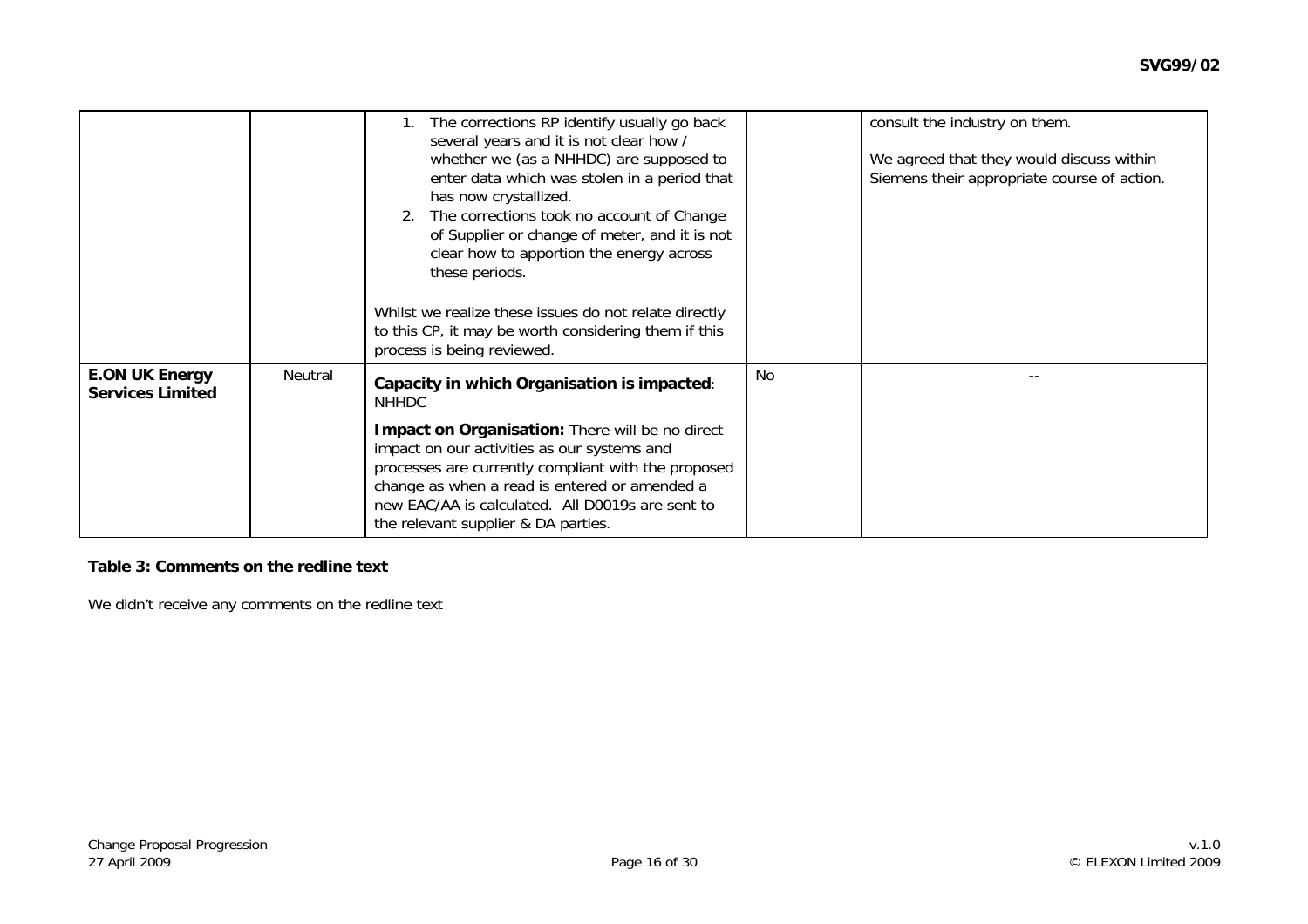# **Appendix 3 – Detailed Analysis of CP1282 – Maintenance of Outstation Types as part of Compliance and Protocol Approval**

## **1 Why Change?**

### 1.1 **Background**

- 1.2 ELEXON raised CP1282 in February 2009.
- 1.3 'Outstation Type' is a data item contained within the D0268 Half Hourly (HH) Meter Technical Details (MTD) flow. HH Meter Operators (MOs) and HH Data Collectors (DCs) use it to specify and determine which protocols must be used in order to dial into a particular Outstation The MRA Data Transfer Catalogue (DTC) defines it as a three-character identifier, along with a Valid Set of available codes.

#### 1.4 **The Problem**

- 1.5 'Outstation Type' acts as references to specific Outstation makes and models, as in practice most metering communication protocols are manufacturer-specific. This means that if and when a new piece of equipment enters the market, it may not be properly represented by the Valid Set and so the HHDC may not be able to tell which protocol should be used, preventing them from dialling in to the Outstation.
- 1.6 At present, altering the Valid Set requires a formal change to the DTC, yet new equipment may be introduced at any time, outside the DTC release timescales. The result is that the Valid Set will often be out of date, and participants will frequently have to resort to manual workarounds in order to transfer the necessary information.

## **2 Solution**

- 2.1 CP1282 would remove the Valid Set of Outstation Types from the DTC and establish them as part of the Compliance and Protocol Approval process documented in BSCP601. Once an Outstation has passed protocol testing, an agreed Outstation Type would be established and included in a revised Approval List published on the BSC Website. HHMOs and HHDCs will be able to use this information to configure their communication systems appropriately, so that they can receive the new codes via the D0268 flow. The draft redlining for BSCP601 is available in Attachment D.
- 2.2 All existing Outstation Types would remain valid and would be transferred to the relevant entries in the Approval List. Attachment E provides an example, based on an extract from the current list, with additional columns to show the Equipment Type (i.e. Meter or Outstation) and Outstation Type.

## **3 Intended Benefits**

3.1 The current arrangements prevent new equipment from being used properly in the market. CP1282 would allow Outstation information to be kept more up to date and in so doing will make it easier for participants to make use of new equipment.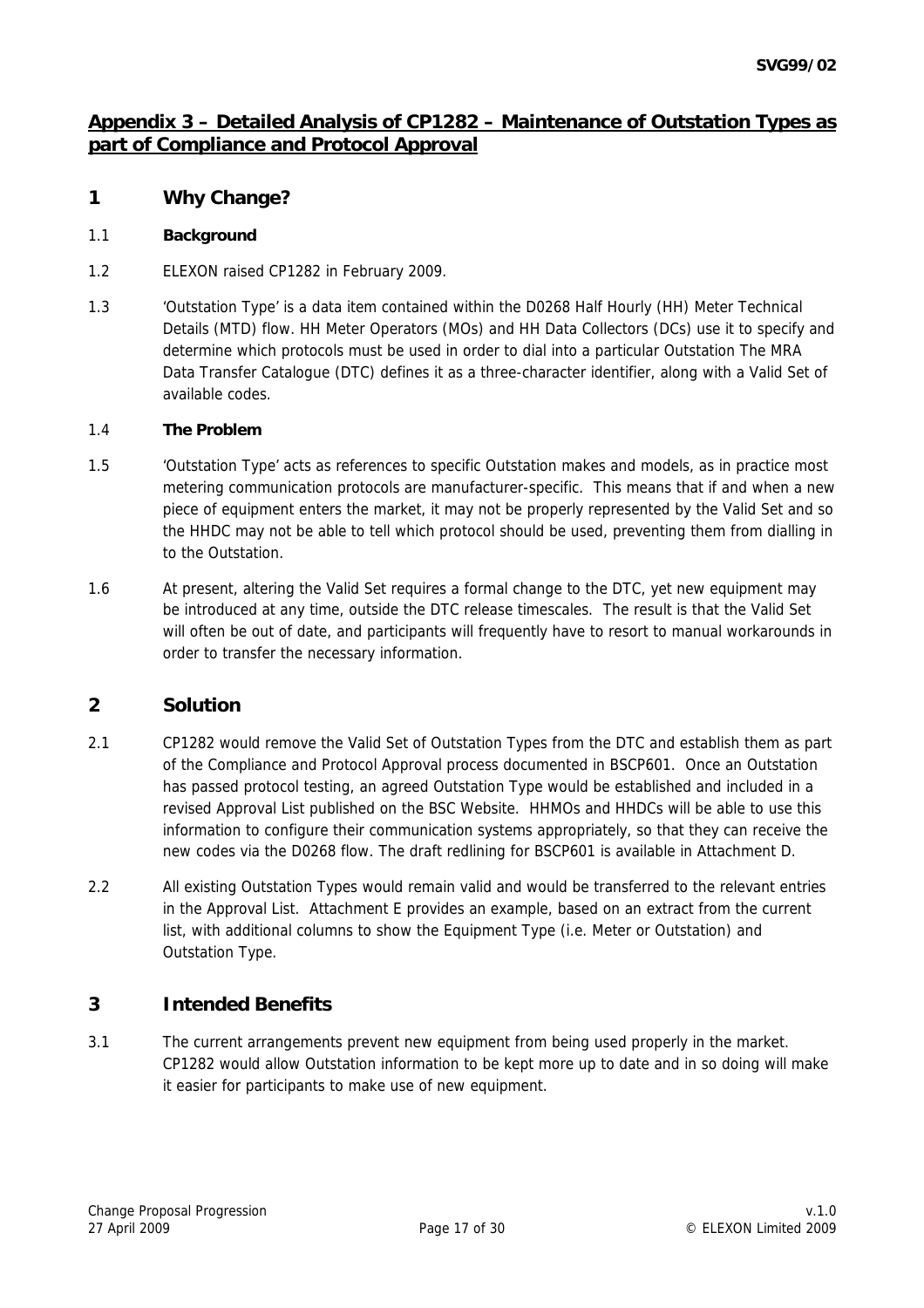## **4 Industry Views**

- 4.1 We issued CP1282 for impact assessment in February 2009 (via CPC00658). We received 12 responses; of these 6 agreed, 3 disagreed and 3 were neutral.
- 4.2 Those participants who supported CP1282 did so mainly because they are concerned about the validation of the codes and do not believe the current notification methods allow for new approvals to be added in a timely manner. Details of industry views can be found in section 4.3- 4.5. We did not receive any comments on the redlining text.

#### 4.3 **Validation issue**

- 4.3.1 One respondent wondered if the format of the 'Outstation Type' would be removed and argued that this will enable invalid three-character identifiers to be included in D0268, since currently the DTN can only run a physical validation process (i.e. can only reject an identifier that contains characters not equal to three or an identifier that contains a number).
- 4.3.2 The respondent also suggested that CP1282 does not recognise that the following process could occur. A MOA could issue a D0268 which includes an Outstation Type identifier that is still awaiting inclusion in the DTC. This will be invalid, therefore once the DTC changes have taken effect, the MOA can re-send the D0268 so that it can be successfully validated and systems can be updated with the data.
- 4.3.3 ELEXON responded to the comments above as follows:
	- We are not removing the format of the 'Outstation Type' from the DTC, but replacing the location of the 'Valid Set'. DCs/MOAs and Suppliers will update their lists using an ELEXON spreadsheet;
	- With the CP1282 solution, although there is no DTC validation, participants can still have their own validation on their systems to prevent them sending/receiving invalid codes and thus would not cause major impact to metering outstation types; and
	- The suggested solution from the respondent (pending the usage of the approved Outstation Type till next DTC release) does not effectively resolve the issue CP1282 tries to address. ELEXON does not agree with this suggestion because if a protocol was approved but it missed a DTC release, according to the suggestion, it could not be validated by the DTC until the next DTC release which might cause several months of delay. ELEXON believe that participants should be allowed to use the protocol once it has been approved.
- 4.3.4 ELEXON understands that Electralink (providers of the DTN) are seeking to implement new validation processes this year, which could resolve some of the validation issues. However, under the current arrangements, once the Outstation has passed protocol testing, an agreed Outstation Type would be established and if the Valid Set is removed, DC or MOA and Suppliers will need to manually update the new list according to the ELEXON's spreadsheet.
- 4.3.5 The respondent still disagrees with CP1282 and would prefer to see the latest Valid Set in the DTC release to have assurance on the visibility of new approvals.

#### 4.4 **Dummy Codes**

4.4.1 One respondent does not believe it is necessary to remove the Outstation Types from the DTC, instead, they suggest using the dummy codes that currently exist in the DTC. They believe that the codes are manufacturer specific, and can be used to accommodate any new Outstation Type prior to the implementation in the DTC of any new codes. By using the dummy codes that are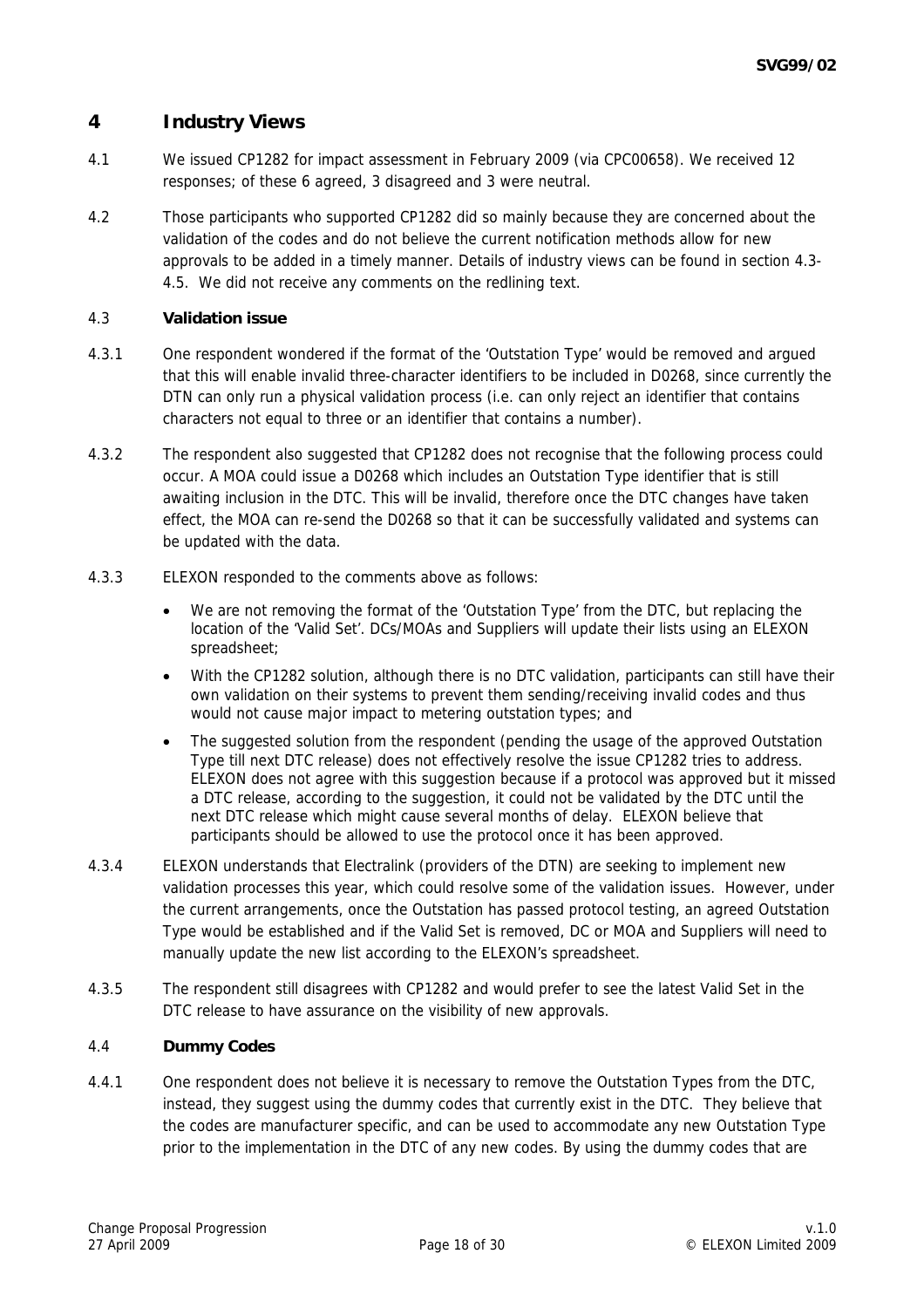already available would be more beneficial than deleting the valid list, due to the infrequent creation of new Outstation Types.

- 4.4.2 ELEXON does not agree with this comment and explained to the respondent that the intention of CP1282 is to avoid the 6-month gap between a new Protocol being approved and being updated in the list. The reason why it is not appropriate to use dummy codes is because currently there are two meters with the same dummy code (CWE pro-meter). Unless a DTC change is raised to address this issue, dummy codes will not address this aspect of the problem.
- 4.4.3 ELEXON also noted that the frequency of new Outstation Types created has increased from three times a year to once a month. This trend highlights the necessity of CP1282.

#### 4.5 **Notification**

- 4.5.1 One respondent expressed that they would only support this change if there is a mechanism of notifying all Parties when new details are agreed. ELEXON explained that once an Outstation has passed protocol testing, an Outstation and a code would be established and included in a revised Approval List published on the BSC website. To highlight that we have updated the list, Circulars will be issued to interested parties. The respondent still considered the notification is not direct enough and suggested the Change Proposal Circular (CPC) to be the most efficient way to notify the industry.
- 4.5.2 ELEXON feel that using CPC to notify industry of approval protocol is feasible, but notes that it may cause confusion to the recipients as to whether they are being notified of new approved protocols or they are supposed to provide comments on the information. We still recommend ELEXON Circulars are the best way to inform participants of new identifiers.

| <b>Market</b><br>Participant                                                                                     | Cost/Impact<br><b>Implementation time</b><br>needed                                                      |                                        |
|------------------------------------------------------------------------------------------------------------------|----------------------------------------------------------------------------------------------------------|----------------------------------------|
| <b>ELEXON</b><br>(Implementation)                                                                                | Approximately 1 Working Day, to implement<br>these changes, this is equivalent to<br>approximately £220. | November 2009 Release<br>suitable      |
| <b>HHMOAS</b>                                                                                                    | HHMOAs indicated a range of impacts, including<br>system, process and configuration changes.             | 30WDs (November<br>2009 suitable)      |
| <b>HHDCs</b>                                                                                                     | Some HHDCs will be impacted and potential<br>changes will be required to configuration.                  |                                        |
| Supplier, Supplier<br>Optional enhancements to take advantage of<br>identification of new meter types.<br>Agents |                                                                                                          | 30-180 WDs (November<br>2009 suitable) |

# **5 Impacts and Costs**

## **6 Implementation Approach**

6.1 We recommend CP1282 is implemented on the next available Release - November 2009. All respondents agree that they can implement this change by November 2009.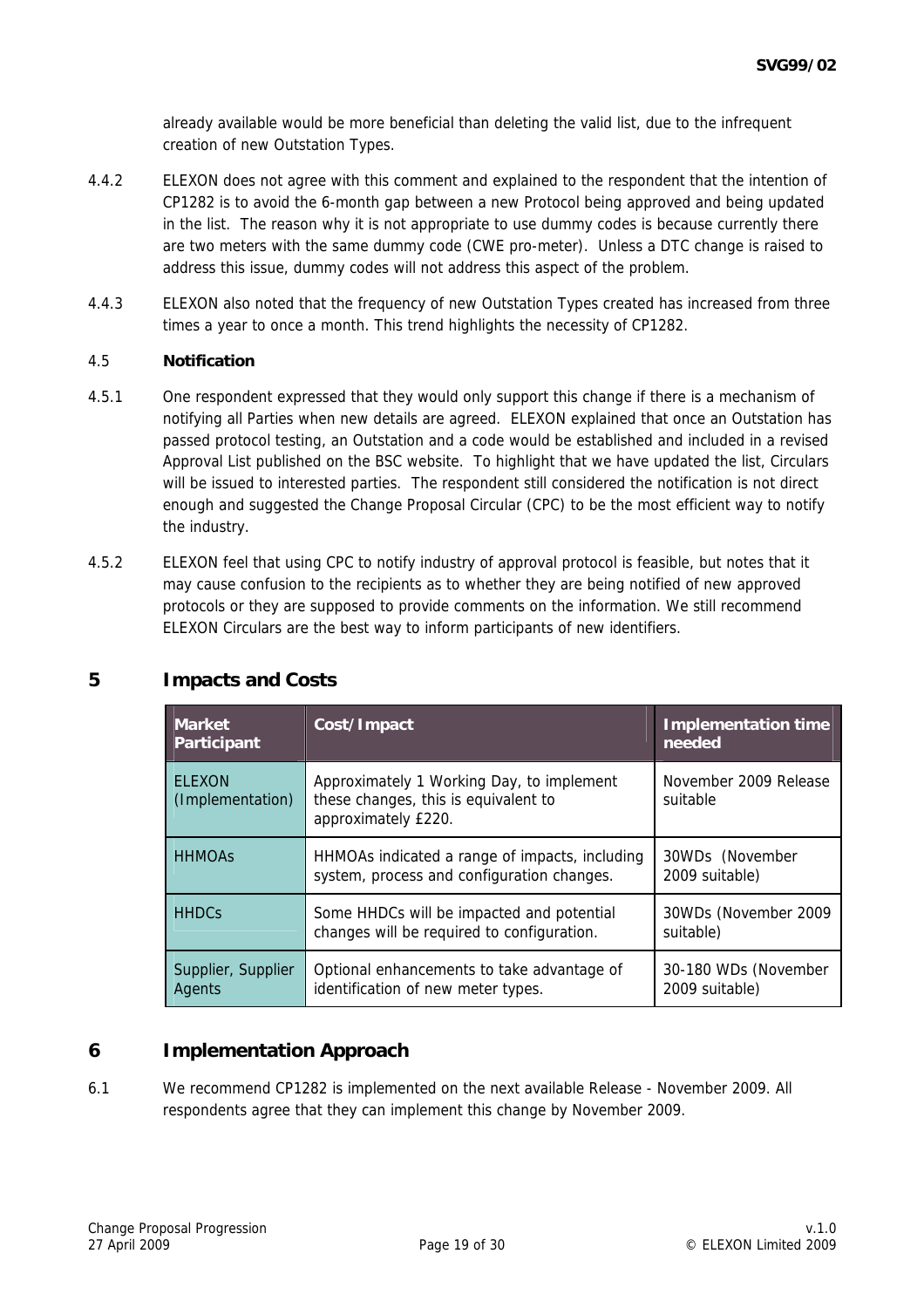# **7 Conclusion**

| <b>Pros</b> |                                                                                                                                                                                                                                                                                                                                                                                |   | Cons                                                                                                                                                                                                                                     |
|-------------|--------------------------------------------------------------------------------------------------------------------------------------------------------------------------------------------------------------------------------------------------------------------------------------------------------------------------------------------------------------------------------|---|------------------------------------------------------------------------------------------------------------------------------------------------------------------------------------------------------------------------------------------|
| ٠           | CP1282 is considered to be a logical<br>approach, which will be more effective<br>that a Valid Set maintained with the DTC.<br>The current arrangements prevent new<br>equipment from being used properly in the<br>market. The proposed approach will<br>enable Outstation information to be kept<br>more up to date and in so doing will make<br>it easier for participants. | п | If the Valid Set of Outstation Types is<br>removed from the DTC, this means that<br>there is no DTC validation against<br>Outstation Types.<br>DC, MOA and Suppliers would be required<br>to check and update Valid Set from<br>website. |

## **8 Recommendation**

- 8.1 We recommend, based on the benefits of CP1282 (enabling Outstation information to be updated more quickly) and with majority industry support, that you:
	- **APPROVE** CP1282 for implementation in the November 2009 Release

### **CP1282 Lead Analyst: Bu-Ke Qian (0207 380 4146)**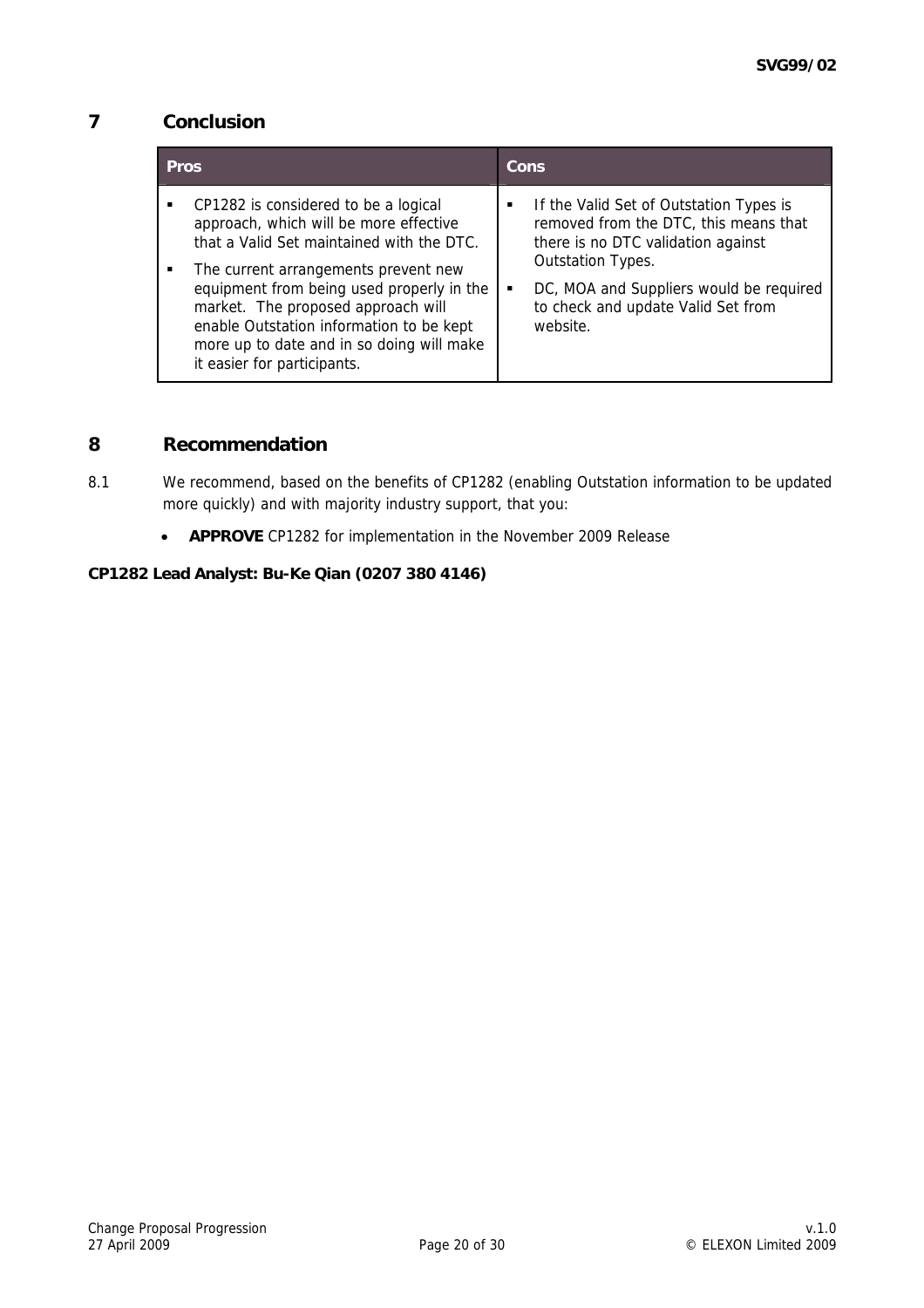### **Table 1: Industry Impact Assessment Summary for CP1282 – Maintenance of Outstation Types as part of Compliance and protocol approval**

| <b>IA History CPC number</b>           | CPC00658 | Impacts                                                 | <b>BSCP601</b> |  |                |                      |
|----------------------------------------|----------|---------------------------------------------------------|----------------|--|----------------|----------------------|
| Organisation                           |          | Capacity in which Organisation operates in              |                |  | Agree?         | Days to<br>Implement |
| <b>NPower Limited</b>                  |          | Supplier, Supplier Agents                               |                |  | Yes.           | 180                  |
| <b>IMServ Europe</b>                   |          | <b>HHDC</b>                                             |                |  | Yes            | 30                   |
| <b>Association of Meter Operators</b>  |          | Trade Association for Meter Operators                   |                |  | Yes            | $- -$                |
| <b>TMA data Management Ltd</b>         |          | HHDC, HHDA, NHHDC, NHHDA                                |                |  | Yes            | 30                   |
| <b>Scottish and Southern Energy</b>    |          | Supplier/Generator/ Trader / Party Agent / Distributor  |                |  | <b>Yes</b>     | $\Omega$             |
| <b>Stark Software International</b>    |          | HHDC/HHDA                                               |                |  | <b>Yes</b>     | $- -$                |
| <b>British Energy - NELC</b>           |          | Supplier                                                |                |  | No.            | $- -$                |
| <b>EDF Energy</b>                      |          | Supplier, NHH Agent and HH MOP                          |                |  | No.            | 30                   |
| <b>ScottishPower</b>                   |          | Supplier, LDSO, HHDA, NHHDA, HHDC, NHHDC, HHMOA, NHHMOA |                |  | No.            | $- -$                |
| <b>Independent Power Networks</b>      |          | LDSO, UMSO, SMRA                                        |                |  | <b>Neutral</b> | $- -$                |
| <b>Siemens Metering Services</b>       |          | Party Agent (NHHDA, NHHDC, NHHMO, HHDC, HHDA, HHMO).    |                |  | Neutral        | $- -$                |
| <b>E.ON UK Energy Services Limited</b> |          | NHH DC/ DA MOA                                          |                |  | <b>Neutral</b> | $- -$                |

### **Table 2: Impact Assessment Responses[11](#page-20-0)**

| Organisation          | Agree? | <b>Comments</b>                                                                                                                  | Impacted? | <b>ELEXON Response</b>                                           |
|-----------------------|--------|----------------------------------------------------------------------------------------------------------------------------------|-----------|------------------------------------------------------------------|
| <b>NPower Limited</b> | Yes    | <b>Comment</b> - When will we receive the associated DTC CP<br>New Process for Managing Changes to Outstation Type<br>Valid Set? | Yes       | We have sent the Draft DTC CP to the respondent<br>as requested. |
|                       |        | Capacity in which Organisation is impacted -<br>HHMOA and NHHDC                                                                  |           |                                                                  |
|                       |        | <b>Impact on Organisation</b> – System Impacts and New<br>Processes Required                                                     |           |                                                                  |
|                       |        | Would implementation in the proposed Release<br>have an adverse impact - No                                                      |           |                                                                  |

<span id="page-20-0"></span><sup>&</sup>lt;sup>11</sup> Please note that we have only included responses in this table where the respondent provided additional information.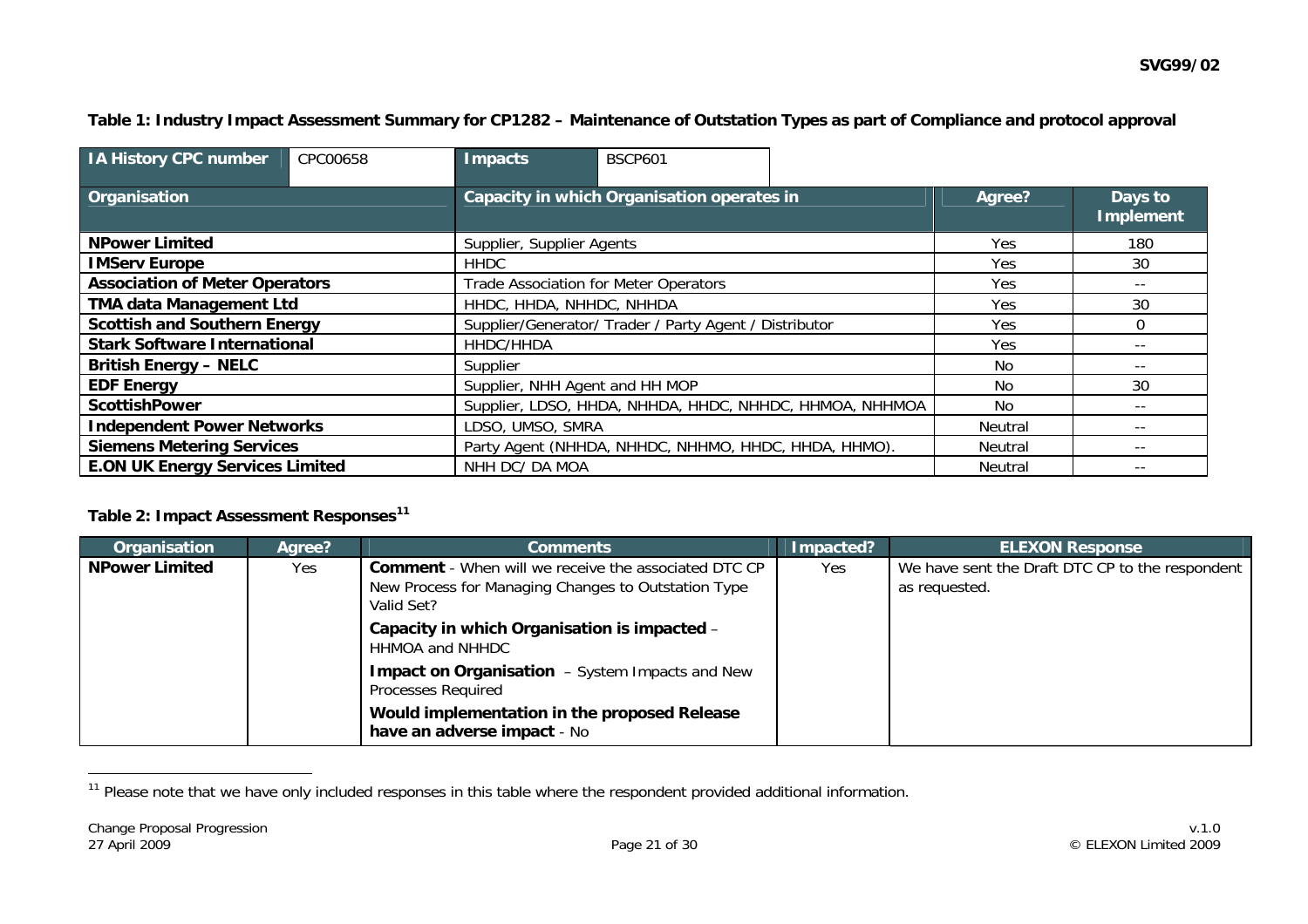| <b>IMServ Europe</b><br>Yes                            |     | Capacity in which Organisation is impacted -<br>HHDC, MOA<br>Impact on Organisation - Potential Changes to<br>Configuration.                                                                                                                                                                                                                                                                                                                                                                                                                                                                                                                                                                                                                               |       | $ -$                                                                                                                                                                                                                                                                                                                                                                                                                                                                                                                                                                                                         |
|--------------------------------------------------------|-----|------------------------------------------------------------------------------------------------------------------------------------------------------------------------------------------------------------------------------------------------------------------------------------------------------------------------------------------------------------------------------------------------------------------------------------------------------------------------------------------------------------------------------------------------------------------------------------------------------------------------------------------------------------------------------------------------------------------------------------------------------------|-------|--------------------------------------------------------------------------------------------------------------------------------------------------------------------------------------------------------------------------------------------------------------------------------------------------------------------------------------------------------------------------------------------------------------------------------------------------------------------------------------------------------------------------------------------------------------------------------------------------------------|
| <b>Association of</b><br>Yes<br><b>Meter Operators</b> |     | <b>Comment - A logical approach, which will be more</b><br>effective that a Valid Set maintained within the DTC. A<br>corresponding DTC change will be required to delete the<br>current set, and cross refer to ELEXON website.                                                                                                                                                                                                                                                                                                                                                                                                                                                                                                                           |       | <b>Noted</b>                                                                                                                                                                                                                                                                                                                                                                                                                                                                                                                                                                                                 |
| <b>TMA data</b><br><b>Management Ltd</b>               | Yes | Capacity in which Organisation is impacted - HHDC<br><b>Impact on Organisation-Processes</b><br>Adverse Impact - No, Nov 09 implementation date is<br>fine                                                                                                                                                                                                                                                                                                                                                                                                                                                                                                                                                                                                 | Yes   | $ -$                                                                                                                                                                                                                                                                                                                                                                                                                                                                                                                                                                                                         |
| <b>Stark Software</b><br><b>International</b>          | Yes | Capacity in which Organisation is impacted: HHDC<br>Impact on: Optional enhancement to take advantage of<br>identification of new meter types<br><b>Comments: Optional costs only</b><br>Would implementation in the proposed Release<br>have an adverse impact: No                                                                                                                                                                                                                                                                                                                                                                                                                                                                                        |       | $\overline{a}$                                                                                                                                                                                                                                                                                                                                                                                                                                                                                                                                                                                               |
| <b>British Energy-</b><br><b>NELC</b>                  | No  | British Energy disagree with the content of the change<br>proposal for a number of significant reasons,<br>The purpose of the DTC is to ensure that all market<br>participants are compliant.<br>Rather than removing the 'Outstation Type' (a mandatory<br>field) form the DTC it would make sense (wherever<br>possible) to align the approval process of new metering<br>equipment with the closest future DTC release to ensure<br>that all new Outstation Types are validated as swiftly as<br>possible.<br>The wording of the Proposed Solution is unclear as to the<br>exact solution that is being suggested. If we interpret<br>"The Valid Set of Outstation Types should be removed<br>from the DTC" as meaning the "official" Valid Set is held | $- -$ | To clarify, we are not removing the 'Outstation<br>Type' from the DTC, but deleting a Valid Set to<br>enable participants using the updated codes by<br>asking DC/MOA and Suppliers to update the list<br>using an ELEXON spreadsheet.<br>With the CP1282 solution, although there is no<br>DTC validation, participants can still have their<br>own validation on their systems to prevent them<br>sending/receiving invalid codes and thus would<br>not cause major impact to metering outstation<br>types.<br>The suggested solution from the respondent<br>(pending the usage of the approved Outstation |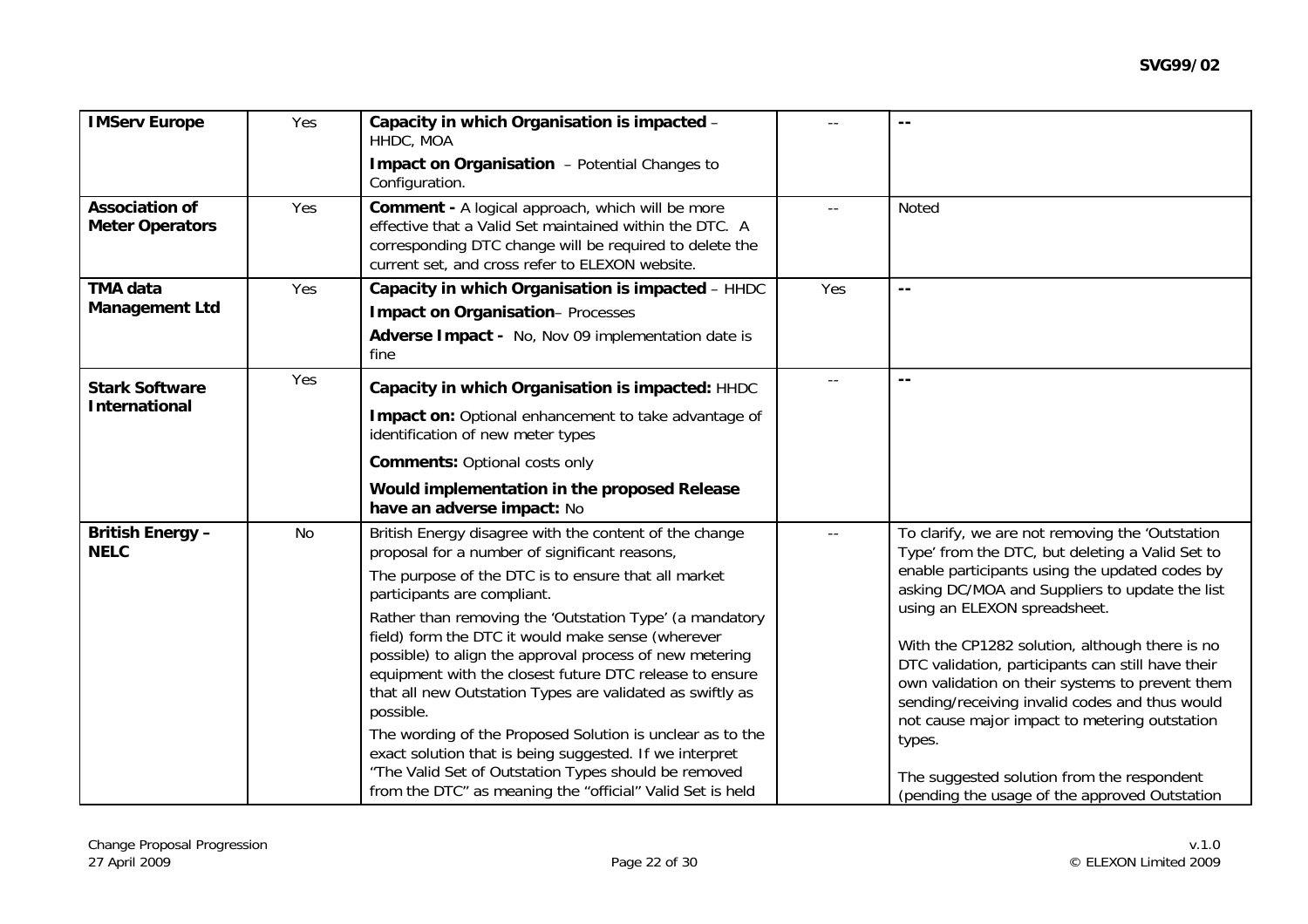|                   |    | only in the Compliance and Protocol Approval process<br>within BSCP601, it enables any three-character identifier<br>to be included within the D0268. The current "As Is"<br>process of validation within the DTC is there to prevent<br>invalid information entering Supplier and Agent systems:<br>by removing any validation processes, would potentially<br>enable inaccurate information to be distributed, Industry-<br>wide.<br>Likewise, if we interpret "The Valid Set of Outstation<br>Types should be removed from the DTC" as meaning that<br>there is no validation against ANY Outstation Types, there<br>would also be major impacts on assured cleanliness of<br>data not just for new metering/ outstation types but for<br>the existing ones as well.<br>If we are to assume that the Meter Operator sends a<br>D0268 which includes a then- [DTC] non-compliant<br>Outstation Type, (i.e. for the period between the<br>metering approval and the next DTC release) the<br>Proposal should clearly state the necessary process that is<br>required to take place upon the pending DTC release,<br>$i.e.: -$<br>Once the next DTC release has passed, the Meter<br>Operator must re-send the D0268 complete with the<br>approved Outstation Type, so that it can be successfully<br>validated by the DTC. |     | Type till next DTC release) does not effectively<br>resolve the issue CP1282 tries to address.<br>ELEXON does not agree with this suggestion<br>because if a protocol was approved but it missed<br>a DTC release, according to the suggestion, it<br>could not be validated by the DTC until the next<br>DTC release which might cause several moths of<br>delay. ELEXON believe that participants should<br>be allowed to use the protocol once it has been<br>approved.<br>The respondent still feel they prefer to see the<br>latest Valid Set being updated in alignment with<br>the DTC release to have assurance on the<br>visibility of new approvals. |
|-------------------|----|-----------------------------------------------------------------------------------------------------------------------------------------------------------------------------------------------------------------------------------------------------------------------------------------------------------------------------------------------------------------------------------------------------------------------------------------------------------------------------------------------------------------------------------------------------------------------------------------------------------------------------------------------------------------------------------------------------------------------------------------------------------------------------------------------------------------------------------------------------------------------------------------------------------------------------------------------------------------------------------------------------------------------------------------------------------------------------------------------------------------------------------------------------------------------------------------------------------------------------------------------------------------------------------------------------------------------------|-----|----------------------------------------------------------------------------------------------------------------------------------------------------------------------------------------------------------------------------------------------------------------------------------------------------------------------------------------------------------------------------------------------------------------------------------------------------------------------------------------------------------------------------------------------------------------------------------------------------------------------------------------------------------------|
| <b>EDF Energy</b> | No | We would only agree this change if an agreed mechanism<br>of notifying all parties is agreed when new details are<br>agreed. We do not believe current methods are robust<br>enough to deal with this information and place reliance<br>on MOPs to look for changes on a regular basis. This is<br>not acceptable and a direct notification of such changes<br>must be put in place for this data.<br>Capacity in which Organisation is impacted - HH<br><b>MOP</b><br><b>Impact on Organisation - Process</b>                                                                                                                                                                                                                                                                                                                                                                                                                                                                                                                                                                                                                                                                                                                                                                                                              | Yes | ELEXON explained that once an Outstation has<br>passed protocol testing, an agreed Outstation<br>would be established and included in a revised<br>Approval List published on the BSC website. In<br>the meantime, Circulars will be sent to the<br>interested parties.<br>The respondent still considered the notification is<br>not direct enough and suggest CPC to be the<br>appropriate way to notify the industry.                                                                                                                                                                                                                                       |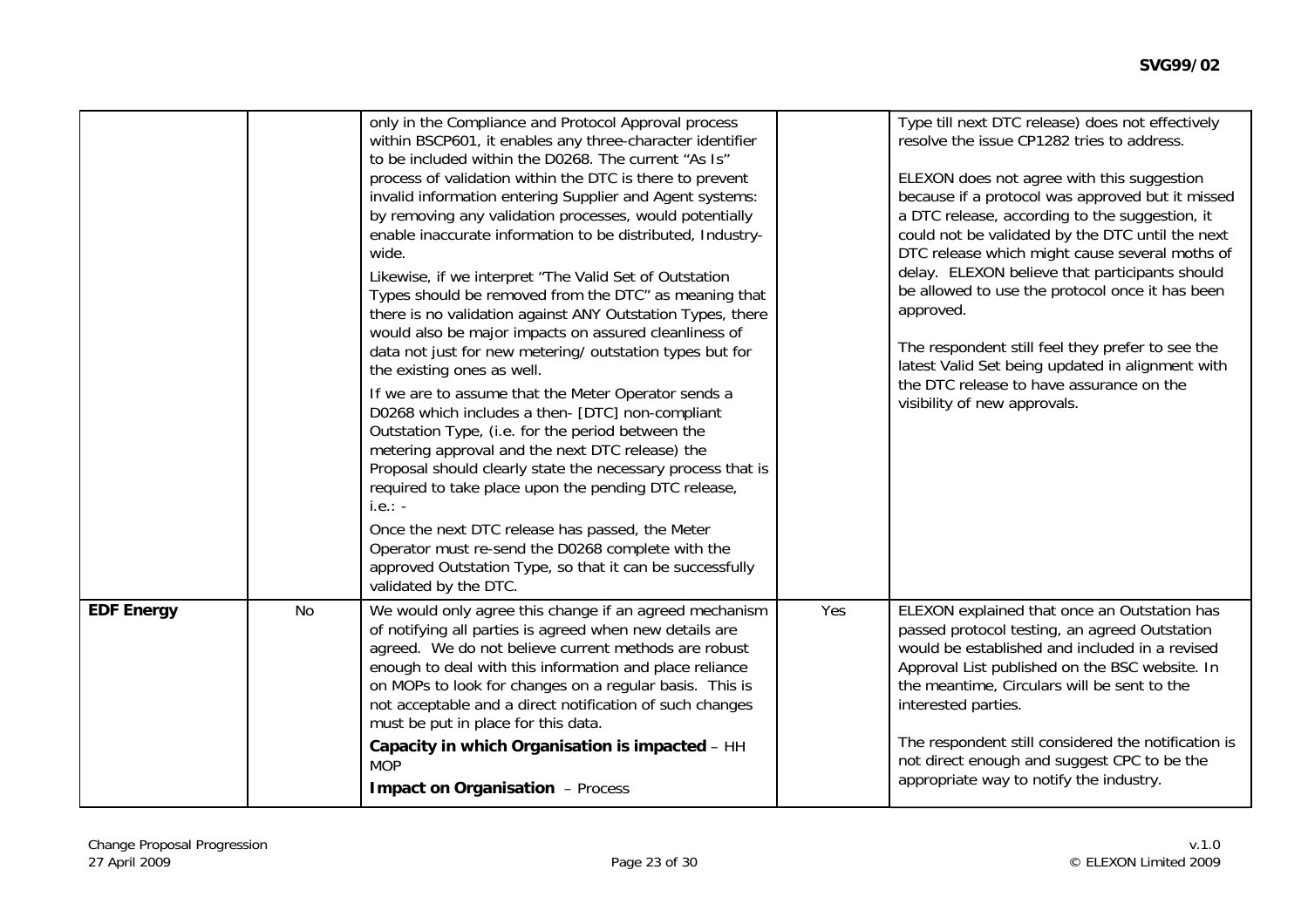|                      |    | <b>Comments - However, without a notification method</b><br>most of effort will be on-going work to check and update<br>Valid Set from website.                                                                                                                                                                                                                                                                                                                                                                                                                                         |     | ELEXON agreed with respondent's comment that<br>without a notification method, most of effort will<br>be ongoing, and confirmed that we would publish<br>the Approval List on website so that the DC or<br>MOA can update their list.<br>ELEXON believe it is feasible to notify the industry<br>once a protocol is approved by using Change<br>Proposal Circulars. However ELEXON note it may<br>cause confusion to the recipients as to whether<br>they are being notified of new approved protocols<br>or they are supposed to provide comments on the<br>protocols. ELEXON still recommend that Circulars |
|----------------------|----|-----------------------------------------------------------------------------------------------------------------------------------------------------------------------------------------------------------------------------------------------------------------------------------------------------------------------------------------------------------------------------------------------------------------------------------------------------------------------------------------------------------------------------------------------------------------------------------------|-----|---------------------------------------------------------------------------------------------------------------------------------------------------------------------------------------------------------------------------------------------------------------------------------------------------------------------------------------------------------------------------------------------------------------------------------------------------------------------------------------------------------------------------------------------------------------------------------------------------------------|
| <b>ScottishPower</b> | No | <b>Comment - Scottish Power does not believe that it is</b><br>necessary to remove the Outstation Types from the DTC.<br>At present the DTC holds a number dummy codes, some<br>which are manufacturer specific, that can be used to<br>accommodate any new Outstation Type prior to the<br>implementation in the DTC of any new codes. In addition<br>it is felt due to the infrequent creation of new Outstation<br>Types this change is unnecessary. Further to this, in order<br>to remove the existing Outstation Types from the DTC<br>will also require a formal change request. | Yes | will be the best way to inform participants of new<br>identifiers.<br>ELEXON explained that, while the Dummy codes<br>may help D0268 acceptance, they would not help<br>the automated loading of protocols. The<br>respondent still do not support this CP, they<br>believe that at present DTC holds a number of<br>dummy codes that can be used as an interim<br>solution between the insertion of the protocol and<br>update of the list and most of the manufactures<br>have the dummy codes and they observed that<br>such changes rarely happened in the past.                                          |
|                      |    |                                                                                                                                                                                                                                                                                                                                                                                                                                                                                                                                                                                         |     | ELEXON does not agree with this comment and<br>explained to the respondent that the intention of<br>CP1282 is to avoid the 6-month gap between a<br>new Protocol being approved and being updated<br>in the list. The reason why it is not appropriate to<br>use dummy codes is because currently there are<br>two meters with the same dummy code (CWE<br>pro-meter). So unless someone raises a DTC CP<br>to address this issue, dummy codes will not<br>address this aspect of the problem.                                                                                                                |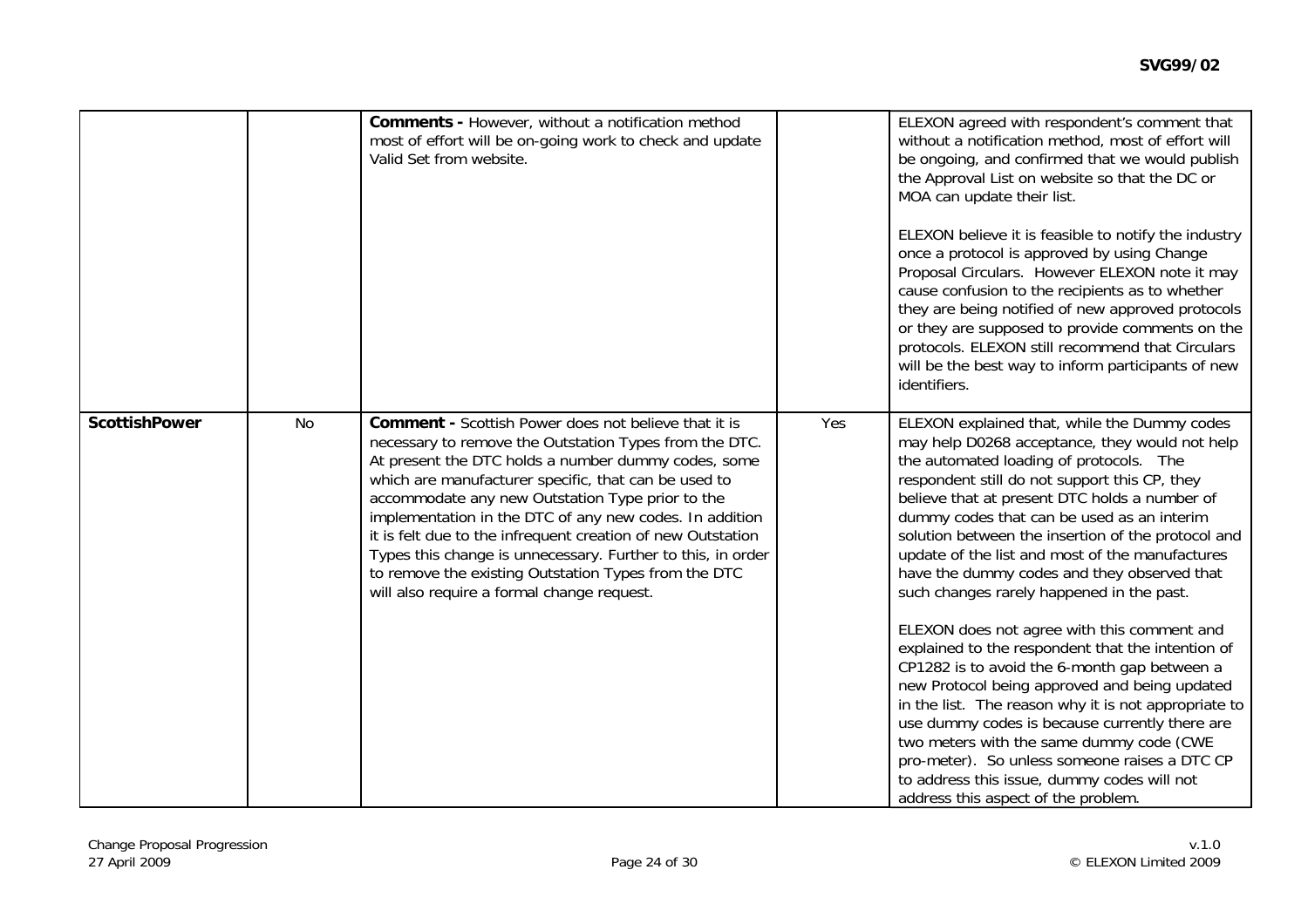|                         |         |                                                                                                                           | ELEXON also notes that the frequency of new<br>Outstation Types created has increased from<br>three times a year to once a month. This trend<br>highlights the necessity of CP1282. |
|-------------------------|---------|---------------------------------------------------------------------------------------------------------------------------|-------------------------------------------------------------------------------------------------------------------------------------------------------------------------------------|
| <b>E.ON UK Energy</b>   | Neutral | Capacity in which Organisation is impacted: MOA                                                                           | $ -$                                                                                                                                                                                |
| <b>Services Limited</b> |         | Impact on Organisation: The process for the<br>agreement of outstation type will have little impact on our<br>activities. |                                                                                                                                                                                     |

#### **Table 3: Comments on the redline text**

We didn't receive any comments on the redline text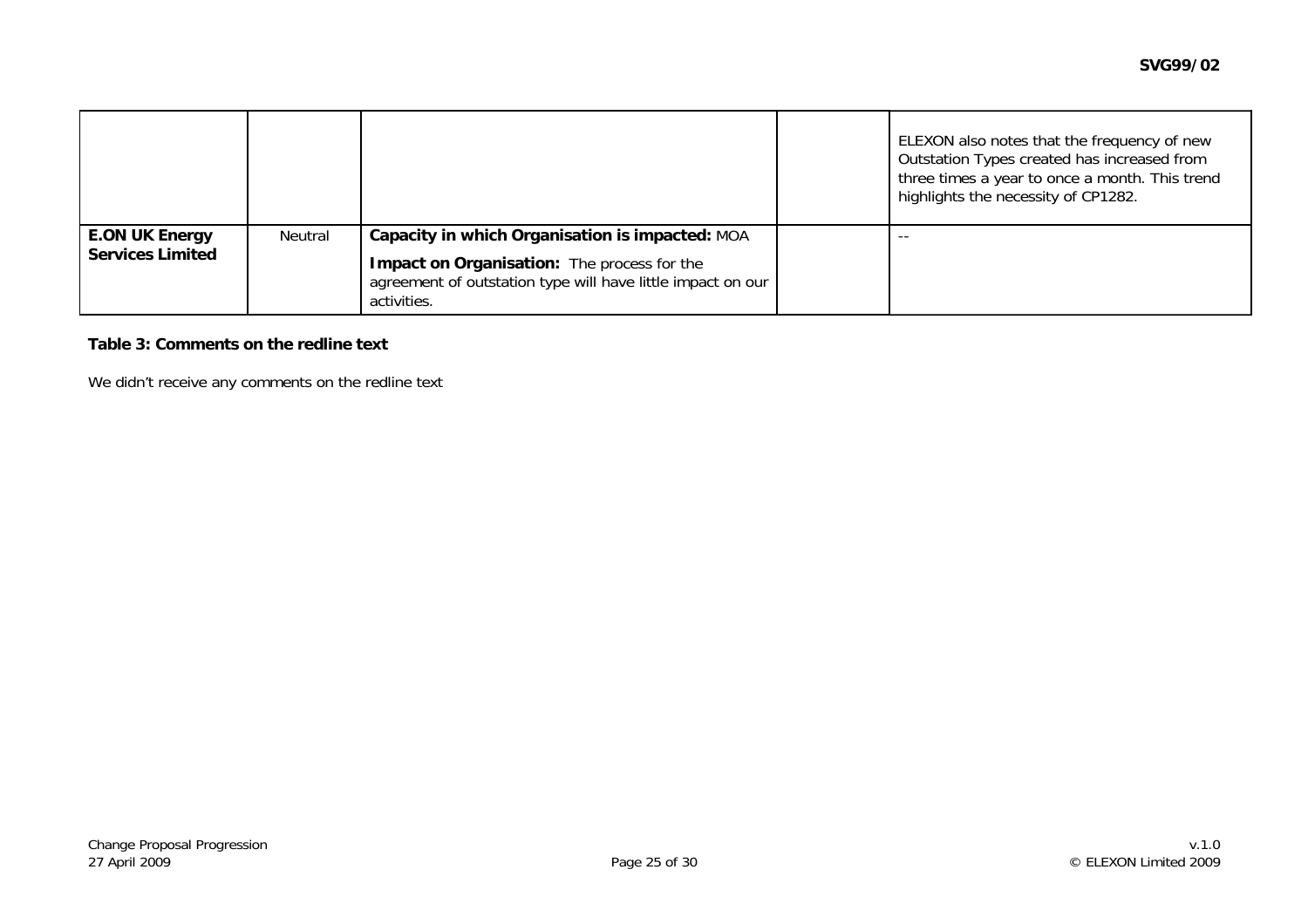### **Appendix 4 – New Draft Change Proposals and Change Proposals**

#### New Draft Change Proposals

There are no new Draft Change Proposals this month.

### New Change Proposals

| CP   | <b>CVA/SVA</b>        | <b>Title</b>                                                                                                                | <b>Description</b>                                                                                                                                                                                                                                                                                                                                                                                                                                                                                                                                                                              | <b>Raised</b> |
|------|-----------------------|-----------------------------------------------------------------------------------------------------------------------------|-------------------------------------------------------------------------------------------------------------------------------------------------------------------------------------------------------------------------------------------------------------------------------------------------------------------------------------------------------------------------------------------------------------------------------------------------------------------------------------------------------------------------------------------------------------------------------------------------|---------------|
| 1283 | <b>CVA</b>            | Revisions to data correction<br>processes in BSCP18                                                                         | ELEXON raised CP1283, which recommends changes to the data correction processes in<br>BSCP18. These changes were identified as part of an operational review undertaken by<br>ELEXON on the behalf of the ISG. The key changes to BSCP18 are:                                                                                                                                                                                                                                                                                                                                                   | 03/04/09      |
|      |                       |                                                                                                                             | stating a specific time period for Parties to respond on receipt of amended Bid Offer<br>Acceptances from the Transmission Company; and                                                                                                                                                                                                                                                                                                                                                                                                                                                         |               |
|      |                       |                                                                                                                             | the basic principles of the BSCP18 process covers changes made prior to the SF run<br>with the consent of the Transmission Company and Lead Party. It was agreed that<br>ELEXON's role should be removed from the process.                                                                                                                                                                                                                                                                                                                                                                      |               |
| 1284 | SVA and<br><b>CVA</b> | Ability for Third Parties to raise<br>Change Proposals and<br>replacement of energywatch with<br>National Consumer Council. | ELEXON raised CP1284 to make amendments to BSCP40 'Change Management' concerning:<br>the ability for Parties designated by the Authority to raise Change Proposals (CPs) to<br>be consistent with Section F2.1.1 of the BSC;<br>replacement of references to energywatch with National Consumer Council, in order<br>to be consistent with the code following the Authority Direction that replaced<br>energywatch; and<br>other minor housekeeping changes.<br>The CP is also recommending the removal of references to energywatch from the PrA and<br>Teleswitch Agent Service Descriptions. | 03/04/09      |
| 1285 | <b>SVA</b>            | Unmetered Supplies: Clarification<br>of Central Management System<br>Requirements                                           | ELEXON raised CP1285 to improve clarity around Central Management System (CMS)<br>requirements in BSCP520:<br>The four issues for clarification are that:<br>the maximum file lines permitted in control files are insufficient to record expected                                                                                                                                                                                                                                                                                                                                              | 03/04/09      |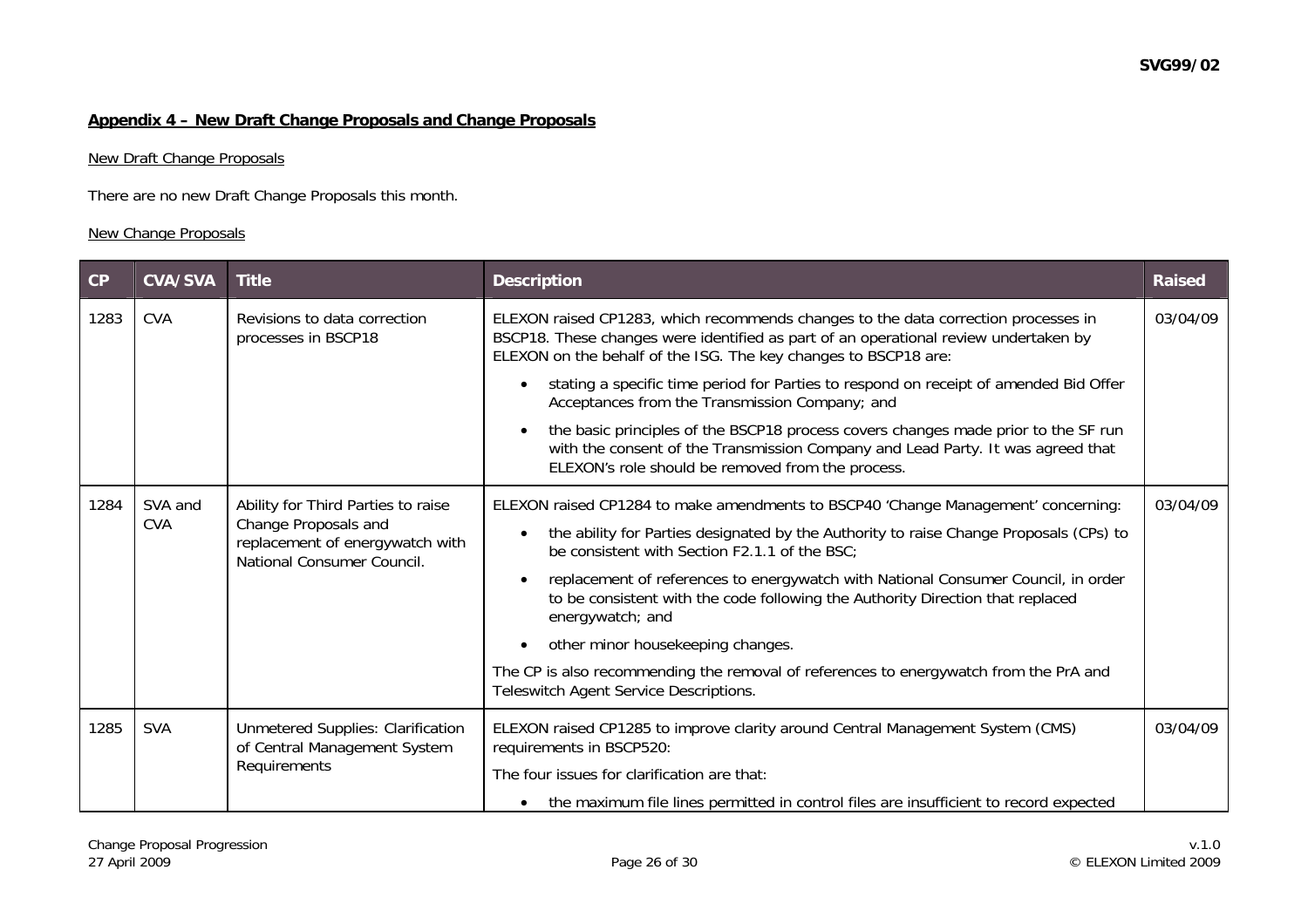#### **SVG99/02**

| CP   | <b>CVA/SVA</b> | <b>Title</b>                                                                                                                               | <b>Description</b>                                                                                                                                                                                                                                                                                                            | <b>Raised</b> |
|------|----------------|--------------------------------------------------------------------------------------------------------------------------------------------|-------------------------------------------------------------------------------------------------------------------------------------------------------------------------------------------------------------------------------------------------------------------------------------------------------------------------------|---------------|
|      |                |                                                                                                                                            | amount of information and should be increased;                                                                                                                                                                                                                                                                                |               |
|      |                |                                                                                                                                            | the CMS Unit Reference for control devices requires clarification to help users meet<br>the BSCP's required 12-digit structure;                                                                                                                                                                                               |               |
|      |                |                                                                                                                                            | the CMS Unit Reference for non-control devices requires clarification to prevent<br>confusion with file naming conventions; and                                                                                                                                                                                               |               |
|      |                |                                                                                                                                            | the definition of information flag.<br>$\bullet$                                                                                                                                                                                                                                                                              |               |
|      |                |                                                                                                                                            | ELEXON has developed CP1285 in collaboration with UMSOs, MAs and CMS manufacturers<br>who are involved in the CMS process.                                                                                                                                                                                                    |               |
| 1286 | <b>CVA</b>     | <b>BSCP18 Operational Review:</b><br>Additional flag in Transmission<br>Company's BOAL file to indicate an<br>amended Bid-Offer Acceptance | ELEXON raised CP1286 to introduce a process to automate Bid-Offer Acceptance Level<br>(BOAL) data corrections. Currently the BSC Systems will reject any automatically sent BOAL<br>data corrections. Therefore BOAL data corrections are entered manually. This is time<br>consuming and introduces the risk of human error. | 03/04/09      |
|      |                |                                                                                                                                            | A new field, the 'Amended Acceptance Flag', which identifies a BOAL data correction, would<br>be added to the BOAL file. The BSC Systems would be amended so that they automatically<br>accepted a BOAL data correction if the Amended Acceptance Flag was set to 'True'.                                                     |               |
|      |                |                                                                                                                                            | The change would:                                                                                                                                                                                                                                                                                                             |               |
|      |                |                                                                                                                                            | increase the efficiency of the process for ELEXON and the BSC Agent; and                                                                                                                                                                                                                                                      |               |
|      |                |                                                                                                                                            | increase the transparency of the process to BSC Parties as data would be available<br>on the BMRS (including TIBCO) earlier than it appears in the SAA Settlement<br>Reports.                                                                                                                                                 |               |
| 1287 | <b>SVA</b>     | Correction of inconsistencies in<br>BSCP536 'Supplier Charges'                                                                             | ELEXON raised CP1287 to recommend changes to BSCP536 'Supplier Charges' to correct a<br>number of inconsistencies as follows:                                                                                                                                                                                                 | 03/04/09      |
|      |                |                                                                                                                                            | the BSCP536/03 form to correctly use 'Total GSP Group Take' and include 'Sum of<br>Supplier Cap Take';                                                                                                                                                                                                                        |               |
|      |                |                                                                                                                                            | other minor inconsistencies in the rest of BSCP536; and                                                                                                                                                                                                                                                                       |               |
|      |                |                                                                                                                                            | section 4.11 to remove details of the P99 run off period which are no longer needed.                                                                                                                                                                                                                                          |               |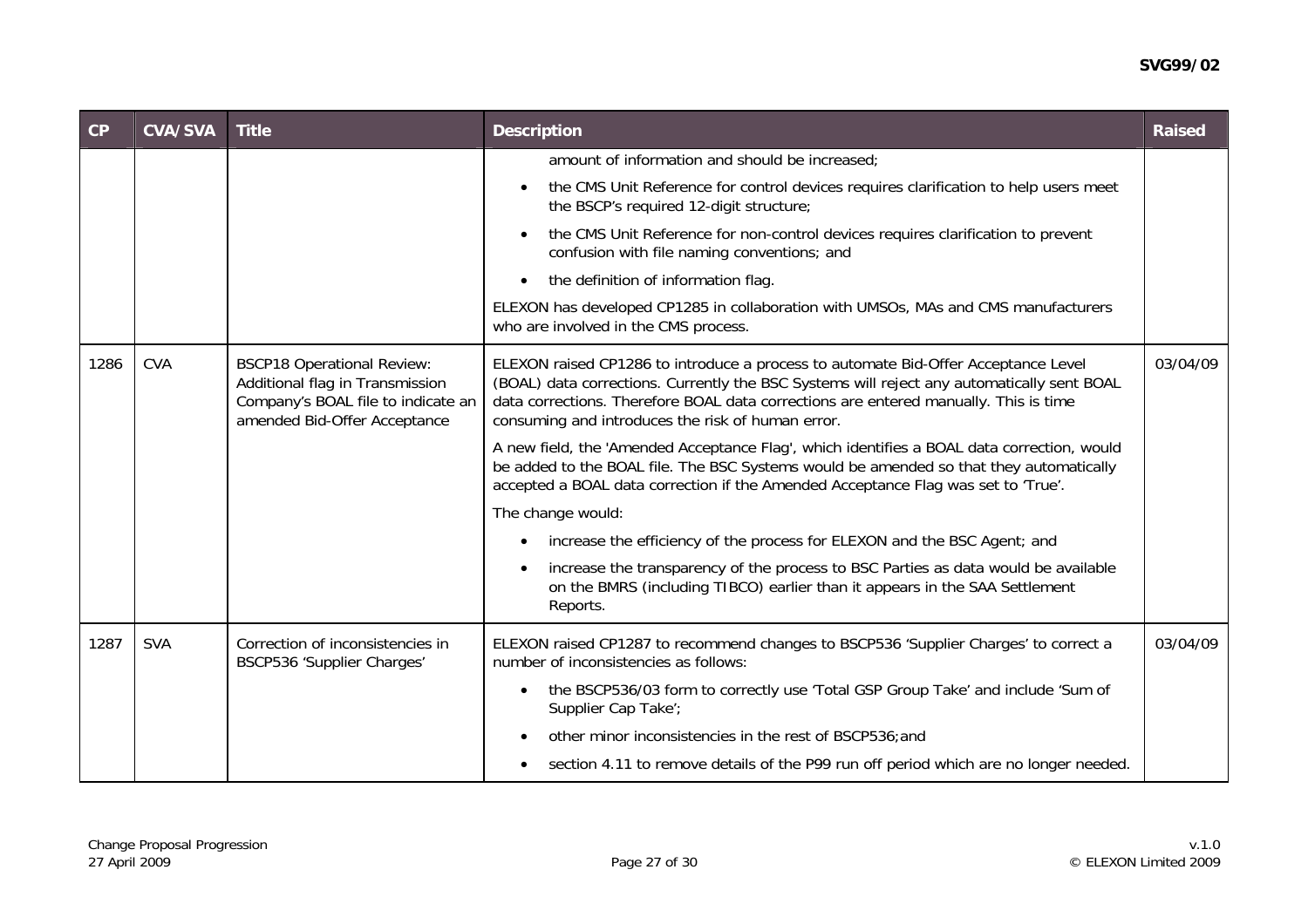#### **Appendix 5 – Release Information**

#### Key to Release Plan

Change Proposals and Modification Proposals in **BLACK** text represents SVA changes, **RED** text represents CVA changes and **BLUE** text represents changes which impact both the SVA and CVA arrangements.

|           | The Authority decision dates are provided in the following format:                                                                                |  |  |  |
|-----------|---------------------------------------------------------------------------------------------------------------------------------------------------|--|--|--|
|           | Modification Proposal number                                                                                                                      |  |  |  |
| (< date)  | Date by which a determination must be made by the Authority in order for the Modification Proposal to be implemented within the indicated release |  |  |  |
| Pro√/Pro× | Indicates that the Panel's recommendation to the Authority was to Approve/Reject the proposed Modification                                        |  |  |  |
| Alt√/Alt× | Indicates that the Panel's recommendation to the Authority was to Approve/Reject the Alternative Modification                                     |  |  |  |

|                            |                 | <b>Release Date</b>                                                                                                                                                                                                                                                                                                                                                                                                                                                     |                                                                                                                                                                                                                                                                                                                                                                                                                                                                                                                  |                                                                   |                                                    |  |  |
|----------------------------|-----------------|-------------------------------------------------------------------------------------------------------------------------------------------------------------------------------------------------------------------------------------------------------------------------------------------------------------------------------------------------------------------------------------------------------------------------------------------------------------------------|------------------------------------------------------------------------------------------------------------------------------------------------------------------------------------------------------------------------------------------------------------------------------------------------------------------------------------------------------------------------------------------------------------------------------------------------------------------------------------------------------------------|-------------------------------------------------------------------|----------------------------------------------------|--|--|
|                            |                 | June 2009 Scope<br>(Imp. Date 25 Jun 09)                                                                                                                                                                                                                                                                                                                                                                                                                                | November 2009 Scope<br>(Imp. Date 05 Nov 09)                                                                                                                                                                                                                                                                                                                                                                                                                                                                     | February 2010 Scope<br>(Imp. Date 25 Feb 10)                      | <b>Standalone Releases</b>                         |  |  |
| Change<br><b>Proposals</b> | Pending         |                                                                                                                                                                                                                                                                                                                                                                                                                                                                         | 1267, 1275, 1278, 1281, 1282, 1283, 1284,<br>1285, 1286, 1287                                                                                                                                                                                                                                                                                                                                                                                                                                                    | Currently there are no CPs targeted<br>at this Release.           | There are currently no<br>changes in a stand alone |  |  |
|                            | <b>Approved</b> | 1249 v2.0, 1256, 1257, 1259, 1264, 1265,<br>1266, 1268, 1270, 1271, 1272, 1273,<br>1274, 1277, 1279                                                                                                                                                                                                                                                                                                                                                                     | 1248 v2.0, 1269,                                                                                                                                                                                                                                                                                                                                                                                                                                                                                                 |                                                                   | release.                                           |  |  |
| <b>Modifications</b>       | Pending         | P230 Pro√, P233 Pro√                                                                                                                                                                                                                                                                                                                                                                                                                                                    | P234 Pro√                                                                                                                                                                                                                                                                                                                                                                                                                                                                                                        | Currently there are no Modifications<br>targeted at this Release. |                                                    |  |  |
|                            | Approved        | P215 Alt√, P222 Alt×, P226 Pro√,                                                                                                                                                                                                                                                                                                                                                                                                                                        | P217 Alt√, P223 Alt√                                                                                                                                                                                                                                                                                                                                                                                                                                                                                             |                                                                   |                                                    |  |  |
| <b>Updates</b>             |                 | The June 2009 Release is progressing to<br>time and quality. 10 Change Proposals<br>and Modification P226 (which impacts<br>BMRS) have been added to the Release<br>and an exception plan has been produced<br>for the updated scope. The<br>documentation changes for P215 have<br>now been finalised whilst the<br>documentation for P215 is currently being<br>developed and reviewed. The<br>implementation date for all changes in the<br>Release is 25 June 2009. | The November 2009 Release is currently<br>progressing to time and quality. Two<br>additional Change Proposals have been<br>approved for inclusion in the scope of the<br>Release which impact MDD and PARMS<br>software. An exception plan will be produced<br>detailing the revised scope. The scope also<br>includes P217 and P223. All changes for the<br>November 09 Release will be implemented on<br>5 November 2009 with the exception of P223<br>which has an implementation date of 1<br>December 2009. |                                                                   |                                                    |  |  |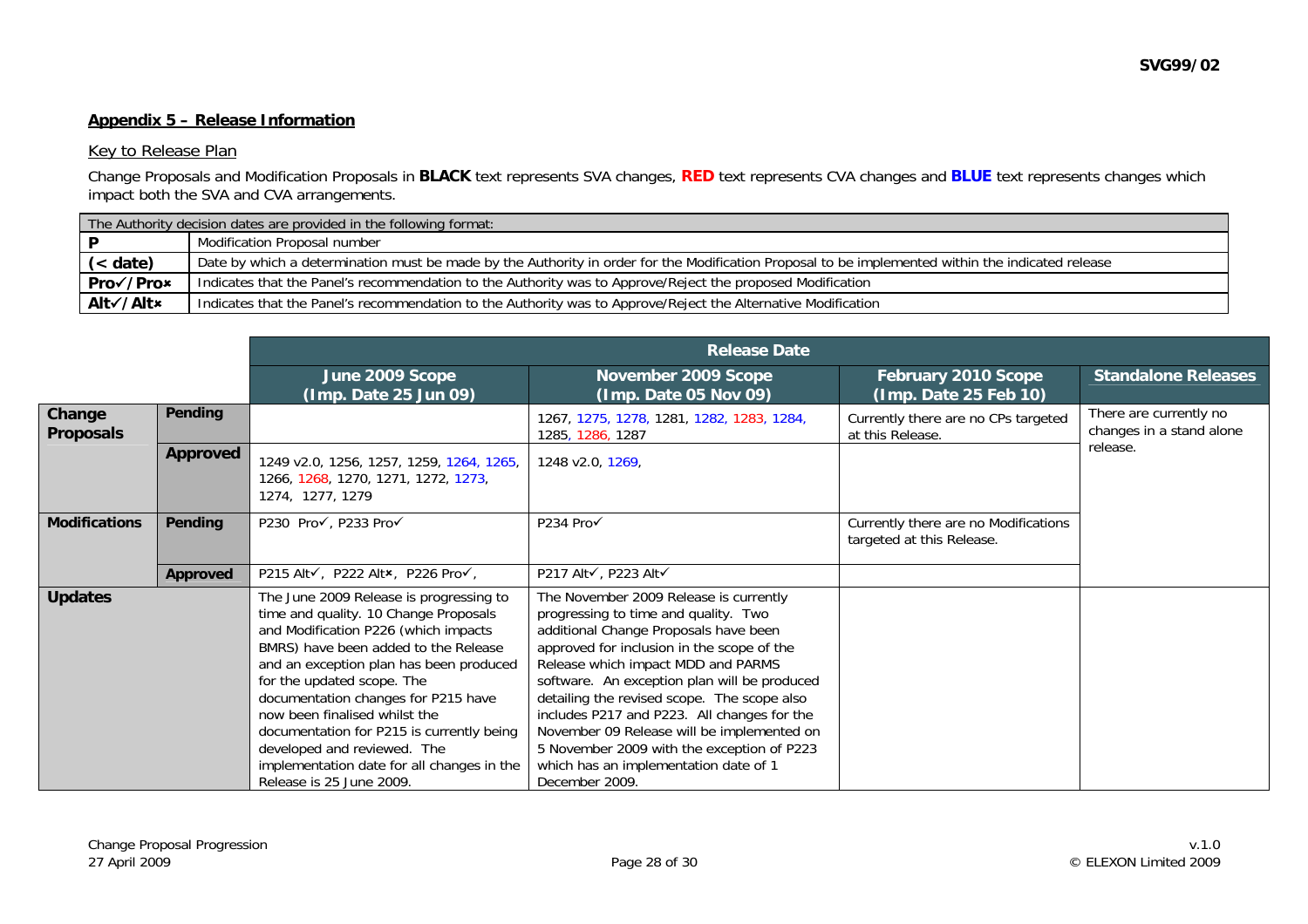### Final CP Scope of the June 2009 Release

| CP          | <b>Title</b>                                                                                | <b>Impacts</b>                                                                                                                          | <b>ELEXON Operational</b><br><b>Demand</b><br><b>Led Cost</b><br><b>Man Days</b><br>Cost |                |         | <b>Total</b> |
|-------------|---------------------------------------------------------------------------------------------|-----------------------------------------------------------------------------------------------------------------------------------------|------------------------------------------------------------------------------------------|----------------|---------|--------------|
| CP1249 v2.0 | Correcting MDDM and SVAA Terminology                                                        | SVA Data Catalogue vol. 1 and 2.                                                                                                        | £0                                                                                       | $\overline{2}$ | £440    | £440         |
| CP1256      | Action on Backdated D0052 flows                                                             | BSCP504, BSCP520                                                                                                                        | £0                                                                                       | 4              | £880    | £880         |
| CP1257      | Calculation of EAC for Temporary Supplies                                                   | <b>BSCP520</b>                                                                                                                          | £0                                                                                       | $\overline{2}$ | £440    | £440         |
| CP1259      | Distributor-Supplier Notification where a Site is capable of<br>Exporting (microgeneration) | BSCP515, SVA Data Catalogue Volume 1<br>3<br>£0                                                                                         |                                                                                          |                |         | £660         |
| CP1264      | Clarification of Password Requirements in the Codes of Practice                             | CoP1, CoP1, CoP3, CoP5, CoP6, CoP7, BSCP601                                                                                             | £0                                                                                       | $\overline{2}$ | £440    | £440         |
| CP1265      | Technical Assurance Documentation Changes Following Review                                  | SVA and CVA TAA Service Descriptions, CVA Data<br>Catalogue, CVA Data Catalogue Annex A,<br>BSCP27, BSCP535, NETA IDD Part 1 and Part 2 | 4.5                                                                                      | £990           | £1,860  |              |
| CP1266      | Updates and Refinements to BSCP504                                                          | <b>BSCP504</b>                                                                                                                          | £0                                                                                       | 1.5            | £330    | £330         |
| CP1268      | Publication of new Funds Administration Agent (FAA) Service<br>Description                  | <b>FAA Service Description</b>                                                                                                          |                                                                                          | 1              | £220    | £220         |
| CP1270      | Improvements to the MDD Process                                                             | BSCP509, BSCP509 Appendix                                                                                                               | 3.5<br>£0<br>£770                                                                        |                | £770    |              |
| CP1271      | Align Market Domain Data (MDD) Approval Timetable to SVG<br><b>Meetings</b>                 | <b>BSCP509</b>                                                                                                                          | 10<br>£0                                                                                 |                | £2,200  | £2,200       |
| CP1272      | Use of Appointment and Termination Flows in Unmetered<br>Supplies (UMS)                     | BSCP501, BSCP520                                                                                                                        | 3<br>£0                                                                                  |                | £660    | £660         |
| CP1273      | Changes to the scope of CoP10 to cover current transformer<br>operated Meters               | CoP10, BSCP601<br>£0                                                                                                                    |                                                                                          | 4              | £880    | £880         |
| CP1274      | <b>Transfer of Meter Technical Details</b>                                                  | BSCP504, BSCP514<br>$\overline{2}$<br>£0                                                                                                |                                                                                          | £440           | £660    |              |
| CP1277      | Change to UMS Charge code Approval Process                                                  | <b>BSCP520</b>                                                                                                                          | £0                                                                                       | £1,320<br>6    |         | £1,320       |
| CP1279      | Housekeeping Change to BSCP515 - Licensed Distribution                                      | <b>BSCP515</b>                                                                                                                          | £0                                                                                       | 0              | £0      | £0           |
|             |                                                                                             | Total $12$                                                                                                                              | £870                                                                                     | 48.5           | £10,670 | £11,540      |

<span id="page-28-0"></span><sup>&</sup>lt;sup>12</sup> A Tolerance of 20% applies for both Demand Led costs and ELEXON Operational Costs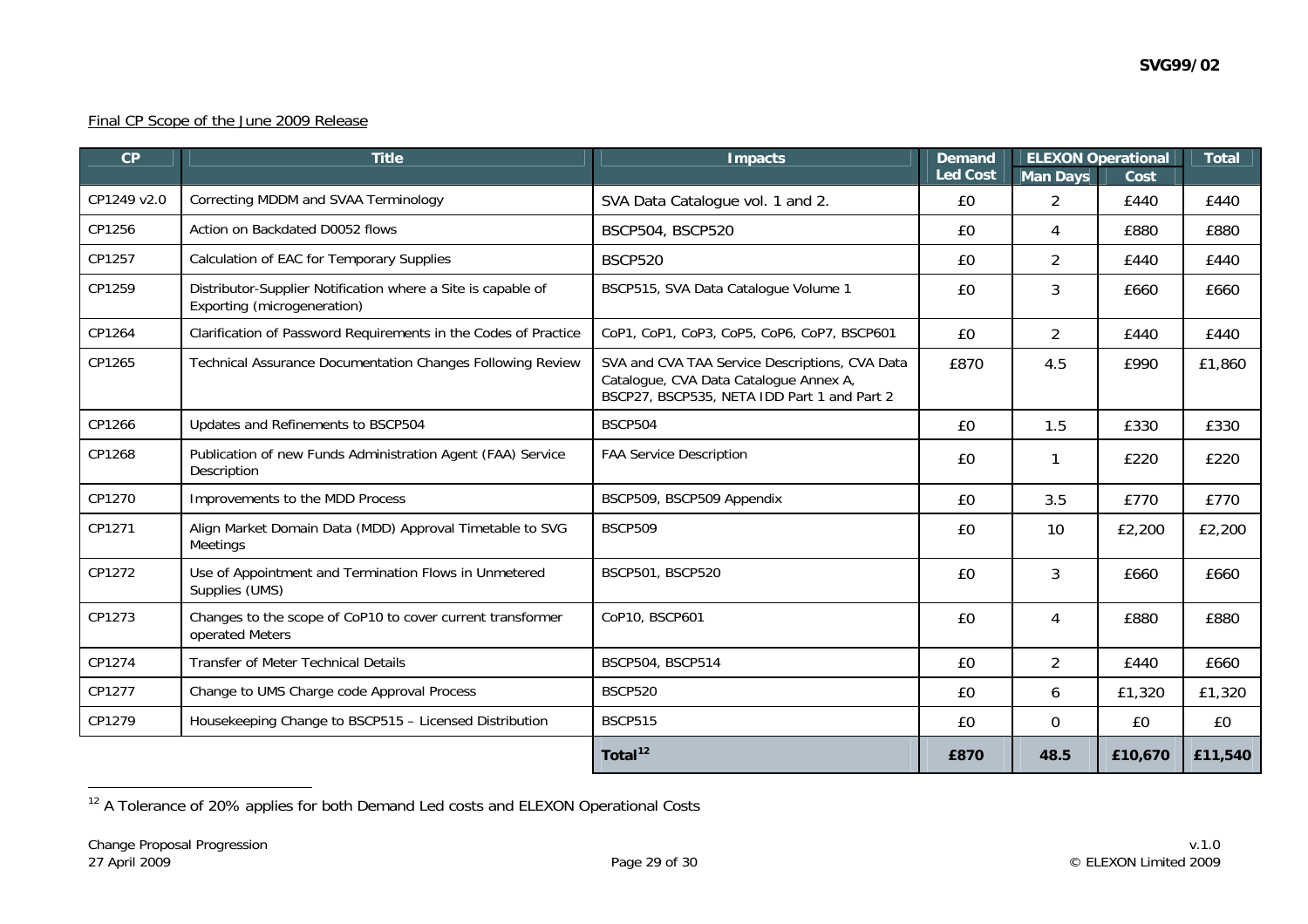### Draft CP Scope of the November 2009 Release

| CP             | <b>Title</b>                                                                            | <b>Impacts</b>                                                     | <b>Demand</b>   |                 | <b>ELEXON Operational</b> | <b>Total</b> |
|----------------|-----------------------------------------------------------------------------------------|--------------------------------------------------------------------|-----------------|-----------------|---------------------------|--------------|
|                |                                                                                         |                                                                    | <b>Led Cost</b> | <b>Man Days</b> | Cost                      |              |
| CP1248<br>V2.0 | Early release of Meter Technical Details by the Non Half Hourly<br>Meter Operator Agent | BSCP514, BSCP533 Appendix A and<br>BSCP533 Appendix B              | £4,200          |                 | £700                      | £4,900       |
| CP1269         | Publication of Additional Non Half Hourly Combination Data in<br>Market Domain Data     | BSCP509, BSCP509 Appendix, SVA Data<br>Catalogue Vol. 1 and Vol. 2 | £73,775         | 57              | £12,540                   | £86,315      |
|                |                                                                                         | Total <sup>13</sup>                                                | £77,975         | 60              | £13,240                   | £91,215      |

<span id="page-29-0"></span><sup>&</sup>lt;sup>13</sup> A Tolerance of 20% applies for both Demand Led costs and ELEXON Operational Costs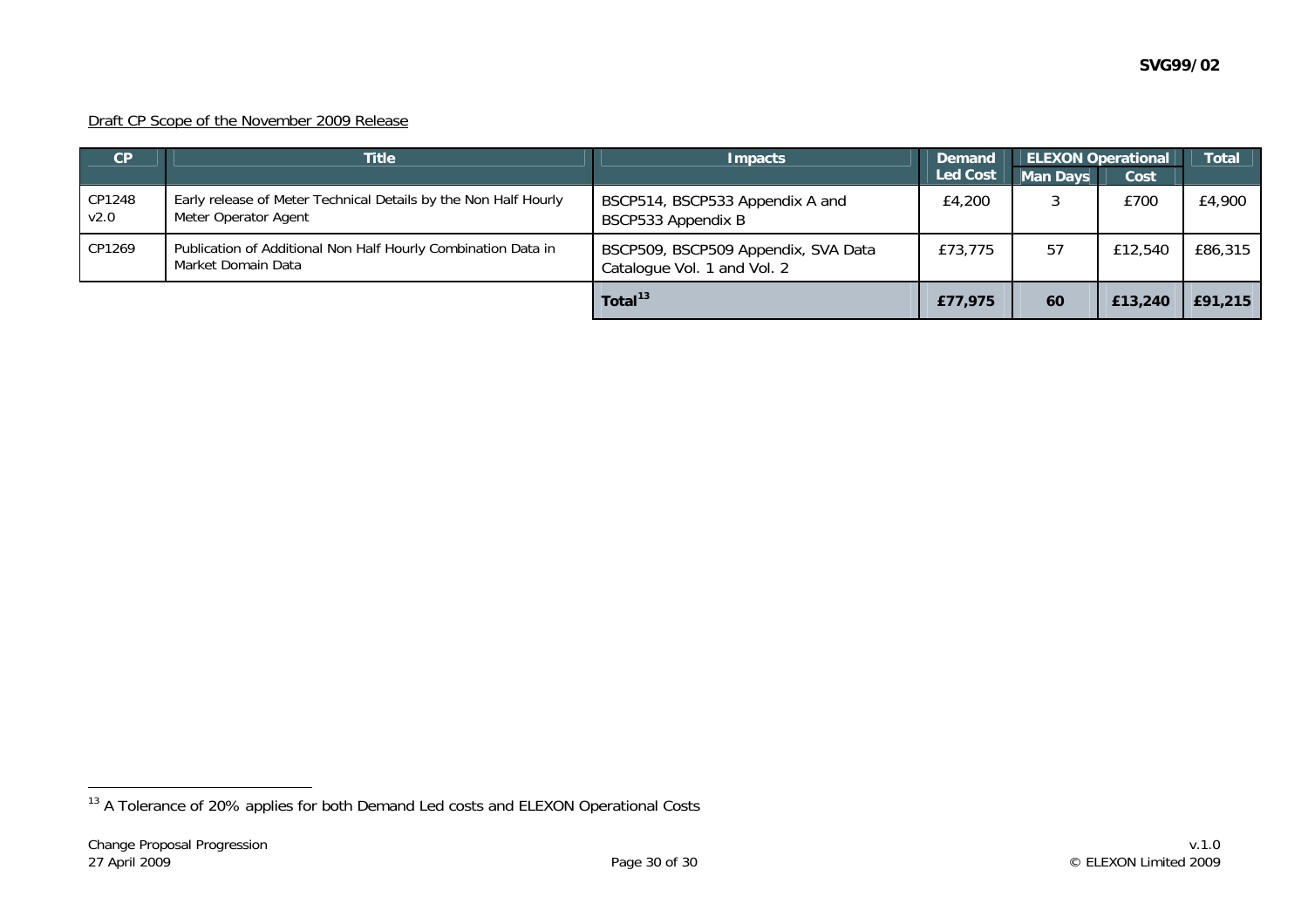

### **CP1275 v2.0 - REDLINE CHANGES TO COP10 ISSUE 1 V1.0 SECTION 1 – SEE BELOW:**

## **1. SCOPE**

This Code of Practice states the practices that shall be employed, and the facilities that shall be provided for the measurement and recording of the quantities required for Settlement purposes.

Additional features may be incorporated within or associated with the Metering Equipment provided but these must not interfere with or put at risk the operation of the Settlement process.

This Code of Practice specifically applies to whole current metering of energy via low voltage circuits for Settlement purposes. Metering Equipment compliant with this Code of Practice can be traded either elective Half Hourly (Measurement Class E) or Non-Half Hourly.

It derives force from the Code, and in particular the metering provisions (Section L), to which reference should be made. It should also be read in conjunction with the relevant BSC Procedures.

Outstations shall, as a minimum, be capable of interrogation by the Settlement instation. In addition, Outstations may deliver metering data to the Settlement instation providing that the requirements of this Code of Practice are met.

This Code of Practice does not contain the calibration, testing and commissioning requirements for Metering Equipment used for Settlement purposes. These requirements are detailed in Code of Practice Four - "Code of Practice for Calibration, Testing and Commissioning Requirements for Metering Equipment for Settlement Purposes".

Meters and Outstations referred to in this Code of Practice shall only achieve successful compliance in respect of any testing detailed in this Code of Practice if the requirements set out in accordance with BSCP601 are also observed and successfully completed or the Registrant has been granted a valid Metering Dispensation covering any departure from the requirements as detailed in this Code of Practice.

Dispensations from the requirements of this Code of Practice may be sought in accordance with the Code and BSC Procedure BSCP32 'Metering Dispensations'.

Generic Metering Dispensations applicable to this Code of Practice are located on the BSCCo website [\(ELEXON Website\)](http://www.elexon.co.uk/marketdata/staticdata/meter/).

In the event of an inconsistency between the provisions of this Code of Practice and the Code, the provisions of the Code shall prevail.

## *SECTION 2 - END OF DOCUMENT WILL NOT BE IMPACTED BY CP1275.*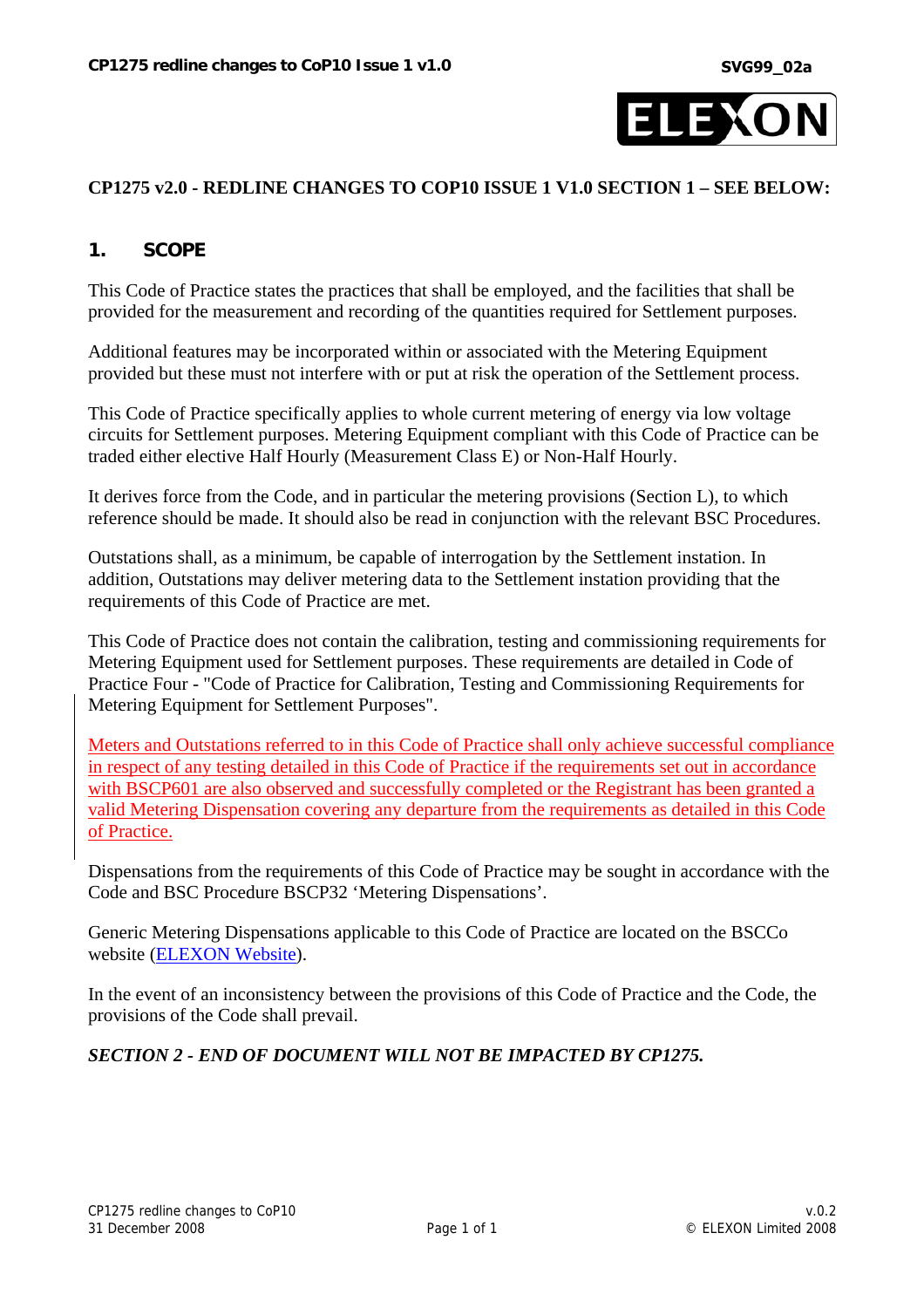

### **CP1275 v2.0 - REDLINE CHANGES TO BSCP601 V10.1 CONFORMED SECTION 1 – SEE BELOW:**

### **1. Introduction**

#### **1.1 Scope and Purpose of the Procedure**

This BSC Procedure defines the processes for Meter Manufacturers, Meter Operator Agents, Suppliers, Half Hourly Data Collectors and other Half Hourly Metering Equipment users to apply for Compliance Testing and Protocol Approval. This procedure covers the application process, submission of Metering Equipment, communications with the Compliance and Protocol Testing Agents, the issue and removal of certificates. For the avoidance of doubt, this procedure applies only to Half Hourly Metering Equipment.

### **Protocol Approval**

This process is defined to:

- a) Approve a Protocol for Settlement purposes; and
- b) ensure that a qualified Half Hour Data Collector is capable of appropriate communications with Metering Equipment.

### **Metering Equipment Compliance**

This process is defined to ensure that Metering Equipment is designed and manufactured to the requirements of the relevant Code/s of Practice. Each Compliance Approval is specific to that Metering Equipment tested including type reference and any firmware and software versions. Metering Equipment firmware and software updates not affecting Compliance need not be re-approved. Notification of any such change is to be provided to BSCCo.

When applying for Compliance Approval in respect of Metering Equipment, the Meter Manufacturer will undertake to provide relevant Settlement Outstation Protocols to BSC Parties (via their Party Agents) upon request. The Meter Manufacturer will also undertake to make available to Meter Operator Agents, upon request, the Meter Manufacturer's software that will enable the Meter Operator Agent to re-configure the relevant Meters and/or Outstations (the "Configuration Software"). The Meter Manufacturer may require the disclosure of Settlement Outstation Protocols to be subject to a confidentiality agreement<sup>[1](#page-31-0)</sup>.

<span id="page-31-0"></span> $\overline{a}$ <sup>1</sup> Confidentiality agreements shall not prohibit Party Agents from fulfilling their BSC obligations.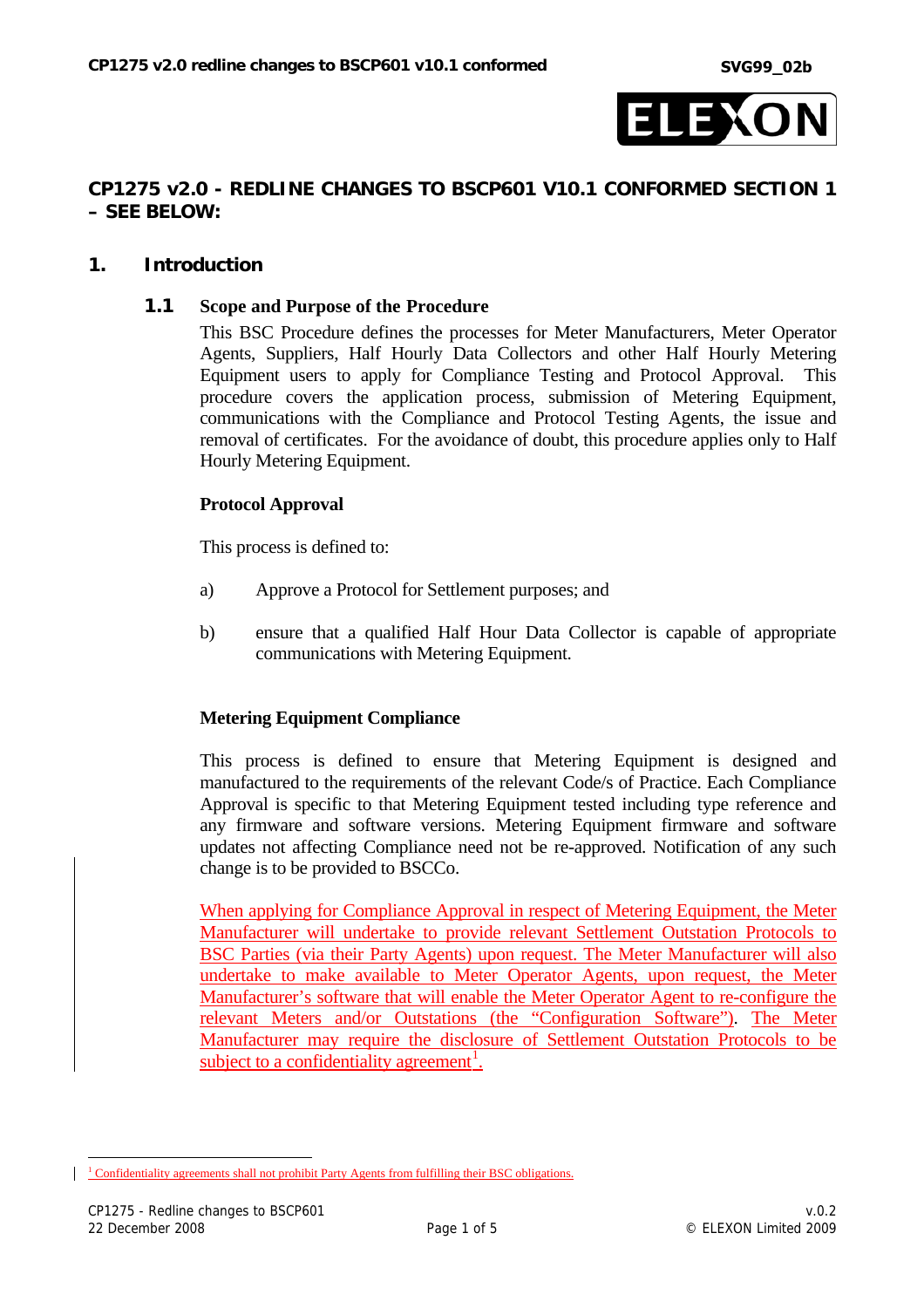## **1.2 Main Users of Procedure and their Responsibilities**

The main users are Meter Manufacturers, Half Hourly Data Collectors, Meter Operator Agents, Compliance and Protocol Testing Agents and BSCCo.

- The Applicant is responsible for submitting applications for the testing of Metering Equipment, arranging for testing to be conducted and any costs associated with testing.
- The Applicant is responsible for submitting notification of any amendment to Metering Equipment or Data Retrieval system for an existing Approval.
- **The Compliance and Protocol Testing Agents are responsible for receiving** Metering Equipment, undertaking the testing of that Metering Equipment and providing a written report to BSCCo of the findings of such tests.
- The Meter Manufacturer is responsible for ensuring that BSC Parties have access to the relevant Settlement Outstation Protocols.
- Where applicablerequested, the Meter Manufacturer is responsible for ensuring that the Meter Operator Agent has access to the Meter Manufacturer's Configuration sSoftware.
- BSCCo is responsible for the selection of suitably accredited Compliance and Protocol Testing Agents, the scheduling of tests and the determination of successful tests together with the issue of certificates.
- Half Hour Data Collector Agents are required to ensure that approval is obtained for each type of Metering Equipment that it collects data for Settlement purposes.

## *SECTION 2 - 3.1.1 WILL NOT BE IMPACTED BY CP1275.*

## **CP1275 - REDLINE CHANGES TO BSCP601 V10.1 SECTION 3.1.3 – SEE BELOW:**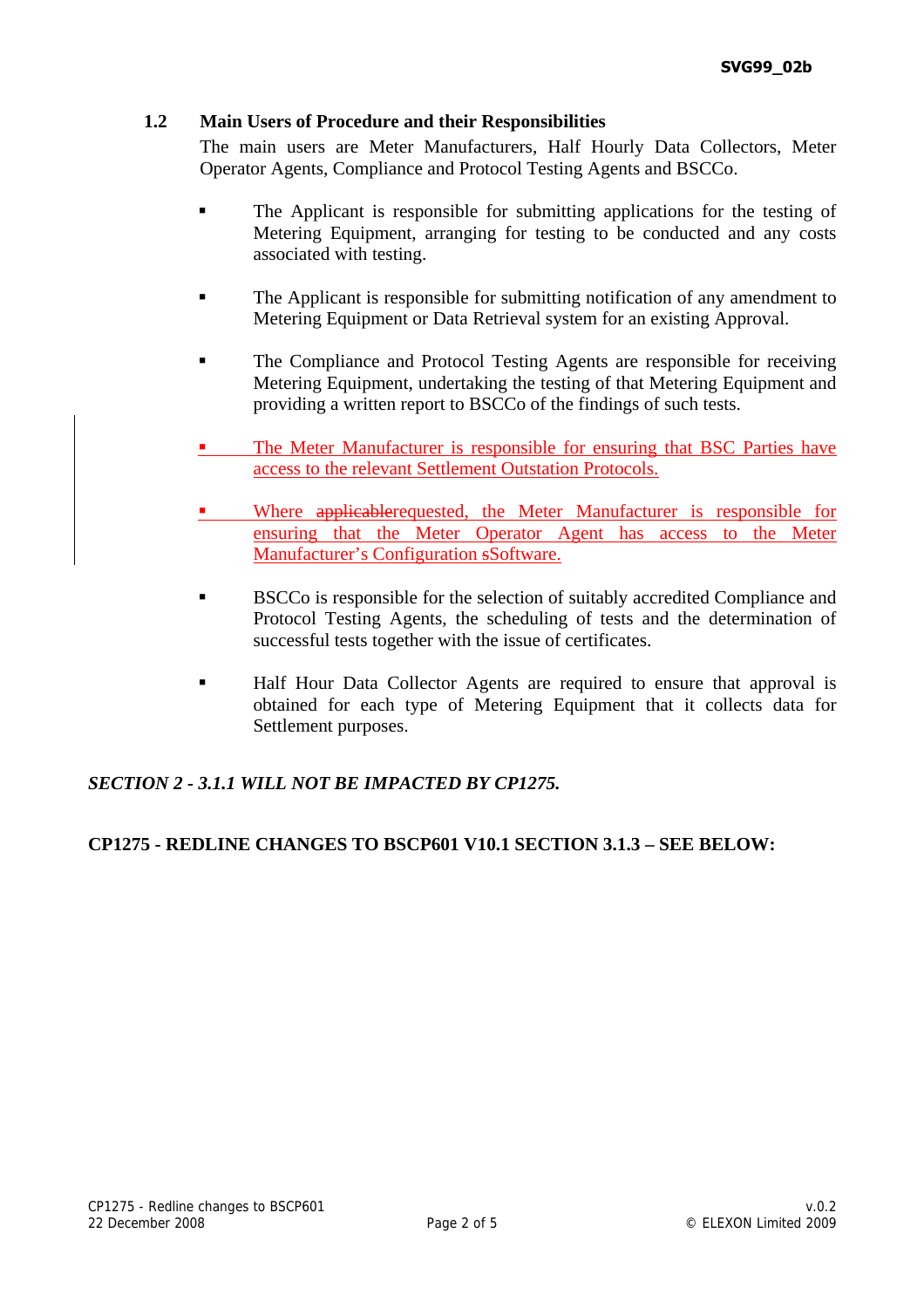**SVG99\_02b**



# **3.1.3 Form F601/03 – Protocol Approval and Compliance Testing**

Part 1 of 3

|                                        | F601/03                                                                                                      |
|----------------------------------------|--------------------------------------------------------------------------------------------------------------|
|                                        | PROTOCOL APPROVAL AND COMPLIANCE TESTING<br><b>APPLICATION FORM (PART 1)</b>                                 |
|                                        | Ref. $No2$                                                                                                   |
|                                        | I wish to apply for Protocol Approval of the Products identified in Section B below:<br>tick as appropriate  |
|                                        | I wish to apply for Compliance Testing of the Products identified in Section C below:<br>tick as appropriate |
| <b>Section A: DETAILS OF APPLICANT</b> |                                                                                                              |
| Company Name:                          |                                                                                                              |
| Address:                               |                                                                                                              |
|                                        |                                                                                                              |
| Participant Role:                      |                                                                                                              |
| <b>Contact Name:</b>                   |                                                                                                              |
| Contact Tel. No:                       |                                                                                                              |
| Fax. No:                               |                                                                                                              |
| E-mail:                                |                                                                                                              |
| Signature:                             |                                                                                                              |
| Date of Application:                   |                                                                                                              |
|                                        |                                                                                                              |
|                                        |                                                                                                              |
|                                        |                                                                                                              |
|                                        |                                                                                                              |
|                                        |                                                                                                              |

<span id="page-33-0"></span> 2 Reference No. obtainable from ELEXON Limited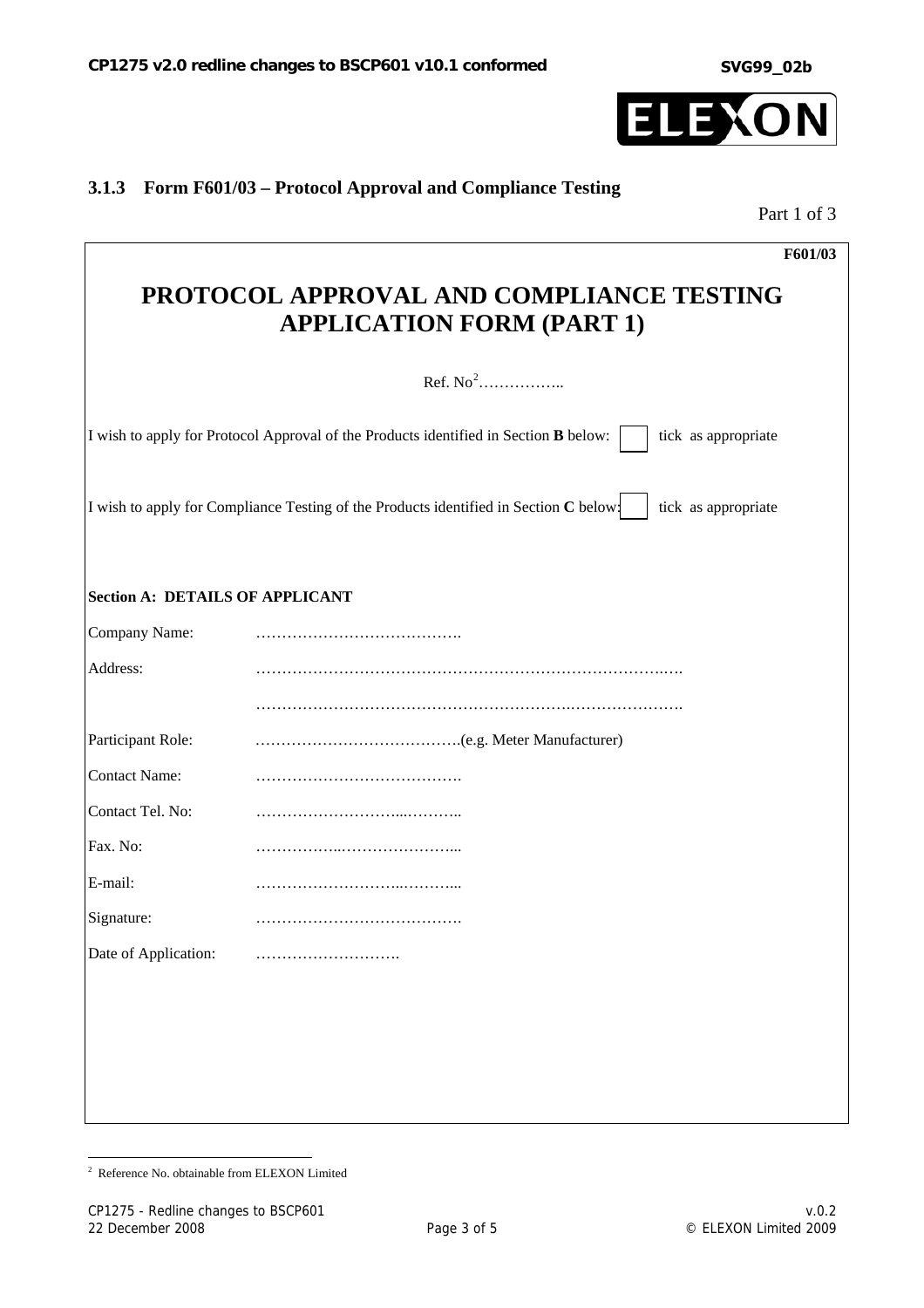| Section B: REQUEST FOR PROTOCOL APPROVAL                                                                                                                                    |                    |            |  |  |  |
|-----------------------------------------------------------------------------------------------------------------------------------------------------------------------------|--------------------|------------|--|--|--|
| Please enter the details of the Metering Equipment type(s) and Data Collector(s) to be Protocol Approved.                                                                   |                    |            |  |  |  |
| Data Collector                                                                                                                                                              | Metering Equipment |            |  |  |  |
|                                                                                                                                                                             |                    |            |  |  |  |
|                                                                                                                                                                             |                    |            |  |  |  |
|                                                                                                                                                                             |                    |            |  |  |  |
|                                                                                                                                                                             |                    |            |  |  |  |
| Note:<br>For Data Collectors seeking Protocol Approval, enter one entry in the left hand column and the Metering Equipment<br>type/s to be tested in the right hand column. |                    |            |  |  |  |
| For Manufacturers seeking Protocol Approval, enter the Metering Equipment type in the right hand<br>the Data Collector/s to conduct the testing in the left hand column.    |                    | column and |  |  |  |
|                                                                                                                                                                             |                    |            |  |  |  |
|                                                                                                                                                                             |                    |            |  |  |  |
|                                                                                                                                                                             |                    |            |  |  |  |
|                                                                                                                                                                             |                    |            |  |  |  |
|                                                                                                                                                                             |                    |            |  |  |  |
|                                                                                                                                                                             |                    |            |  |  |  |
|                                                                                                                                                                             |                    |            |  |  |  |
|                                                                                                                                                                             |                    |            |  |  |  |
|                                                                                                                                                                             |                    |            |  |  |  |
|                                                                                                                                                                             |                    |            |  |  |  |
|                                                                                                                                                                             |                    |            |  |  |  |
|                                                                                                                                                                             |                    |            |  |  |  |
|                                                                                                                                                                             |                    |            |  |  |  |
|                                                                                                                                                                             |                    |            |  |  |  |
|                                                                                                                                                                             |                    |            |  |  |  |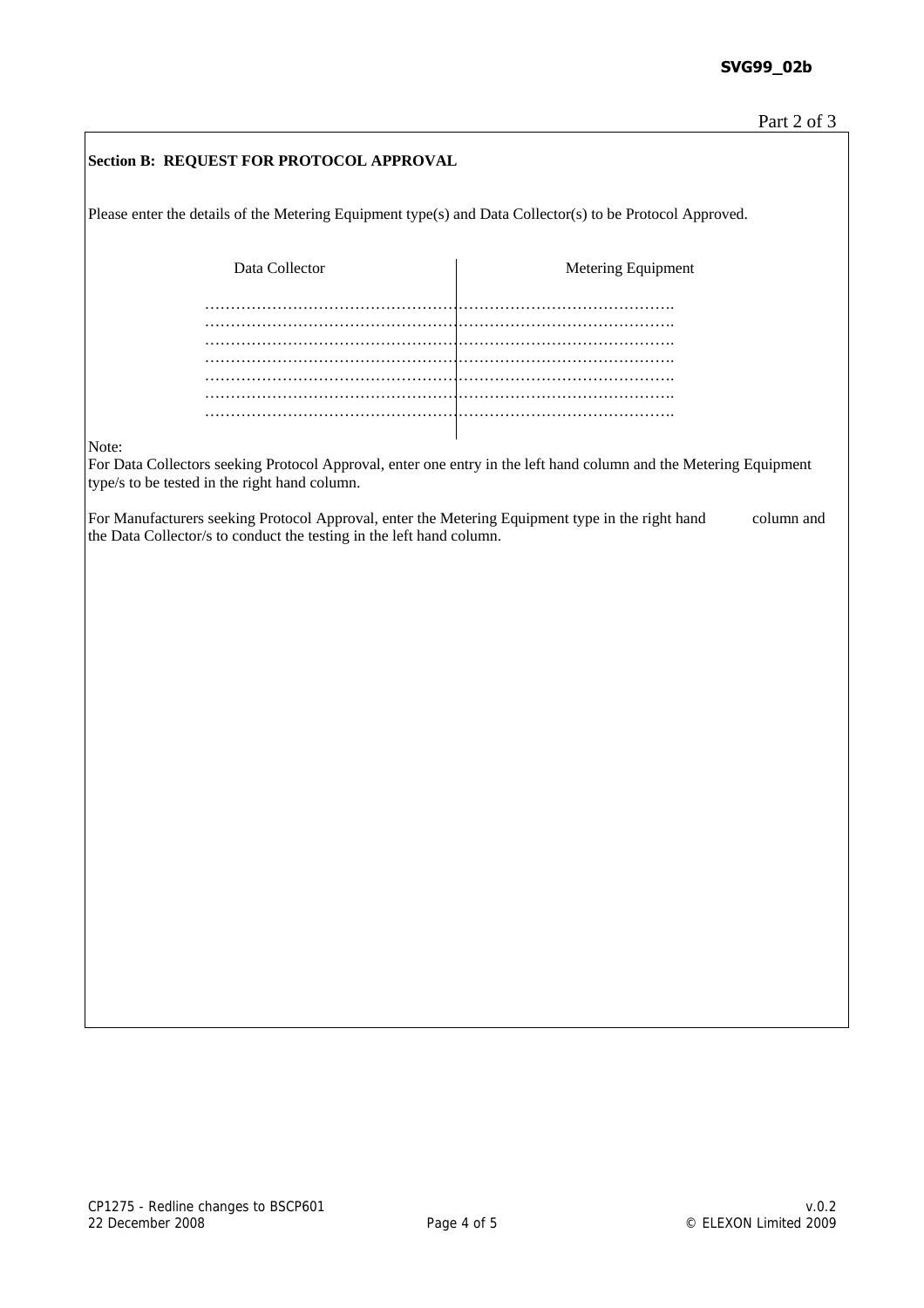| <b>Section C: REQUEST FOR COMPLIANCE TESTING</b>                                                                                                                                                                                                |              |                   |                                                             |                            |             |  |  |
|-------------------------------------------------------------------------------------------------------------------------------------------------------------------------------------------------------------------------------------------------|--------------|-------------------|-------------------------------------------------------------|----------------------------|-------------|--|--|
| <b>Metering Equipment Description</b>                                                                                                                                                                                                           |              |                   |                                                             |                            |             |  |  |
| Manufacturer                                                                                                                                                                                                                                    | <b>Type</b>  | <b>Serial No.</b> |                                                             | OFGEM TYPE APPROVAL STATUS |             |  |  |
|                                                                                                                                                                                                                                                 |              |                   | <b>APPROVED</b>                                             | <b>IN PROGRESS</b>         | <b>NONE</b> |  |  |
| $\mathbf 1$                                                                                                                                                                                                                                     |              |                   |                                                             |                            |             |  |  |
| $\overline{2}$                                                                                                                                                                                                                                  |              |                   |                                                             |                            |             |  |  |
| 3                                                                                                                                                                                                                                               |              |                   |                                                             |                            |             |  |  |
| I agree to provide Settlement Outstation Protocols and configuration-Configuration software Software to relevant<br>Party Agents on<br>tick<br>request:<br>as appropriate<br><b>Applicable Codes of Practice for Metering Equipment Testing</b> |              |                   |                                                             |                            |             |  |  |
| <b>Code of Practice</b> *                                                                                                                                                                                                                       | <b>Issue</b> |                   | <b>Code of Practice</b> *                                   | <b>Issue</b>               |             |  |  |
| <b>ONE</b><br><b>TWO</b><br><b>THREE</b>                                                                                                                                                                                                        |              |                   | <b>FIVE</b><br><b>SIX</b><br><b>SEVEN</b><br>$[CP1261]$ TEN |                            |             |  |  |

\* Delete Codes of Practice not applicable.

# *SECTION'S 3.2 – END OF DOCUMENT WILL NOT BE IMPACTED BY CP1275.*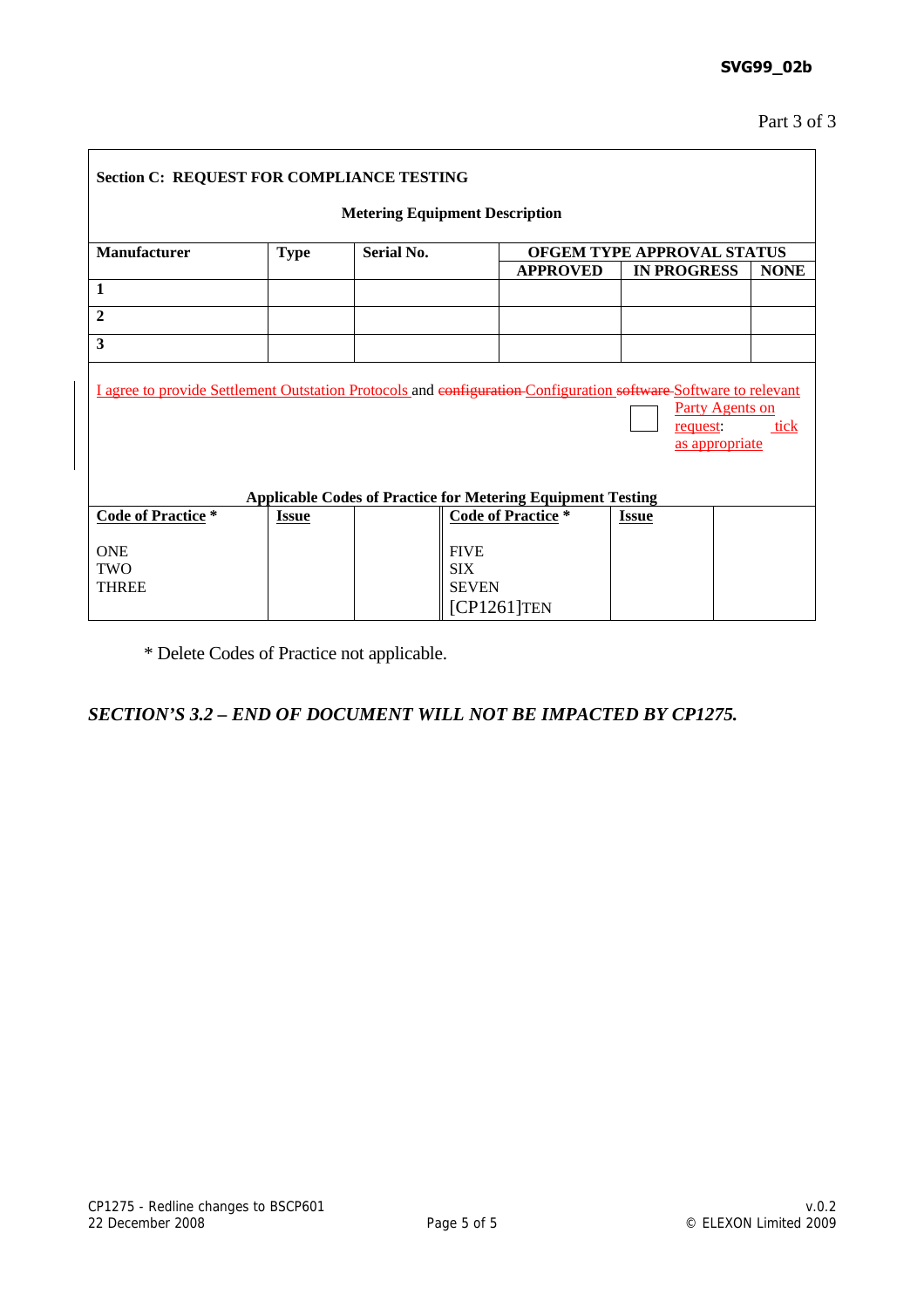# **CP1281 attachment - REDLINE CHANGES TO BSCP504 v21.1**

#### *3.6 Revenue Protection*

| REF.  | <b>WHEN</b>                                                                                                                          | <b>ACTION</b>                                                                                                                  | <b>FROM</b>  | <b>TO</b>                | <b>INFORMATION REQUIRED</b>            | <b>METHOD</b>                                    |
|-------|--------------------------------------------------------------------------------------------------------------------------------------|--------------------------------------------------------------------------------------------------------------------------------|--------------|--------------------------|----------------------------------------|--------------------------------------------------|
| 3.6.1 | When informed<br>by the Revenue<br>Protection<br>Business that<br>there is evidence<br>of tampering with<br>a SVA Metering<br>System | Record an adjustment to the meter<br>advance based on the unrecorded units<br>estimated by the Revenue Protection<br>Business. | <b>NHHDC</b> |                          |                                        | Internal Process.                                |
| 3.6.2 | After 3.6.1 occurs                                                                                                                   | Calculate a new EAC and AA based on<br>the adjusted meter advance and send the<br>new EAC/AA                                   | <b>NHHDC</b> | <b>NHHDA</b><br>Supplier | D0019 'Metering System EAC/AA<br>Data' | Electronically or<br>other method, as<br>agreed. |

No further changes are to be made to this document

| to BSCP504<br>CP1281<br>Redline Changes     |                    |  |                              |  |  |
|---------------------------------------------|--------------------|--|------------------------------|--|--|
| 27 F<br>2009<br>$. F^{\alpha}$<br>ud<br>ັບພ | Page<br>∽+<br>- 91 |  | ാററ<br>.<br>Limited<br>ZUU 7 |  |  |